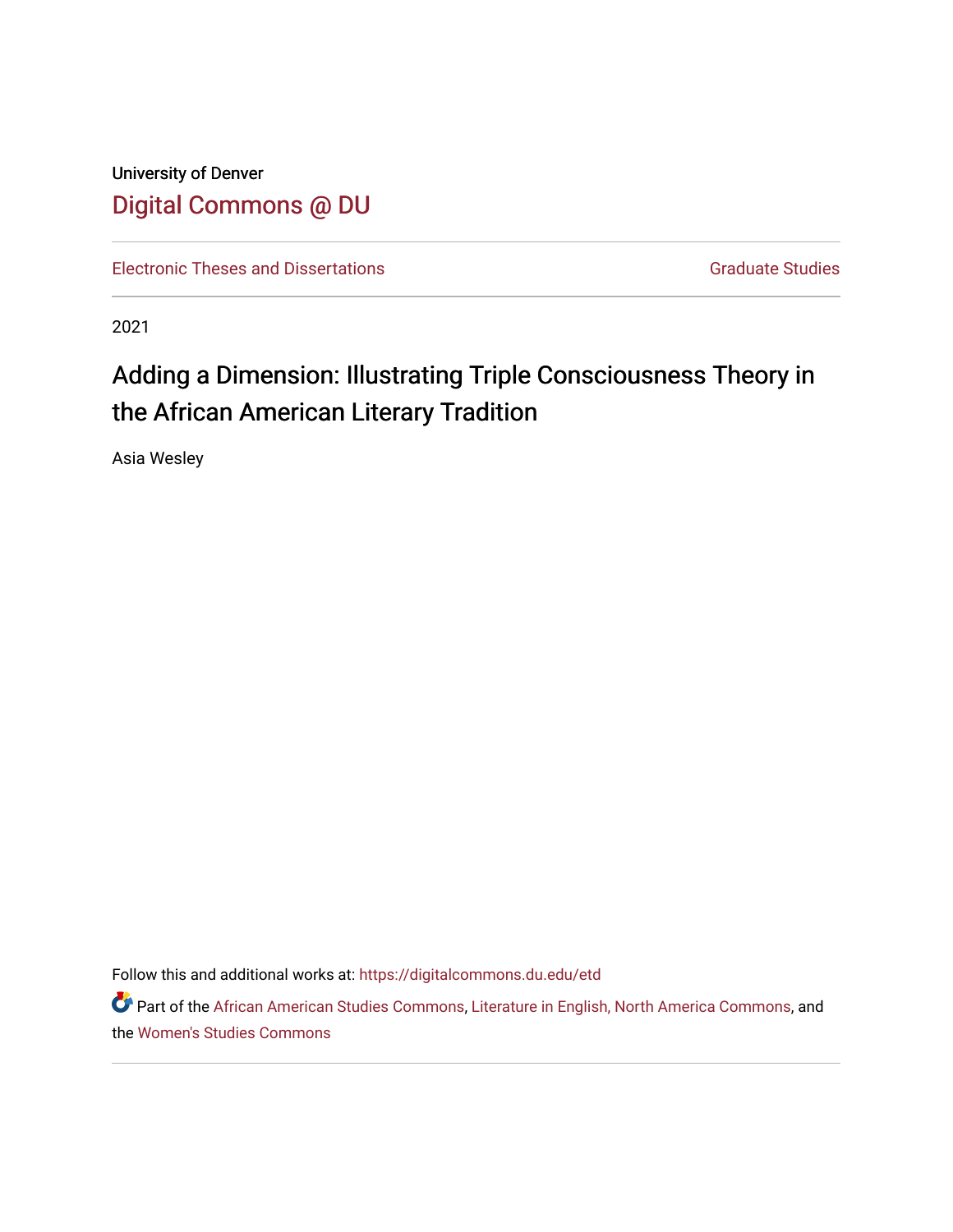Adding a Dimension: Illustrating Triple Consciousness Theory in the

African American Literary Tradition

\_\_\_\_\_\_\_\_\_\_\_\_\_\_\_

A Thesis

Presented to

the Faculty of the College of Arts, Humanities and Social Sciences

University of Denver

In Partial Fulfillment

\_\_\_\_\_\_\_\_\_\_\_\_\_\_\_

of the Requirements for the Degree

Master of Arts

by

\_\_\_\_\_\_\_\_\_\_\_\_\_\_\_

Asia Wesley

June 2021

Advisor: Maik Nwosu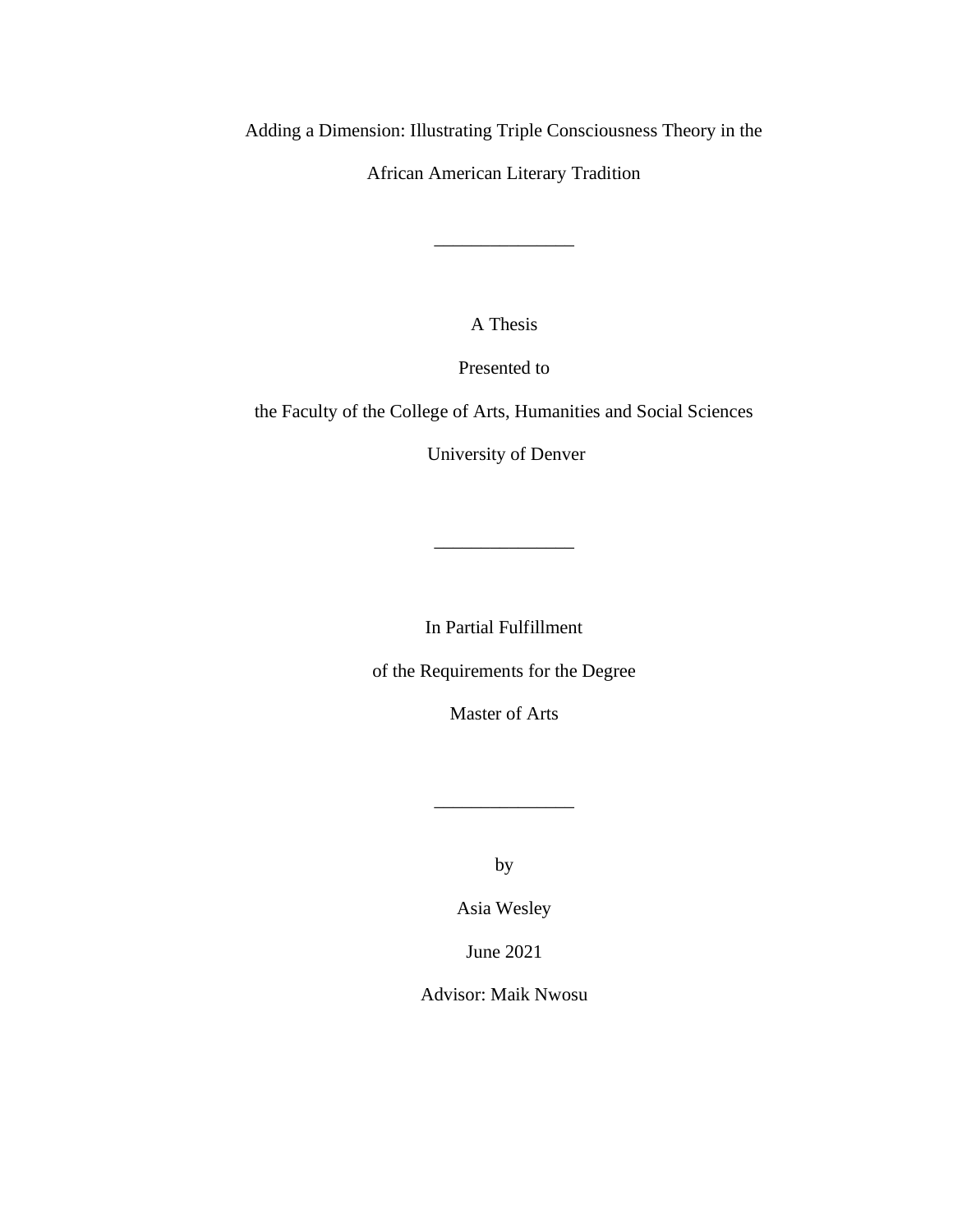Author: Asia Wesley Title: Adding a Dimension: Illustrating Triple Consciousness Theory in the African American Literary Tradition Advisor: Maik Nwosu Degree Date: June 2021

#### **ABSTRACT**

This thesis examines the way gender expands and nuances W.E.B. DuBois's double consciousness theory, which depicts the African American identity as a doubleness that is both American and Negro. Black feminist criticism's nuanced formulation of DuBois's formulation of Black identity allows the African American literary tradition to be seen through three lenses: an American, a Negro, and an African American's gender identity. In order to further contemporize the pre-existing Black feminist criticism, I examine Hurston, Brooks, and Morrison in the three time periods that followed DuBois's coining of double consciousness theory: (1) the Harlem Renaissance, (2) the Civil Rights Movement and (3) the Black Women's Renaissance. TCT not only contemporizes the African American literary tradition so that more voices are elevated through close readings on race *and* gender, but also informs how we should read the African American literature that is to come, especially after the 2020 Black Lives Matter movement.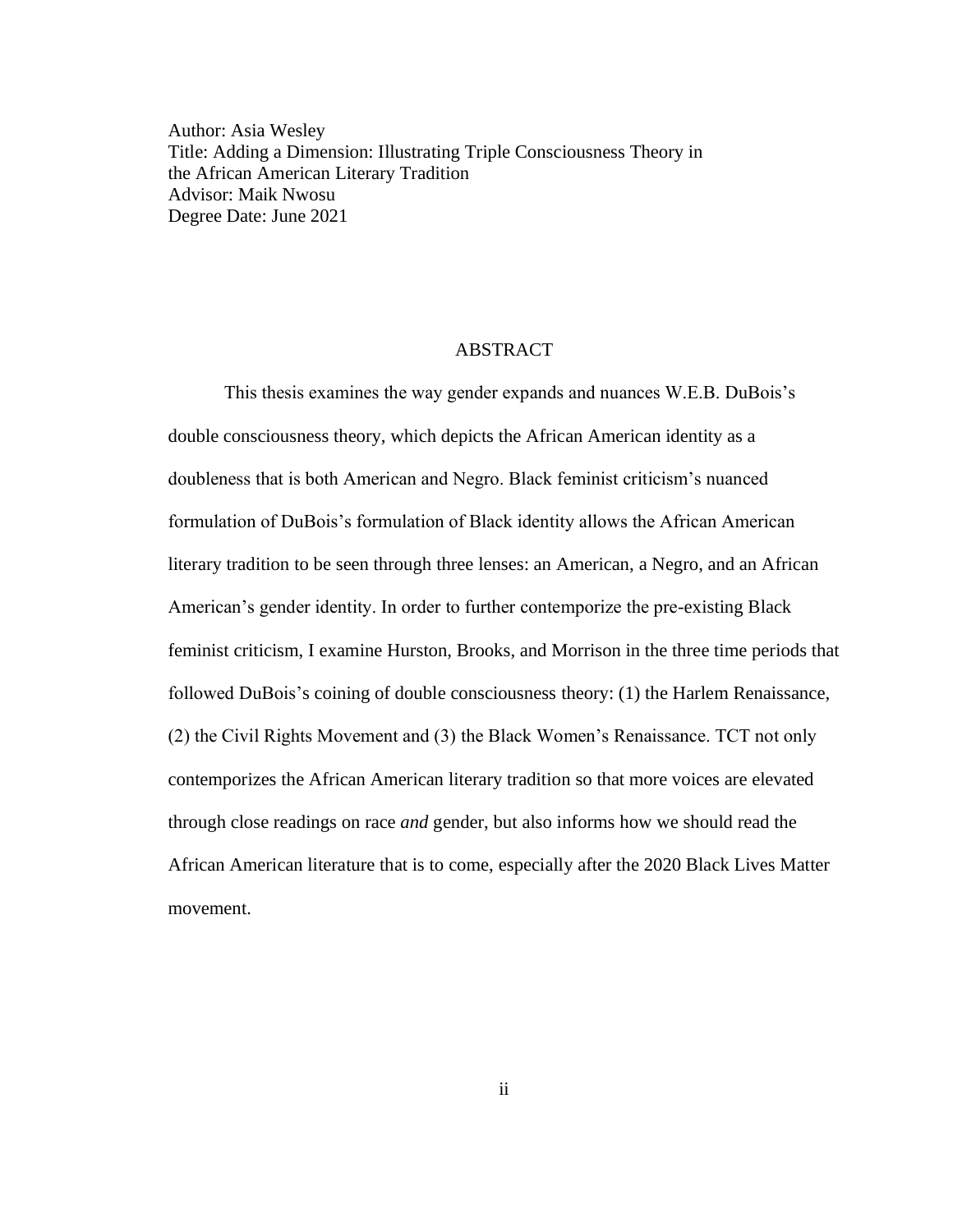## ACKNOWLEDGEMENTS

I would like to thank my faculty advisor, Dr. Maik Nwosu, for all of his support during my writing process. Secondly, I would like to give a special thanks to my second and third readers, Dr. Tayana Hardin and Dr. Casey Stockstill. Lastly, I would like to thank my family because this project would not have been possible without them.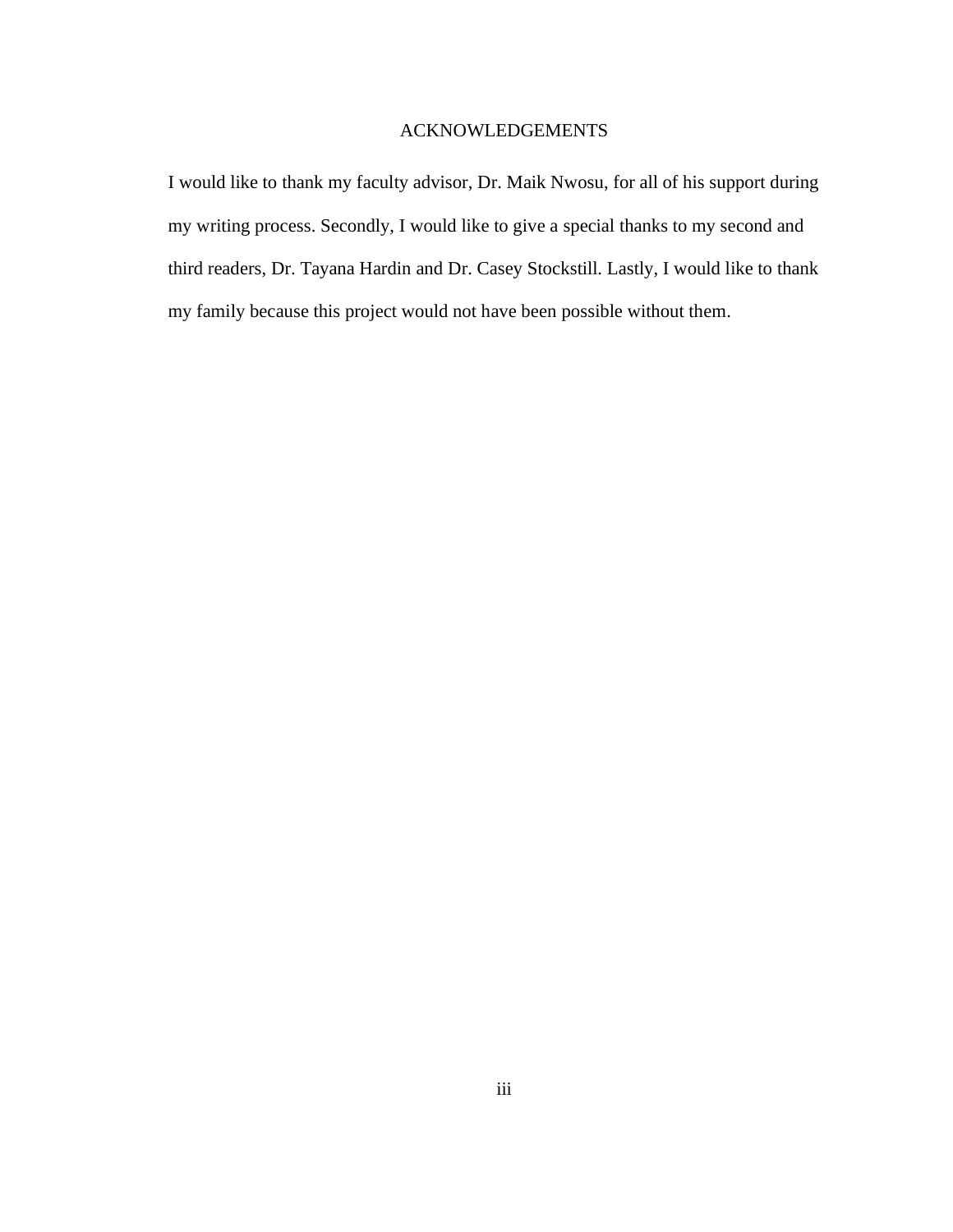# TABLE OF CONTENTS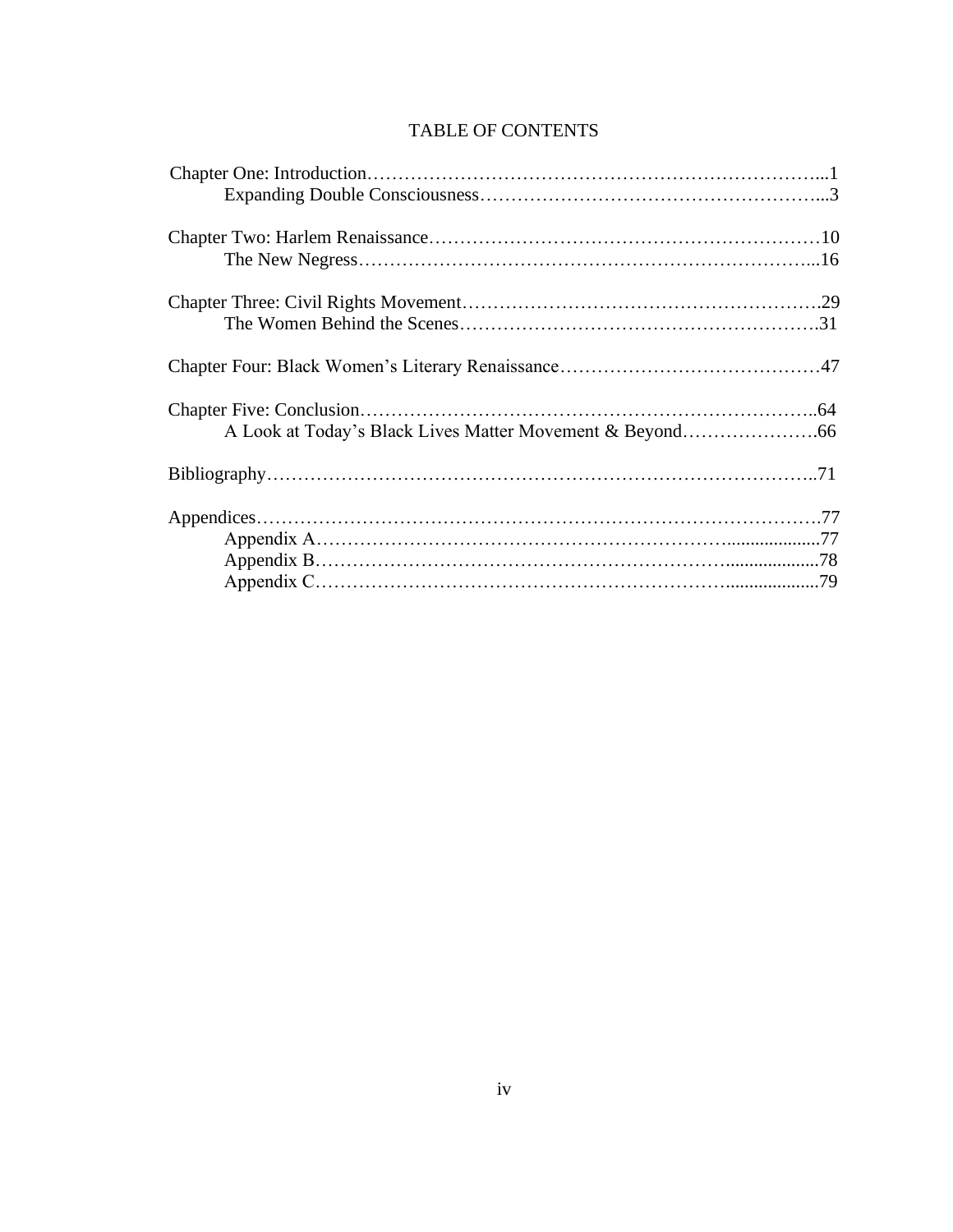### CHAPTER ONE: INTRODUCTION

In 1903, W.E.B. DuBois published *The Souls of Black Folk* and introduced the famous line that stated that "the problem of the Twentieth Century is the problem of the color-line" (687). Just three short years into the twentieth century, DuBois already could pinpoint one of the biggest problems of an entire century: racism. As a Negro<sup>1</sup> man living in the United States during the post-emancipation era, he always looked at himself through the eyes of others. He carried a sense of two-ness with him and navigated the world with two souls, an American one and a Negro one, in a period that should have celebrated the freedom of African Americans. <sup>2</sup> Instead, new challenges like racial discrimination, Black voter suppression, and police brutality arose, even though the  $14<sup>th</sup>$ amendment had been passed, granting citizenship to every African American. As

<sup>1</sup> After emancipation, Black Americans tended to reject both *negro* and *black* as part of the vocabulary of slavery, with *colored* becoming the preferred name instead. But neither of the earlier terms disappeared, and many Black writers, such as Booker T. Washington and W.E.B. DuBois, used *negro* and *black* as readily as *colored*.

<sup>&</sup>lt;sup>2</sup> DuBois's double consciousness theory was fully published in the chapter "Of Our Spiritual Strivings" in his 1903 book, *The Souls of Black Folk*, as "a peculiar sensation, this double consciousness, this sense of always looking at one's self through the eyes of others, of measuring one's soul by the tape of a world that looks on in amused contempt and pity. One ever feels his two-ness—an American a Negro; two souls, two thoughts, two unreconciled strivings; two warring ideals in one dark body, whose dogged strength alone keeps it from being torn asunder. The history of the American Negro is the history of this strife, —this longing to attain self-conscious manhood, to merge his double self into a better and truer self. In this merging, he wishes neither of the older selves to be lost. He does not wish to Africanize America, for America has too much to teach the world and Africa. He would not bleach his Negro blood in a flood of white Americanism, for he knows that Negro blood has a message for the world. He simply wishes to make it possible for a man to be both a Negro and an American without being cursed and spit upon by his fellows, without having the doors of opportunity closed roughly in his face" (689-90).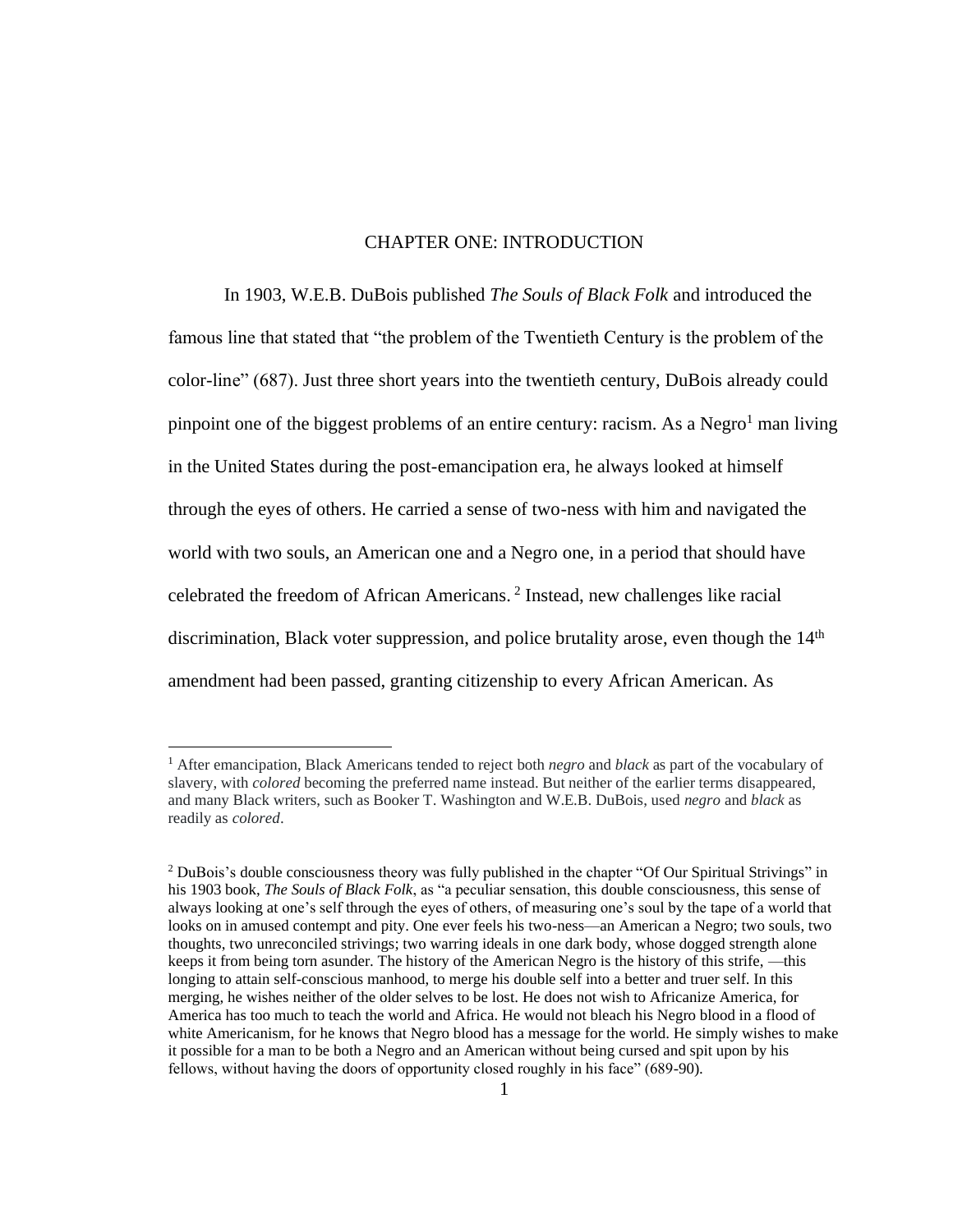groundbreaking as DuBois's double consciousness theory was, however, it was mostly informed by a masculinist perspective. This missing dimension in DuBois's theory is apparent to the 21<sup>st</sup>-century reader when DuBois only includes the pronoun "he," stating that the "Negro is a sort of seventh son, born with a veil, and gifted with second-sight in this American world—a world which yields him no true self-consciousness" (689). The pronoun "he" was an inclusive pronoun used in the late-19<sup>th</sup> and early-20<sup>th</sup> centuries meant to include all genders. The use of masculine pronouns had the intention of encompassing "all mankind," but in the  $21<sup>st</sup>$  century, I argue that it overlooks the African American feminine gender identity, which was crucial in understanding the *whole*  African American experience.

Although this masculinist perspective was rendered as universal at the time, it unwittingly excluded the Black feminine experience because it was created by a Black man, which meant that his experience (as well as the experiences of other Black men) was centered. This unwitting exclusion had dire consequences for Black women, as their experiences and voices were excluded from important literary traditions and movements. The criticism that followed DuBois's double consciousness theory gave Black male writers more room to publish and have their voices heard because they had the criticism to support their literature. For Black female writers, it took over 70 years for the official coining of Black women's studies and Black feminist criticism, but this did not mean that they were not contributing to the same literary traditions and movements as Black men. In this thesis, I argue that Black women writers used their literature as a form of remedy for the exclusion that they were facing before the 1970s. This thesis also examines the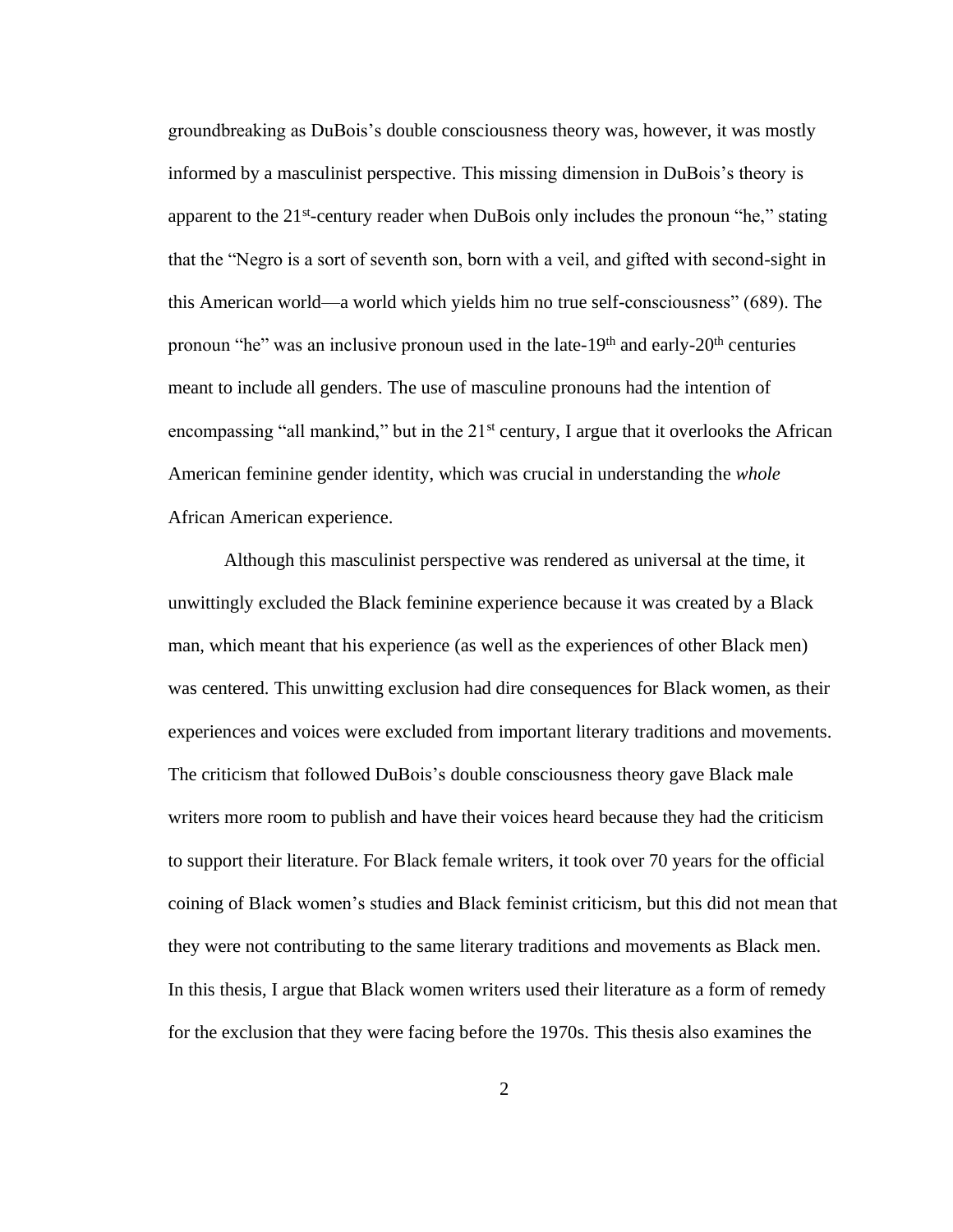way that people turn to literature to make sense of racism, oppression, and sexism, especially against African American women. With the support of contemporary critics of the literary traditions and movements that excluded Black women, I analyze autobiographies, poems, and excerpts from novels from Nella Larsen, Zora Neale Hurston, Gwendolyn Brooks, and Toni Morrison. The feeling of two-ness was not unfamiliar to a Black woman because she, too, was looking at herself through the eyes of others. Black women showed that African Americans navigated the world not with two souls, but with three: an American, a Negro, and their gender identity.

#### EXPANDING DOUBLE CONSCIOUSNESS

Seventeen years after publishing *Souls,* DuBois published *Darkwater: Voices from Within the Veil* to acknowledge Black women's experiences. He writes that "the uplift of women is, next to the problem of the color line and the peace movement, our greatest modern cause. When now, two of these movements—women and color combine in one, the combination has deep meaning" (140). Though the phrase "deep meaning" was intended to expand DuBois's double consciousness theory, it only made the Black women experience even more shallow. Instead of recognizing Black women's experiences as an additional "problem" of the color line, their experiences became buried within the movement.

By continuing to use his own voice to push the "women and color" movements and attribute them to "deep meaning," DuBois actually provided a shallow perspective to the challenges of these movements with his masculinist perspective. Feminist critics like Celena Simpson and Joy James critique this statement and explain how DuBois never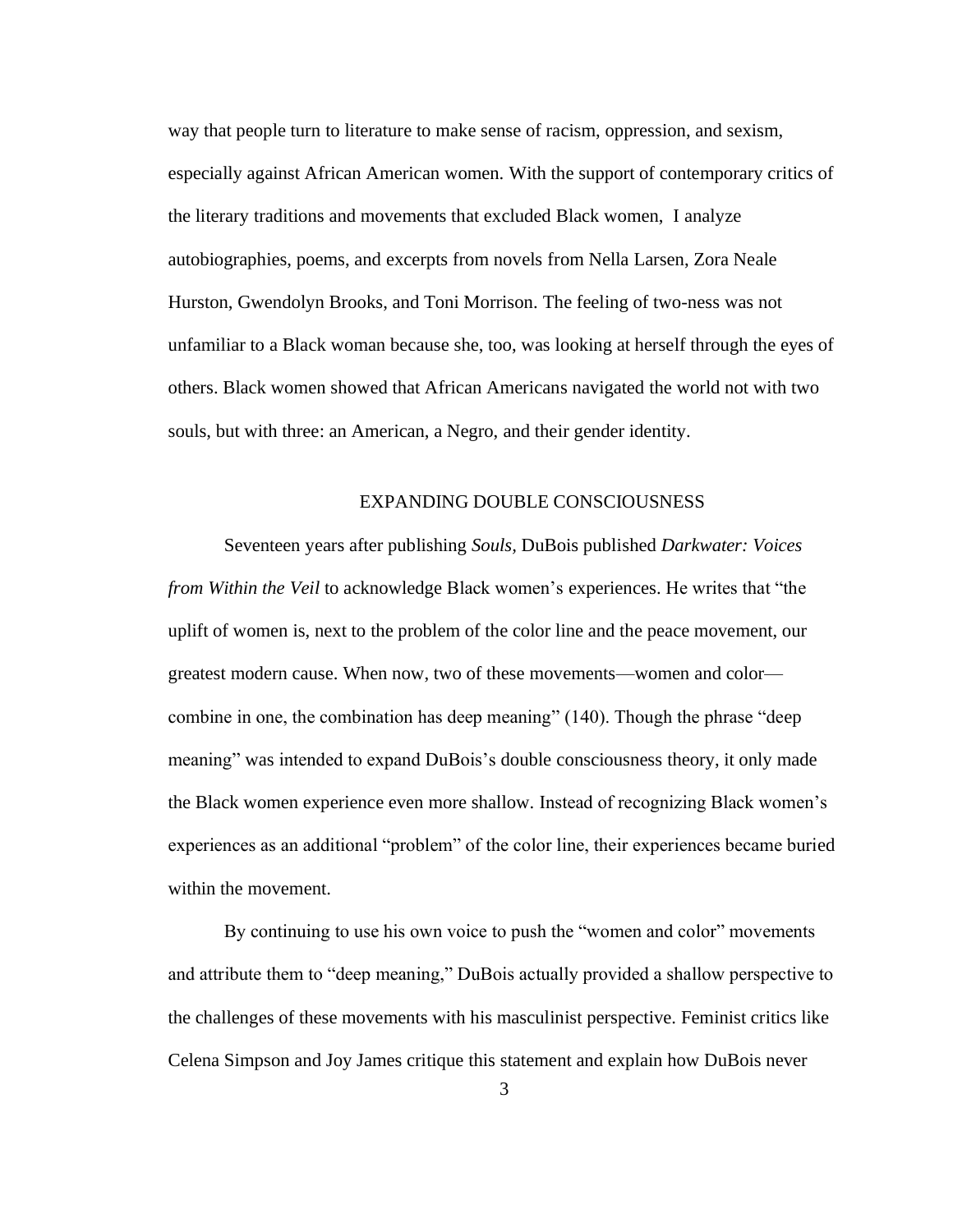truly follows through with an analysis of the "deep meaning" of Black women's lives and experiences. Together they state:

More than a lack of analysis, DuBois's failure to lend specificity to Black women's lives in his writing, and failure to grant credit to political and intellectual Black female contemporaries when it was due, have the effect of erasing and silencing Black women's existence as real, uniquely situated, political agents…James makes the claim that ultimately a "masculinist worldview influences his writing to diminish his gender progressivism." She further states that DuBois "holds onto a masculinist framework that presents the male as normative." (51)

DuBois's attempt at including women in his theories came two decades too late and did not speak to all women. Rather than calling in Black women to speak about their experiences in order to expand his double consciousness to triple consciousness, DuBois speaks for them and denies them an opportunity to speak for themselves. Because of DuBois's inevitable masculinist perspective, it is crucial that Black women are given the opportunity to speak about themselves and their experiences rather than having their texts boxed into the widely accepted double consciousness theory when interpreted by today's literary scholars.

Even though DuBois's recognition of "women and color" in *Darkwater: Voices from Within the Veil* was not officially spelled out until 1920, Black women writers were writing at the intersection of race and gender long before. Sojourner Truth's 1851 speech, "Ain't I A Woman*,*" can be considered as an early effort of theorizing Black feminism. Truth asserts:

I could work as much and eat as much as a man– when I could get it–and bear the lash as well! And ain't I a woman? I have borne thirteen children, and seen most all sold off to slavery, and when I cried out with my mother's grief, none but Jesus heard me! And ain't I a woman?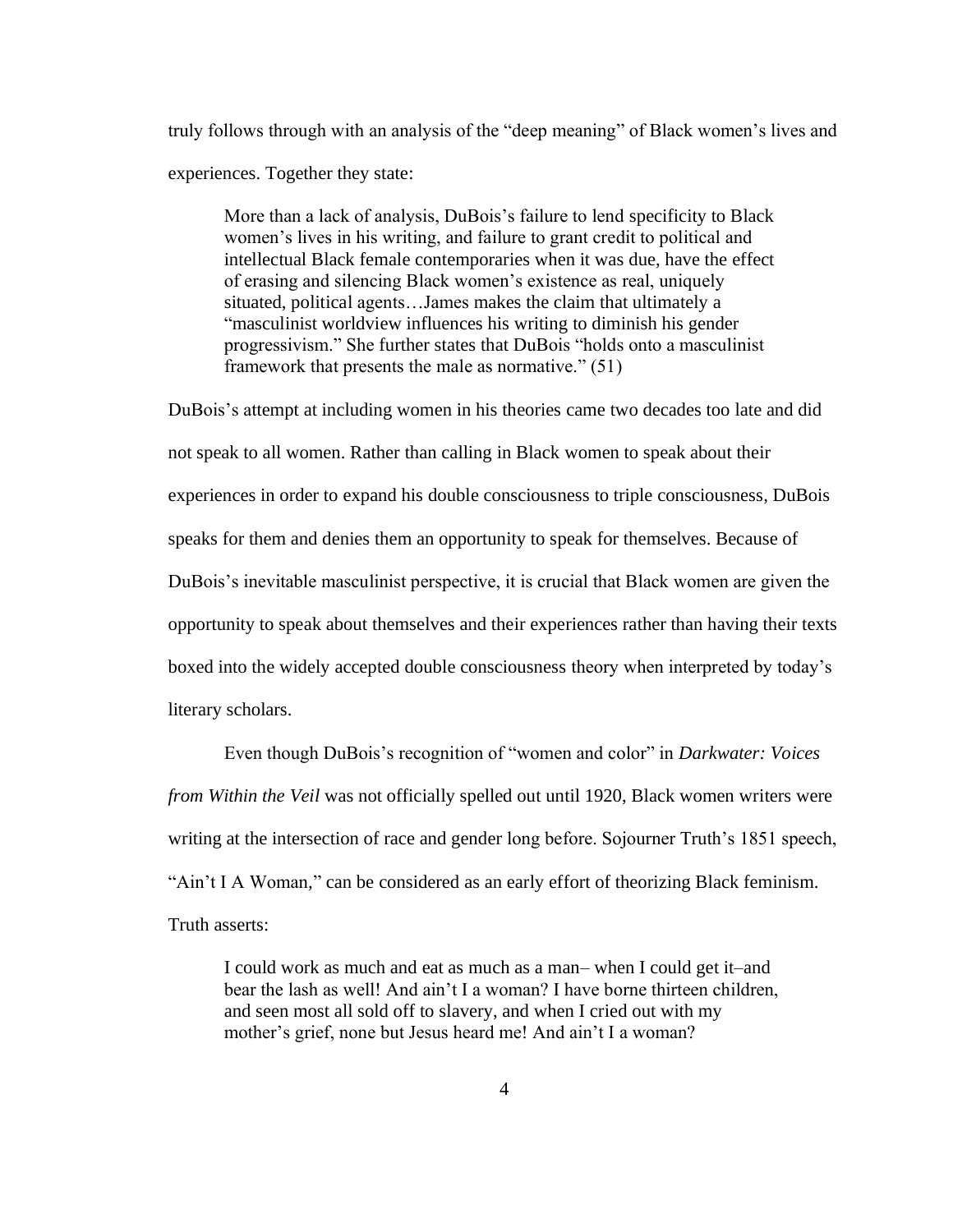In this assertion, Truth points to how Black women were not heard compared to Black men, even though they were going through similar hardships. This lack of recognition was also not unfamiliar to ex-slave Harriet Jacobs.

Jacobs<sup>3</sup> was writing at the intersection of gender, or triple consciousness theory, before she was even given the language that DuBois had in the  $20<sup>th</sup>$  century. Jacobs also saw herself "through the relation of the [white] world," *and* also through the relation of the Black male world. She reminds us that slavery was not only about Black men in shackles; it was also about Black women who were raped by their enslavers. Throughout Jacobs's slave narrative, she not only becomes a voice for African Americans but also a champion for African American women. Jacobs's narrative is one of the earliest examples of triple consciousness in African American literature. Long after Jacobs, Black women writers continued writing at the intersection of nationality, race, and gender and contributed significantly to these social progressions. Since the inception of African American literature, Black women writers fiercely took on the task of writing about nationality, race, and gender. This task proves to be incredibly difficult, especially when Black women writers were doing it before the support of Black feminist criticism in 1970s and 1980s. Many other Black women writers followed Jacobs in the tradition of writing with a sense of three-ness and the world started to see this after DuBois's coining of double consciousness theory.

<sup>&</sup>lt;sup>3</sup> Through intentionally savvy language and clever word play, African Americans proved how slave narratives functioned as autobiography, and one of the most well-known narratives is Frederick Douglass's 1845 *Narrative of the Life of Frederick Douglass.* Harriet Jacobs's 1861 *Incidents in the Life of a Slave*  Girl is another well-known slave narrative, but it came almost 20 years after Douglass's slave narrative.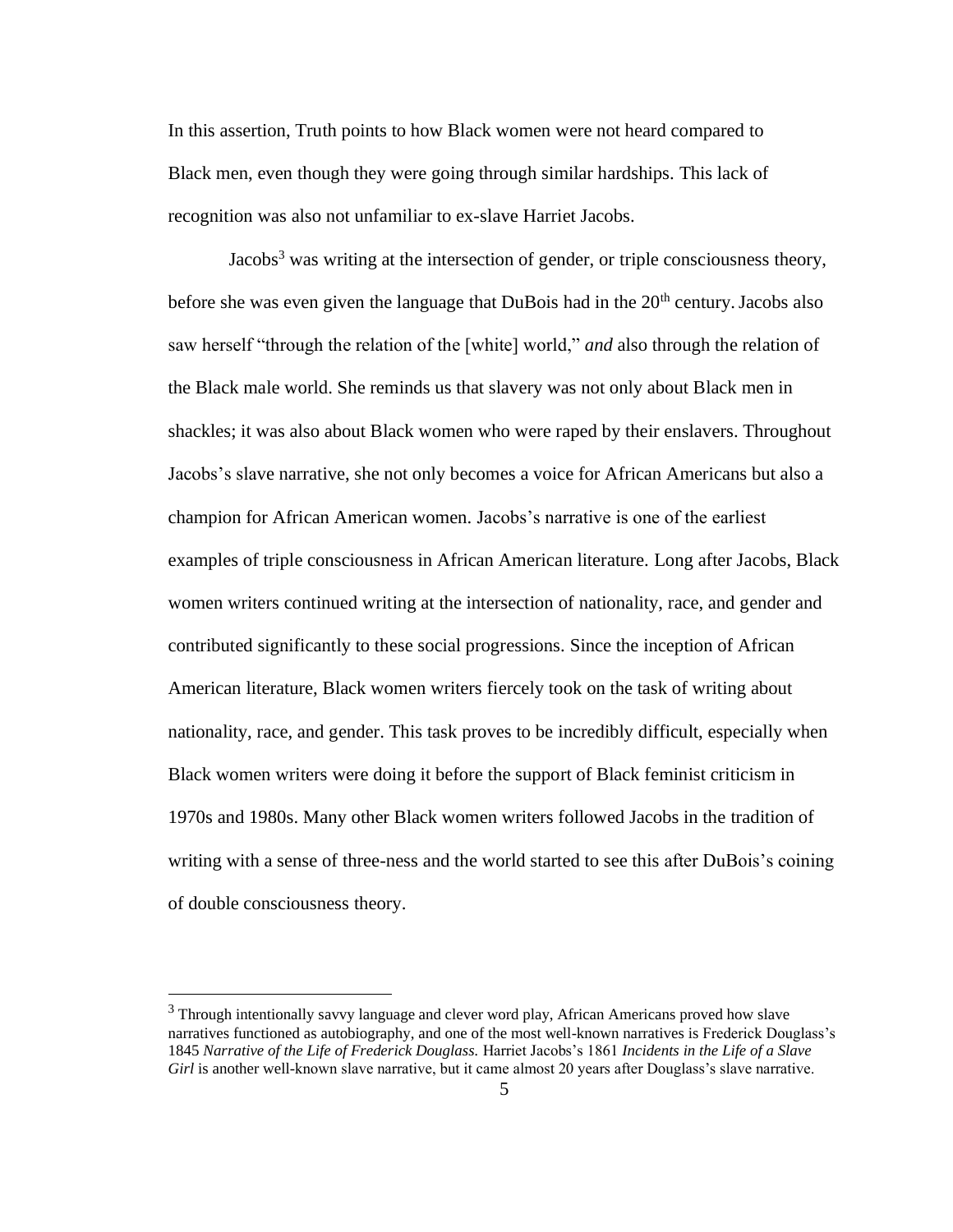By challenging DuBois's masculinist perspective, I do not intend to discredit his advocacy for Black women during the 20<sup>th</sup> century. In fact, I agree with feminist scholars like Bettina Aptheker who writes:

DuBois's contribution to the struggle for woman's emancipation was threefold. He originated theoretical ideas on the nature of women's oppression and liberation…gave practical assistance and support to the women's suffrage movement…and focused special attention on the particular suffering of Black women, as well as to their unique contributions to both racial and sexual liberation. (79)

DuBois's support for women's liberation, otherwise known as feminism in the  $21<sup>st</sup>$ century, was clear, and he has texts like "The Damnation of Women" to show for it. Instead of brushing over DuBois's advocacy for Black feminism, I demonstrate that it was impossible for DuBois to write about the Black woman experience as someone who identified as a Negro man during the time. Rather than criticize DuBois's double consciousness theory for how it lacks the lens of gender, I will prove how contemporary Black feminist criticism can instruct  $21<sup>st</sup>$  century readers on how to read for gender in the Harlem Renaissance and the Civil Rights movement—two periods that did not yet have a critical audience for Black feminist criticism. Black feminist criticism from the 1970s and 1980s—a criticism that should be familiar to the  $21<sup>st</sup>$  century reader—complicates DuBois's earlier on in the African American literary tradition. One crucial term that came out of the 1970s and 1980s was Alice Walker's term of "womanism."

Walker first introduced the term "womanism" in 1979 in her short story "Coming Apart." The short story "Coming Apart" is part of Walker's collection of essays in *You Can't Keep a Good Woman Down.* "Coming Apart" describes a couple distant over pornography and the treatment of Black women. Through the wife character, Walker uses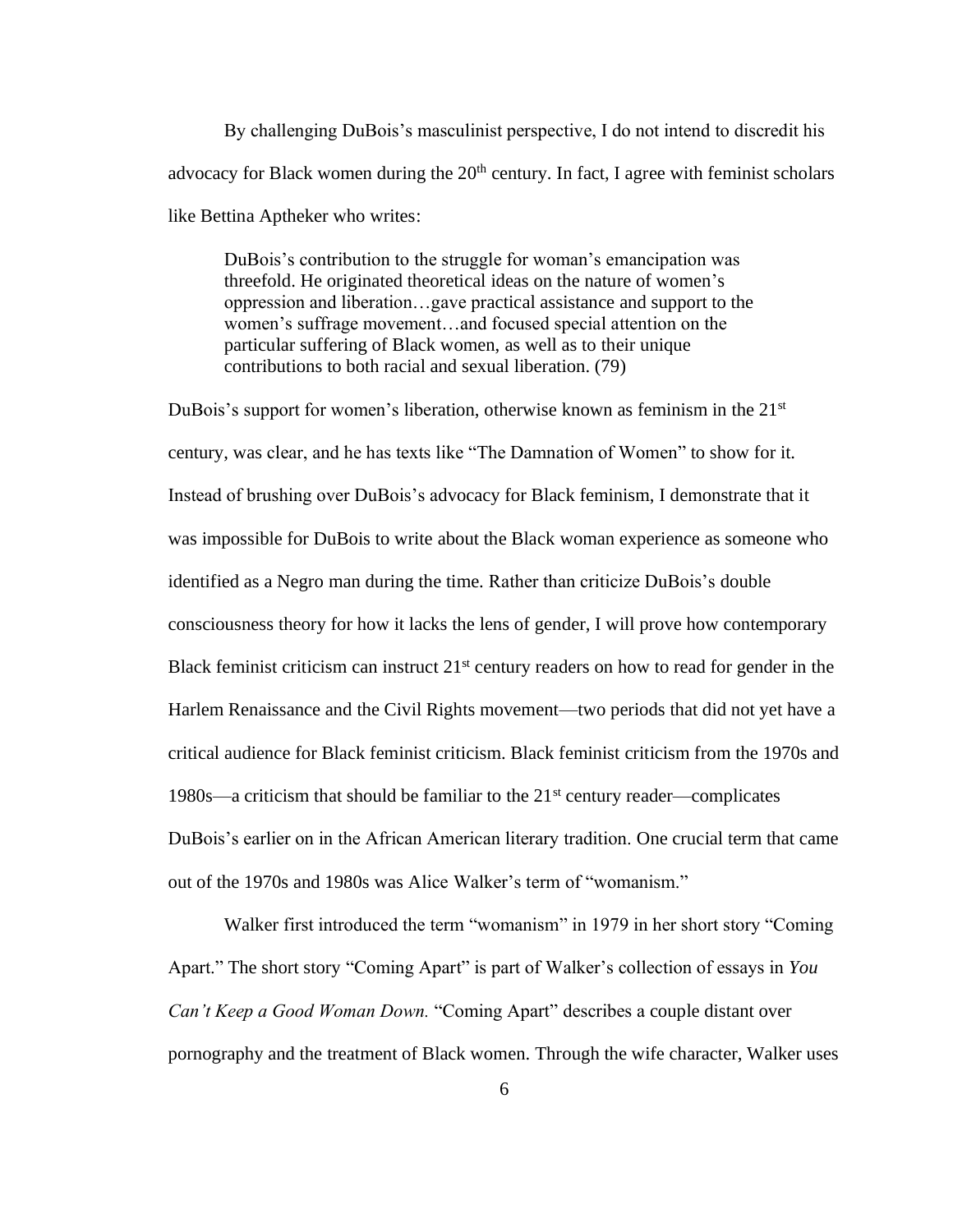texts by Audre Lorde, Luisah Teish, and Tracey A. Gardner to teach the husband about the struggles of Black women in both the context of pornography and in society at large. "The Black man who finds himself 'enjoying' pornography of this sort faces a split in himself that allows a solidarity of gender but promotes a rejection of race" (Walker 186). While many Black women may have considered pornography progressive and a way to get on an equal playing field with white women because both women, regardless of race, are "working in a house of ill-repute," the Black woman still ends up on the bottom as the "white woman's maid" (Walker 186). Instead of depending on the illusion of Black women being equal to white women in pornography, Walker invents the term womanism to give Black women a term made for and by them. She claims that "a 'womanist' is a feminist, only more common" (Walker 187) and the "more common" part of the definition includes Black women.

The part of the definition that I will use as a specific mode of triple consciousness theory comes from Walker's elaborated definition of womanism:

*instinctively* pro-woman. It is not in the dictionary at all. Nonetheless, it has a strong root in Black women's culture. It comes (to me) from the word 'womanish' a word our mothers used to describe and attempt to inhibit, strong outrageous or outspoken behavior when we were children: "You acting *womanish*!" An advantage of using "womanist," is that because it is from my own culture, I needn't preface it with the word 'Black'… since Blackness is implicit in the term; just as for white women there is apparently no felt need to preface 'feminist' with white, since the word 'feminist' is seen as coming out of white women's culture. (346)

Walker's "Coming Apart" uses the framing device of a struggling married couple to show how the womanist ideas expressed in Lorde's, Teish's, and Gardner's texts illuminate the struggles of Black women specifically. Moreover, womanism provided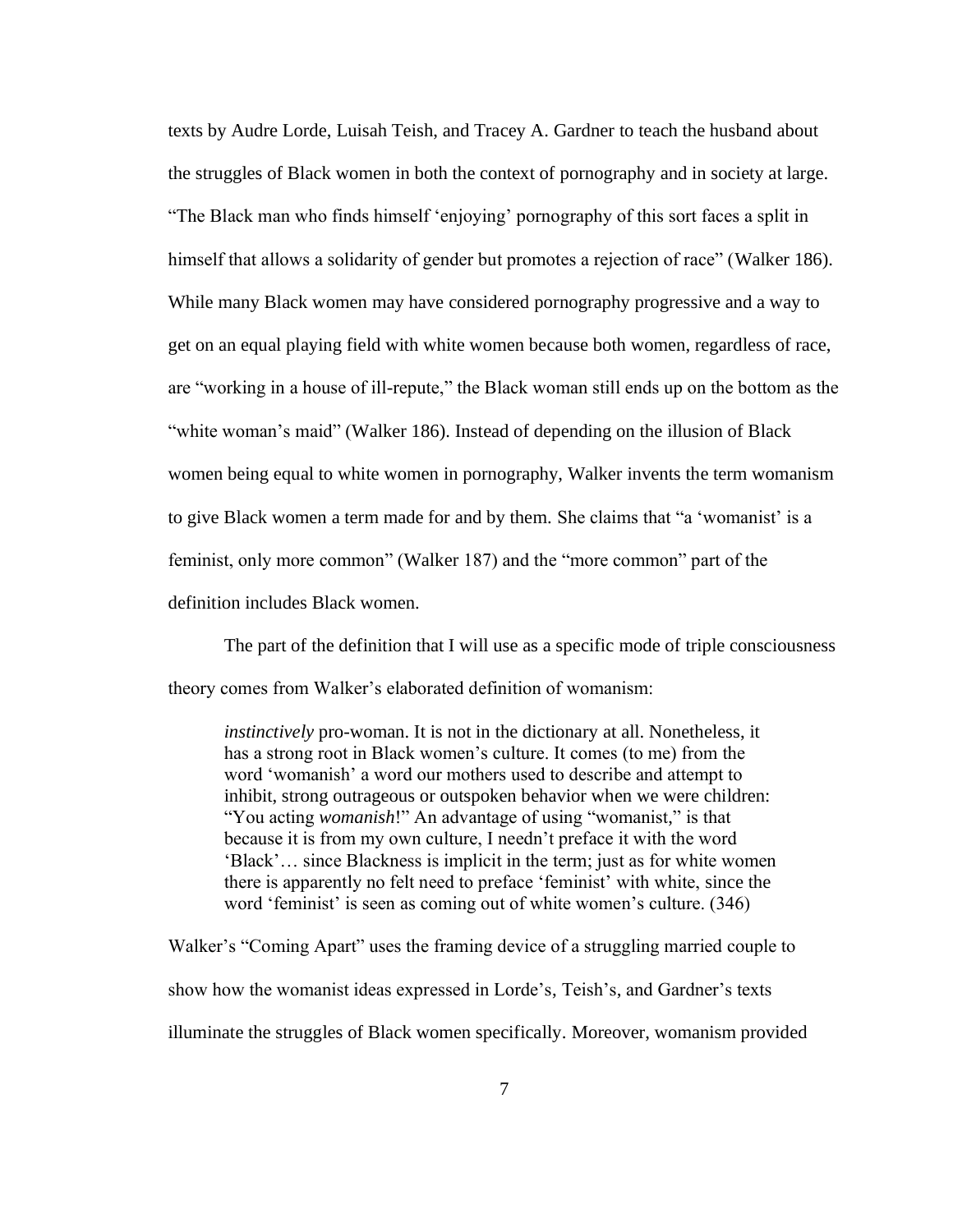heterosexual and Black lesbians with a feminist term that was racialized and encompassing of all their intersecting racial and gendered identities. Introducing womanism was critical for the inclusion of all identities, including queer and transgender, in the feminist movements, especially when these movements primarily centered white women's voices. Almost 100 years later, DuBois's color line quote transformed from "the uplift of women is, next to the problem of the color line" into Walker's "womanist is to feminist as purple is to lavender," which comes from Walker's notes section of her *Collected Essays, Prose, and Stories* (346). Unlike double consciousness and feminism, Walker sets up Black women with a term that was written by and for them during the Black women's literary renaissance in the 1970s and 1980s.

In order to become part of this literary discourse, Black women and people of other Black gendered identities sought out new ways in which they could input their voices into the African American literary tradition. This thesis will illustrate the different strategies that Black women used to mold their literary traditions and movements and make sure they were not excluded. I show this through the creative structures in which Black women from the Harlem Renaissance to the Black women's literary renaissance wrote. The end of the  $20<sup>th</sup>$  century proved to be a fruitful period for bringing the "gender" problem" to light. Although it seemed like there was a bigger focus on gender with the coining of womanism and even Crenshaw's intersectionality, <sup>4</sup> Black women writers were attending to the issues of womanism and intersectionality long before the official coining

 $<sup>4</sup>$  Black feminist legal scholar Kimberlé Crenshaw first wrote about intersectionality in her essay,</sup> "Demarginalizing the Intersection of Race and Sex: A Black Feminist Critique of Antidiscrimination Doctrine, Feminist Theory and Antiracists Politics" (1989).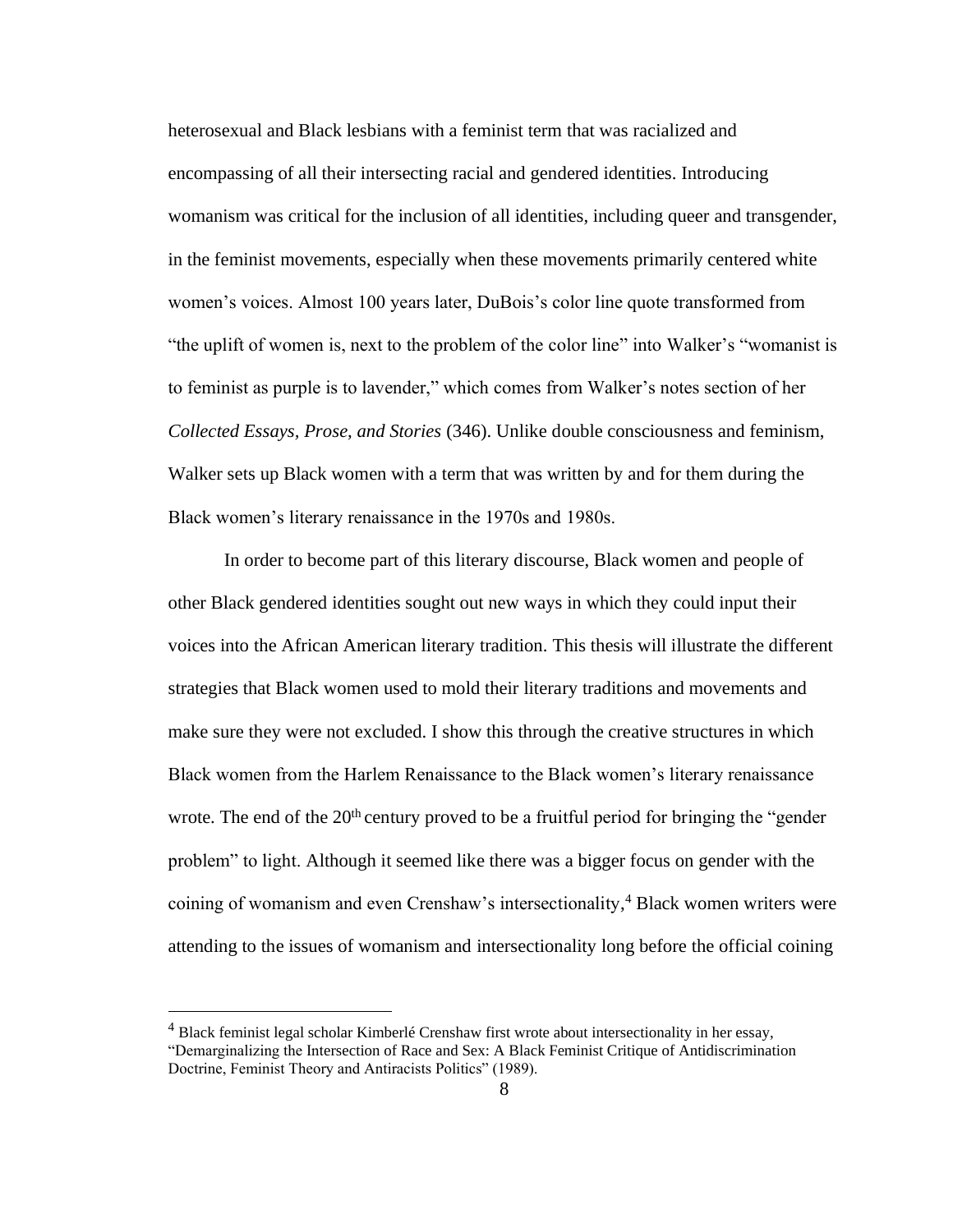of these terms. In each chapter/time period, I will show how Black women were trying to offer representations of their experiences at the intersection of nationality, race, and gender. By highlighting Black writers who noted the issues of both race *and* gender before the coining of these terms in the 1970s and 1980s, I illuminate their ability to construct narratives about their own experiences, even when they were up against the limits of language that were available during their time. While the first chapter of this thesis will focus on femininity, I want to clarify that gender can operate as "feminine," "masculine," "non-binary," and "genderqueer." I start with Black women, though, and the heavy triple-edged sword that they carried at the start of the Harlem Renaissance. The following chapters explore how the support of other Black women advocates, the invention of new modes of writing, and, most importantly, the illustration of how their sense of three-ness culminates into triple consciousness theory.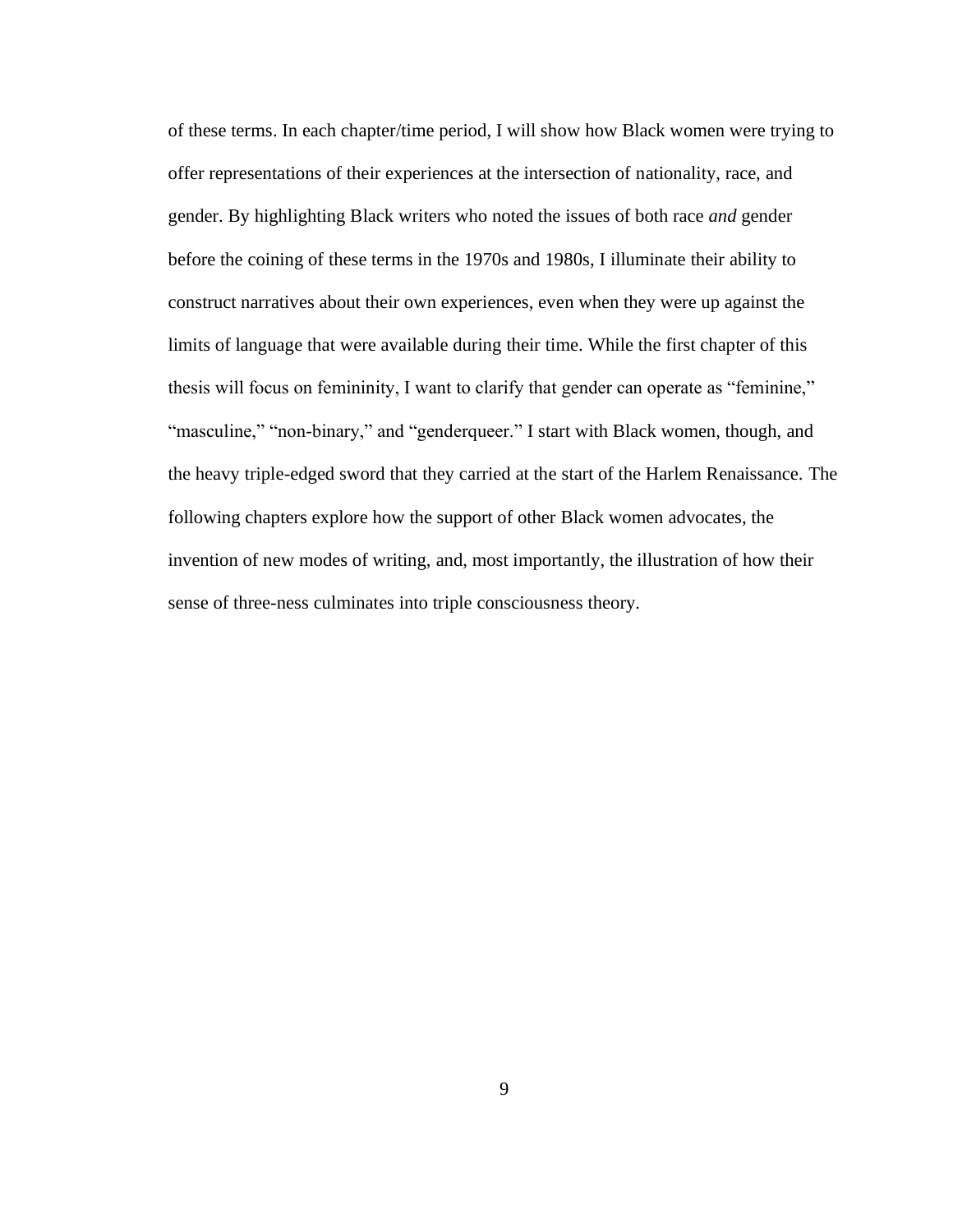#### CHAPTER TWO: HARLEM RENAISSANCE

As the United States moved further into the  $20<sup>th</sup>$  century, it became apparent that one's location could determine one's circumstance, and this was particularly lifechanging for African Americans after slavery. I begin this thesis with the Harlem Renaissance because it was a period of convergence in modernizing the African American identity. This period of convergence resulted in an explosion of African American art and literature, but the majority of contributors were Black men. The unintentional exclusion of Black women's voices from about 1910 to 1930 was due to the Black literary criticism being grounded in masculinist perspectives. In order to show the unintentional consequences of centering Black male voices, I start by contextualizing the Harlem Renaissance as a period that stemmed from the Great Migration. Then, I introduce the main artists and writers during the time like Langston Hughes and Alain Locke. In order to show the unintentional exclusion of Black women writers during the Harlem Renaissance, I bring in contemporary critical voices. These critical voices include Melissa Prunty Kemp, Houston Baker Jr., and Stephanie Knadler who unveil how the New Negro—the transformed modern African American identity during the time—could have centered stories about the New Negress—a reality of domestic abuse that many Black women faced. The unintentional consequences of excluding Black women from the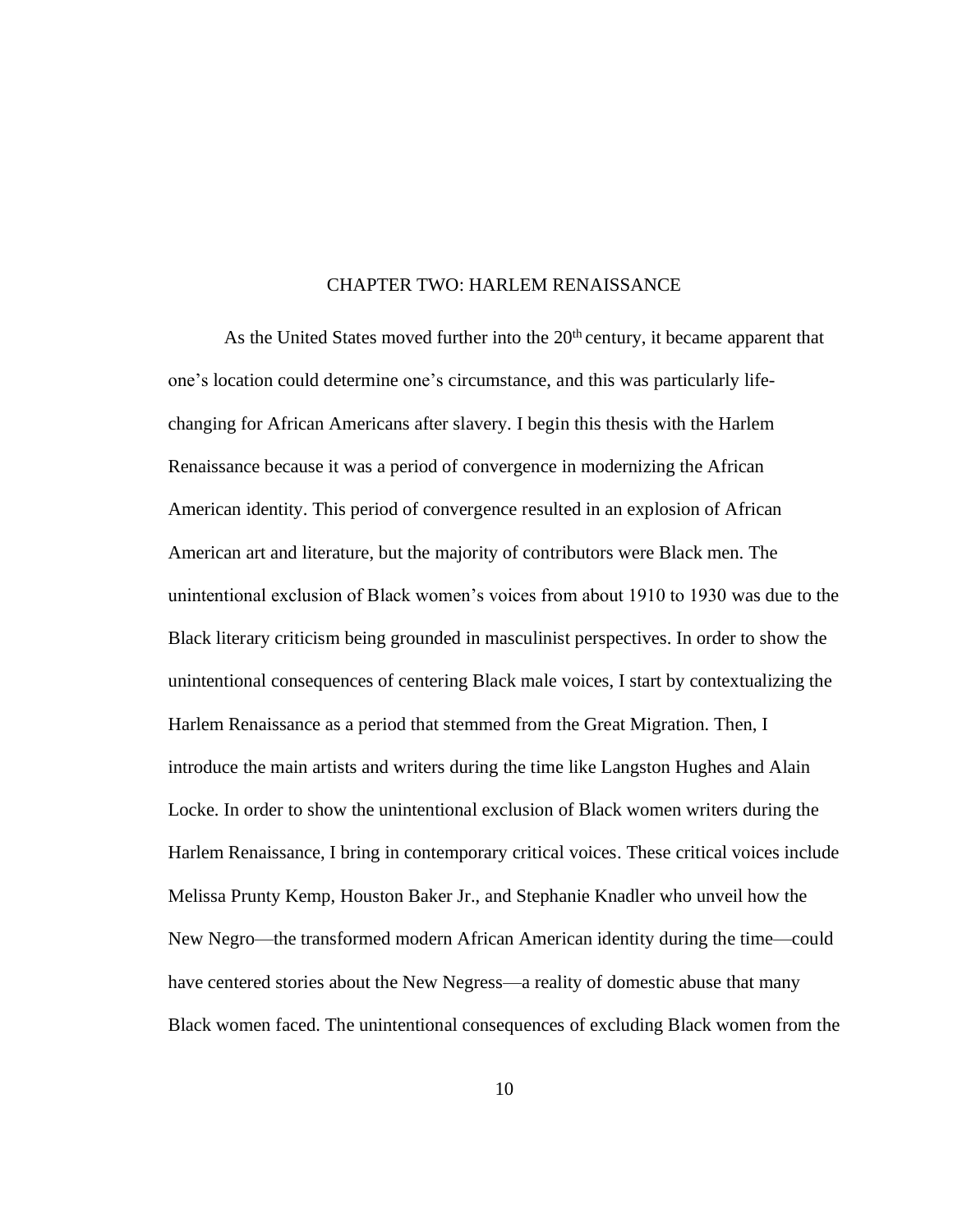Black perspective set up an American audience that was readily available for African American art and literature, but it was through two lenses: an American and a Negro rather than three. All in all, this period showed just how the Black identity became even more nuanced along the lines of location, nationality, race, and gender.

The North promised better jobs, an escape from segregation, and an opportunity for more civil liberties, especially for the Black soldiers who fought in the war themselves.<sup>5</sup> The rise in lynching, segregation, and blatant racism drove African Americans out of the South and towards the North and Midwest. This massive relocation of one million Southern African Americans, also known as the Great Migration, was set off by World War I in 1910. *One-Way Ticket: Jacob Lawrence's Migration Series* gives an all-encompassing view of this movement in 60 dynamic paintings, providing a visual representation of the story of the Great Migration from the 1910s to the 1930s. This virtual gallery depicts African Americans at the railroad stations buying tickets to the North and includes important snippets of history that invigorate the paintings.<sup>6</sup> Most notably, however, Lawrence highlights women in his series, showcasing that the United States was moving into an era more conscious of gender identities beyond normative masculinity.

<sup>5</sup> Black soldiers were amongst those returning home from World War I.

<sup>6</sup> Lawrence's paintings in his "Migration Series" Collection are referred to as panels because he narrates the Great Migration both in images and words. Each painting comes with captions and additional pieces of history relevant to the images. The written history of these paintings could not have been done without the help of Lawrence's wife, Gwendolyn Knight.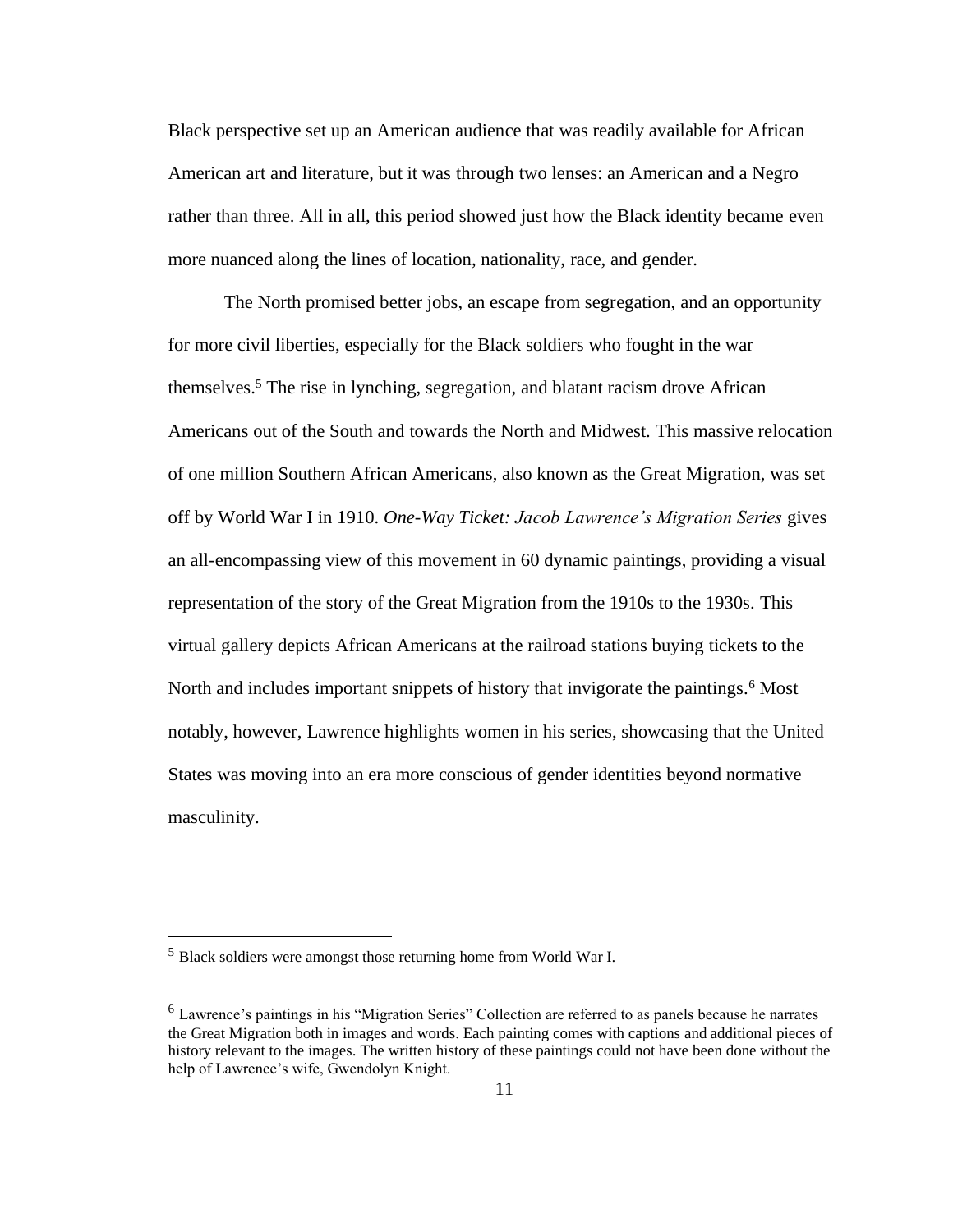Panel 57 from the *One-Way Ticket* exhibition sheds light on the women who were one of the last groups to leave the South during the Great Migration. In this painting, we can visualize the Black female worker who "had to cobble together odd jobs to make ends meet" (see Figure 1). Lawrence clearly proves his dedication to highlighting the Black women's experience in Panel 57 and further shows that their experience was different than their male counterparts. While most migrant men sought out industrial cities like Pittsburgh and Detroit, single young Black women looked for cities that offered employment possibilities besides domestic service. New York City, for example, offered a variety of employment prospects—opportunities that had an imbalance of the sexes. Beyond Lawrence's 60 dynamic paintings, the *One-Way Ticket* exhibition also includes a Perspectives section, which collects poems and readings by ten contemporary poets who contributed to the Migration Series Poetry Suite. One poem, "Migration Portraiture" (2011) by Nikky Finney reads:

#### North

"…*is the only way to treat it." Jacob Lawrence* Mama hammers hot steel pretending she is a man in a heavy heat suit. Her baldhead and sexless hands pay for coal and bread and new books. On the new fire escape she whispers and smokes, *I didn't come all this way to clean and polish another white house*, then asks me to memorize her new northern words, *Flying & Dutchman*. (60)

The last stanza of Finney's poem paints a different experience for Black women and the struggles they endured when migrating away from the South. It is clear that Mama knew that the only way for her to avoid domestic work was by taking on the role of a man or doing what would have been considered the work of a man. All in all, the *One-Way Ticket* exhibition was one of many examples of how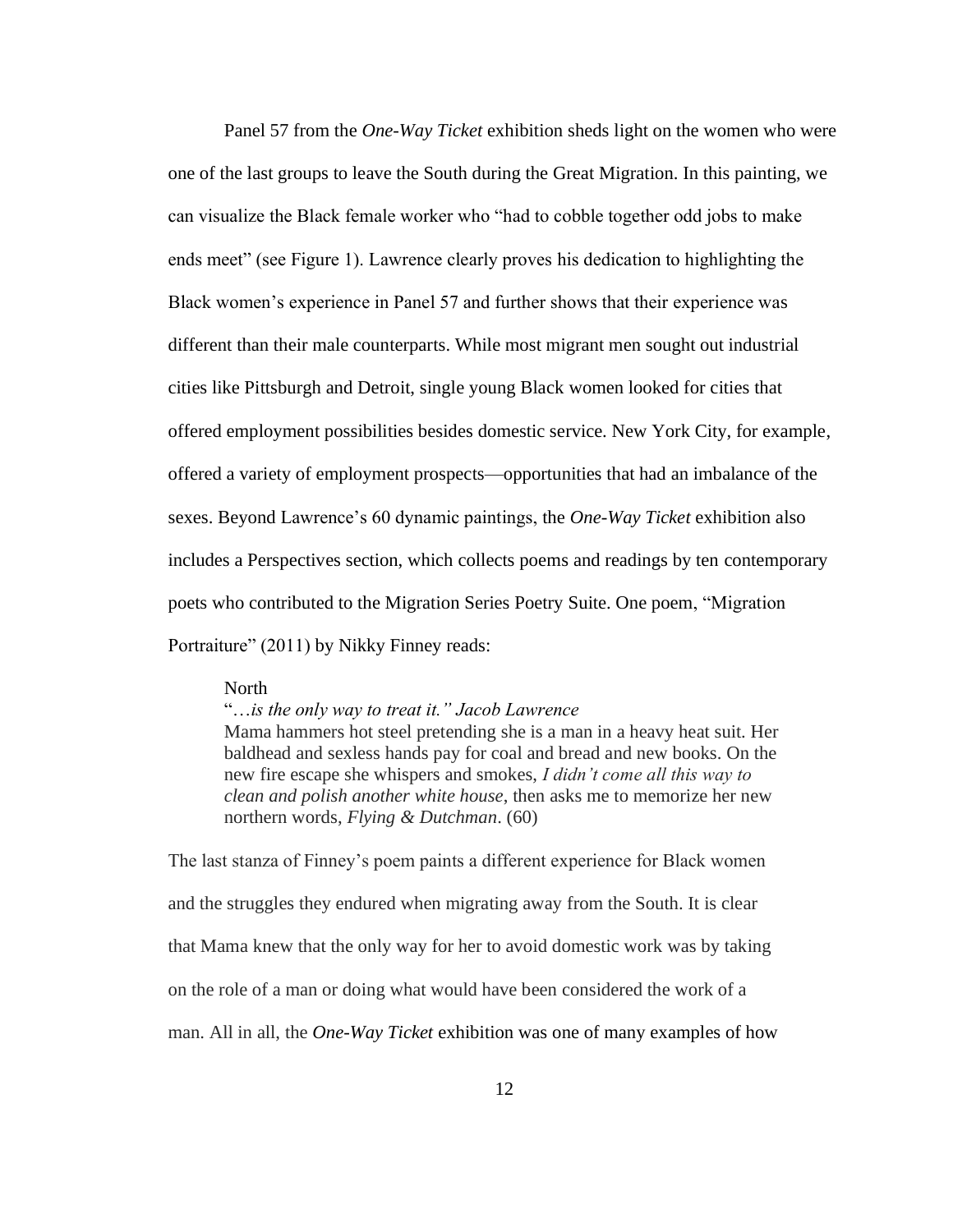African Americans were publicly recognized for their creative productions. This stanza, in particular, provides only a quick glimpse of the Black woman experience during the Great Migration and there were many statistics that continue affirming the imbalance of the sexes.

In Jacqueline Jones's book, *Labor of Love, Labor of Sorrow,* she affirms that "between 1935 and 1941…only 3 percent of all WPA [Work Progress Association] workers were Black women, although a higher—and in the South, much higher proportion of all female family heads on relief were Black" (183)*.* Jones also points out that there were few well-educated Black women who received job assignments that were related to their talent and professional experience. African American writers, poets, and artists were finally acknowledged for their creative experience, but this perception was dangerous, according to Melissa Prunty Kemp's 2013 "African American Women Poets, the Harlem Renaissance, and Modernism: An Apology." Kemp states that the danger lies in "the smothering, if often unspoken, requirement that all African American literature, art, music, and theatrical production of the period espouse racial uplift" (789). This danger was unveiled by African American women writers during the Harlem Renaissance because the topics they focused on were not only concerned with racial uplift. They were also concerned with the specific issues pertinent to Black women, as we learned in Mama hammers desire to work outside of domesticity. Many Black women writers highlighted their unique experiences of moving through the world with their sense of three-ness, which was unsurprising because they were still not being uplifted due to their gender.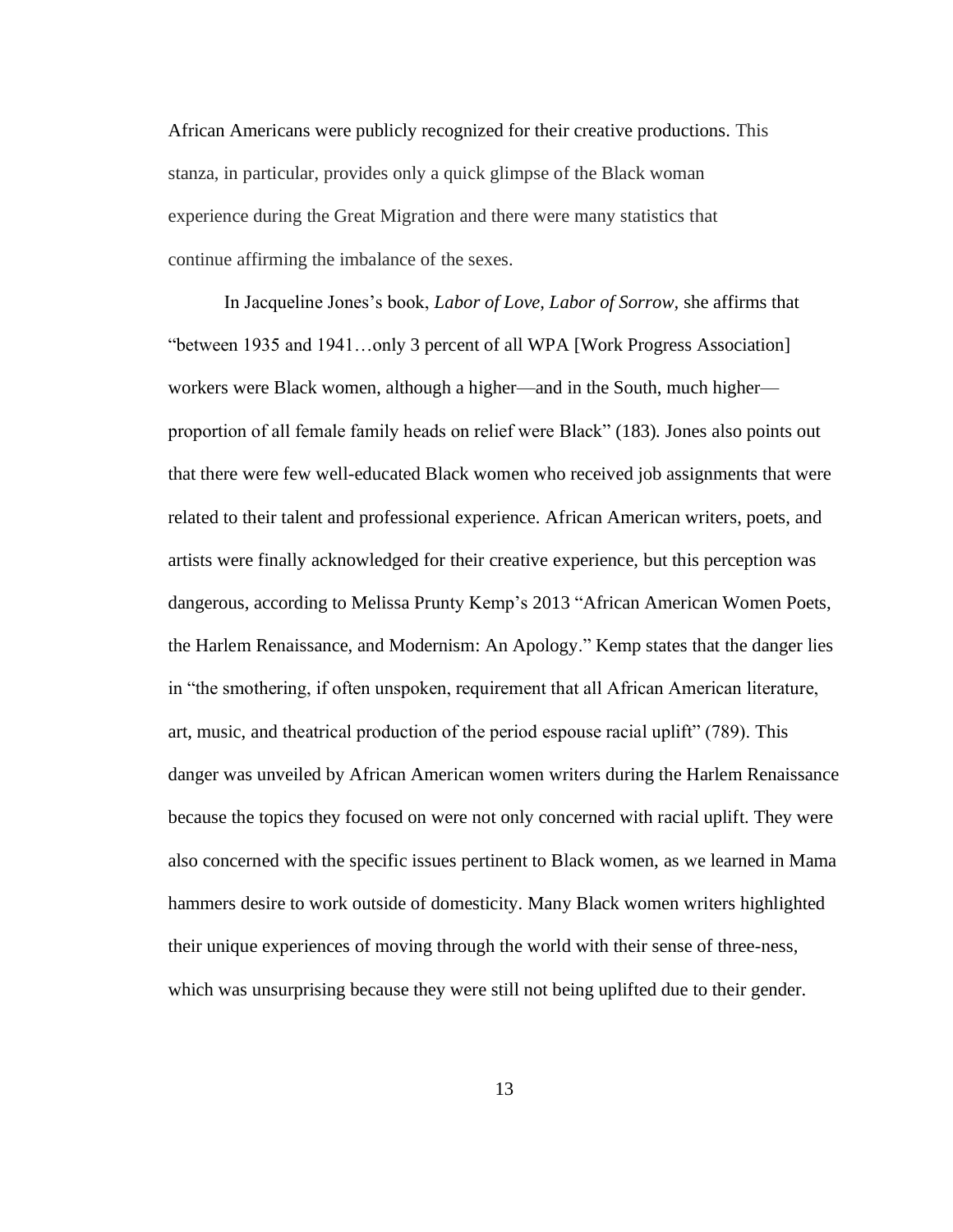Despite Lawrence's best efforts to highlight the African American experience, their voices were still overshadowed by the masculinist perspective.

Kemp further states that many texts written during the Harlem Renaissance centered on African American male figures, and only occasionally mentioned women in passing. The focus on African American male figures was due to the vast majority of publications coming from male writers. Although there was an explosion of Negro artistry in Harlem,<sup>7</sup> better captured as the New Negro Renaissance, it was apparent that this was an explosion of a specific gendered experience. The names of Langston Hughes, James Weldon Johnson, Alain Locke, and Claude McKay became synonymous with the movement. Locke's *The New Negro,* in particular, was a pivotal text that clearly outlined African Americans' transition from an identity based on slavery to one found in creative freedom. *The New Negro,* which was published in 1925, is an anthology full of essays, poems, and works of fiction that presented African Americans with a modern identity and a flowering of art, music, and writing rather than enslavement, servility, and chains. It

<sup>&</sup>lt;sup>7</sup> While the broad literary and artistic period is called the "Harlem Renaissance," the period took place in several cities like New York, Chicago, Washington DC, Detroit, Boston, and even Paris. According to Locke, Harlem had a huge role in this transformation. It was an urban center that had the capacity to change the public opinion because it was filled with a diversity of people like "peasants, students, businessmen, professional men, artists, poets, musicians, adventurers, and workers" (Locke 975-76). Diversity spanned class, ethnicity and nationality, occupation, and education. It was inevitable that the diversity of people in Harlem would produce an atmosphere crowded with creativity; however, the name "Harlem Renaissance" is misleading. Many scholars saw the city of Harlem as the epicenter for powerful historical narratives and the city where the artistic talent of African Americans flourished. In addition to recognizing the danger of equating Negro artistry with racial uplift, feminist scholars also identified the misconception of the name "The Harlem Renaissance" because it assumes that this explosion of art took place in *one* neighborhood. In fact, feminist scholars have argued in favor of Locke's broader term of the "New Negro Renaissance" because this would allow the inclusion of other important centers of African American artistic activity. Cities like Washington, Philadelphia, and Boston were also fertile spaces that displayed other types of negro artistry like music. New Orleans, above all, is to thank for the invention of jazz.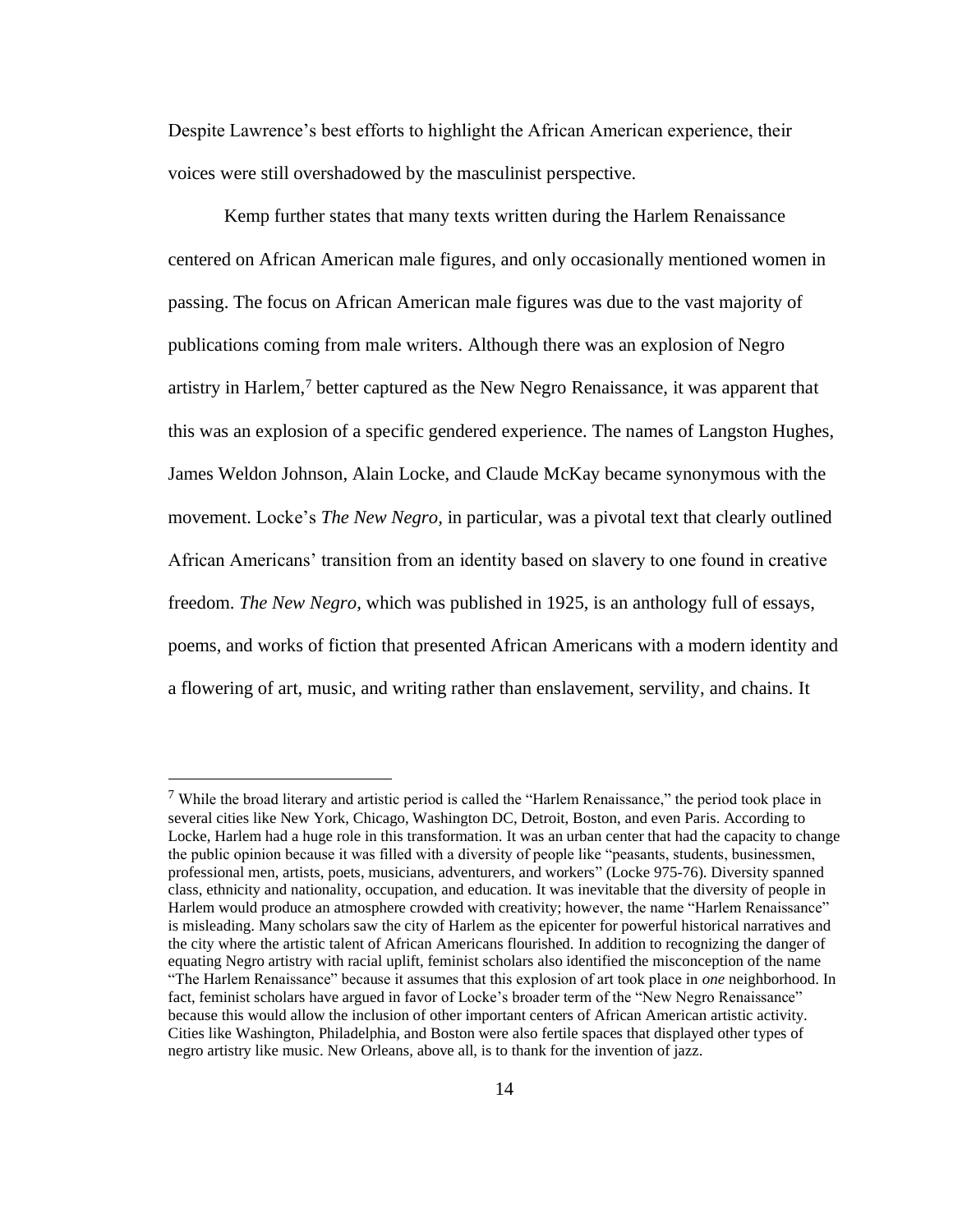humanized African Americans in an artistic light, such as when Locke highlighted McKay's poem, "To the Intrenched Classes," written in 1922:

> Mine is the future grinding down to-day Like a great landslip moving to the sea, Bearing its freight of debris far away Where the green hungry waters restlessly Heave mammoth pyramids, and break and roar Their eerie challenge to the crumbling shore. (979)

McKay's artistic talent is shown not only in his ability to write poems, but also in his natural ability to paint a vivid picture of what he wrote. The style of McKay's writing also exemplified how Negro writers were taking modernist approaches to writing and making it their own. Houston Baker Jr. attests that modernism was "exclusively Western, preeminently bourgeois, and optically white" (66) in his 1987 preface to *Modernism and the Harlem Renaissance.* African American writers did not merely create art for an existing movement but in fact took that pre-existing literary trend that was not originally intended for them and made it their own.

Black intellectuals like DuBois were now wondering what it meant to move through the world with an identity that was both free and modern. They were grappling with their "newfound" freedoms within the post-emancipation era— a fertile period for the continuation, and even up-leveling of African American art, culture, and literature. Showcasing talent and creativity was key to the reconstruction of African American identities. As Locke articulates in his essay, Negros needed to be defined as prosperous beings without an association to their past. The "most creditable record of fifty years of freedom, requires that the Negro of today be seen through other than the dusty spectacles of past controversy" (Locke 975). Locke strongly believed that these tools transformed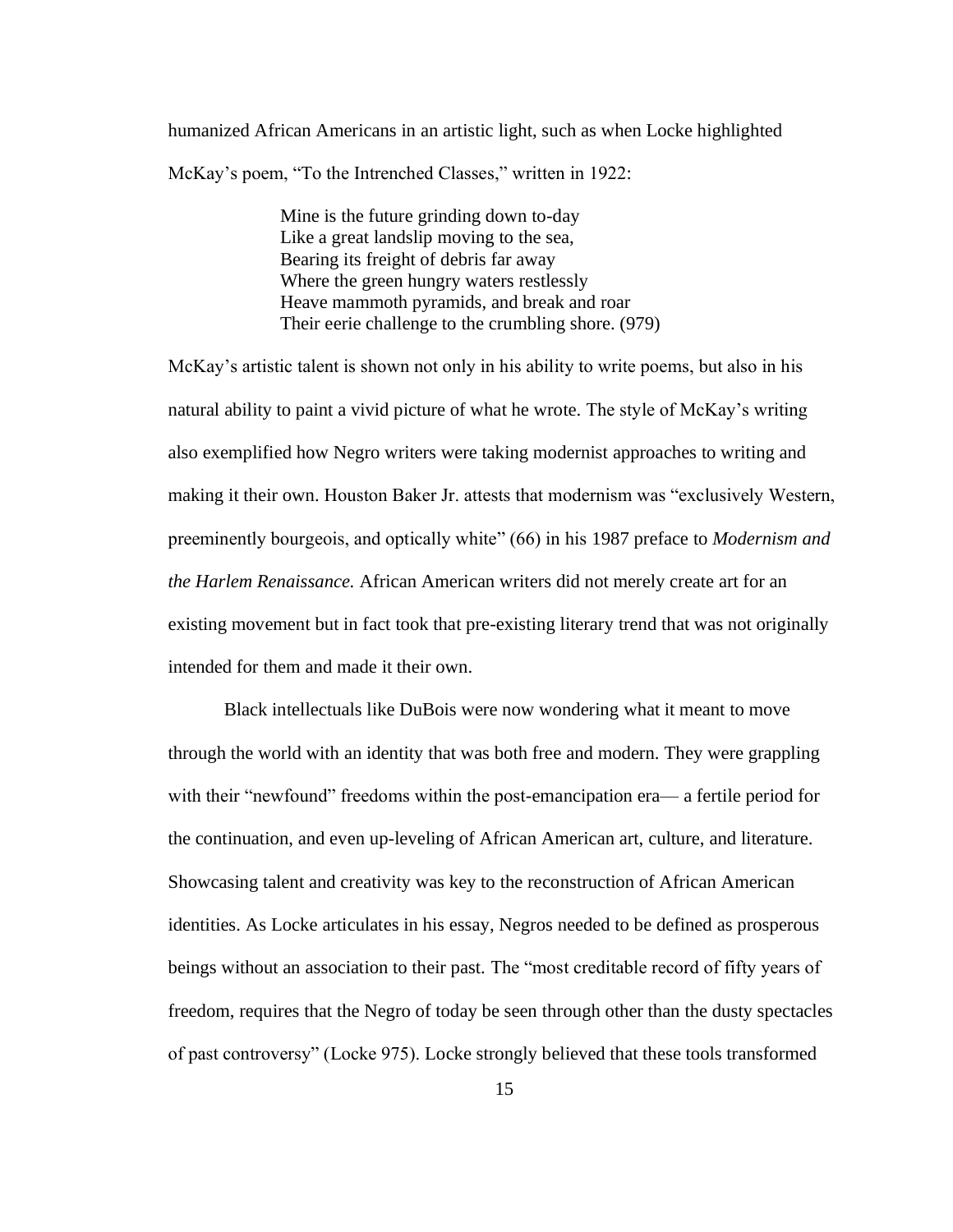the old identity of being a slave to a new, liberated person. Literature was an essential tool that showcased African Americans' talent so that they could revive their identity during the Harlem Renaissance.

Nonetheless, the focus on the Negro artistry tended to have mainly male authors, which meant that the masculinist perspective was unwitting. While the African American identity was recognized as more artistic in nature, African American women were facing a different reality. African American male writers may have been applauded for writing at the intersections of modernism and the Harlem Renaissance, but they still unintentionally left out the Black women experience. Furthermore, the broader term of "New Negro Renaissance" would have captured additional Black women writers all over the country who would have located Black women in these communities. Kemp's "African American Women Poets, the Harlem Renaissance, and Modernism: An Apology" once again reminds us how Black female poets that "show[ed] various areas and levels of discontent with womanhood, Blackness, and love" (796) were missing from the texts that were popular during this time.

#### THE NEW NEGRESS

During the Harlem Renaissance, the African American literary tradition was well aware of the Langston Hugheses, the Alain Lockes, the James Weldon Johnsons, and Charles Chesnutts, especially because they were crucial writers in imagining the "New Negro." In 1987, Gloria T. Hull's wrote *Color, Sex & Poetry: Three Women Writers of the Harlem Renaissance* to explain how the Harlem Renaissance as a literary period discriminated against women's literature in favor of male writing giants like Hughes,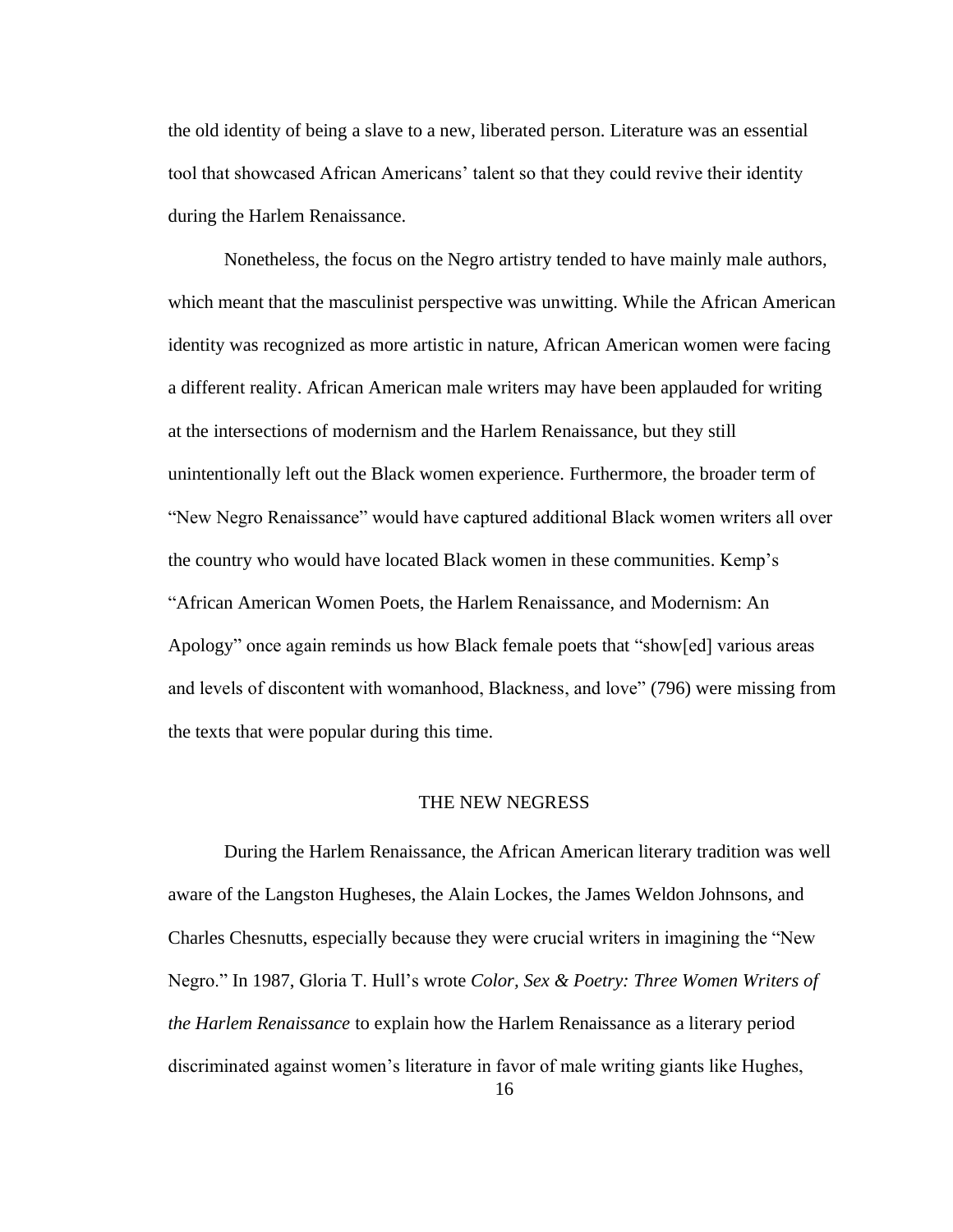Locke, Johnson, and Chesnutt. Hull further emphasizes how often these women wrote in all genres in order to expand their publishing possibilities. While the emergence of the "New Negro," was moving toward a sense of three-ness through the brief mention of gender and sexuality, it was still functioning as double consciousness. African American male voices still dominated the literary marketplace and stories came from their point of view, and this was most obvious in their unintentional exclusion of Black women's experiences in literature. Although Black women were also questioning what it meant to claim an identity that was both free and modern, their lives were faced with a different reality.

The "private" lived experiences of Black women were different from the public image of the "New Negro," and, in fact, these women were known as the "New Negresses," or the "women with knives" (99) according to Stephanie Knadler. Instead of focusing the transition from the "Old Negro" to the New Negro—a transition that centers the Black male experience—the New Negress tells the stories of domestic violence and the "women with knives" who defended themselves. Though this image sounds "dangerous," the "women with knives" were actually the victims of domestic violence and were a reoccurring figure in the headlines and press during the Harlem Renaissance.

In addition to excluding the stories about the New Negress, the majority of the stories of the Great Migration did not include the "hidden history surrounding the specific conditions, problems, dislocations, and dreams of Black women during the Migration" (Knadler 100). This lifestyle is highlighted by Harlem Renaissance authors like Nella Larsen, whose novels illustrated that the Harlem Renaissance was very different for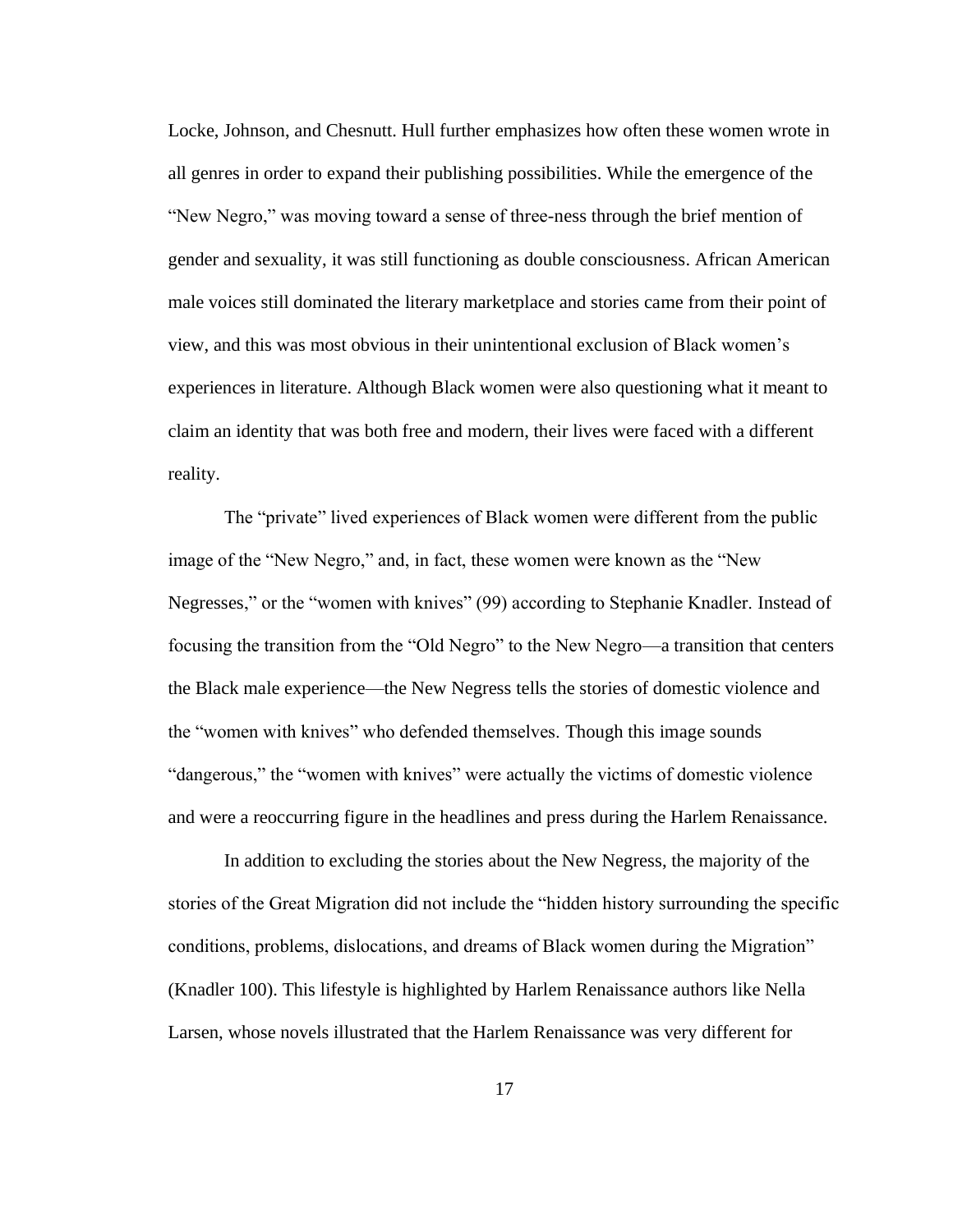women. Furthermore, Larsen shed light on those who not only were straddling the line between two intersections of identity but were also straddling the line between two racial identities themselves—between being both Black and white. Larsen's *Passing* reflects the ways in which biracial identities operate along the lines of gender, and the urban Great Migration period is explored through the eyes of a biracial Black and white identity. Knadler claims that:

The problem for Larsen in *Passing* was how to code a transgressive, undocile Black female body without re-inscribing it within, without its partaking of, the equally tyrannical subjectivity of the tabloid's jealous "woman with knives." To claim a space for the Black woman to speak through the "monstrous" images of the tabloids would finally only reinforce a false misogynistic consciousness circulated within the Harlem Renaissance. (109)

The trope of passing on top of the "woman with knives" image shows the complexities of creating a female African American identity in post-emancipation.

Some African Americans passed <sup>8</sup> during the Harlem Renaissance to overtake the limits of their own social identities and adhere to another identity. Racial passing was very much in play during the period of slavery, as many children of Black women slaves had biological white slave owners as fathers. The ability to pass illuminated the additional intersections of people's lived experience in relation to their racial identities as the African American identity pushed to modernize itself in post-emancipation. The New Negro Renaissance finally provided a space for African Americans to depict these experiences in their writings. Identities were not just made in isolation; they were created

<sup>8</sup> The term "passing" comes from the Latin verb *passare,* "to move on," but in this context, it can be defined as an overtaking of the limits of one's own social identity and dissolving of some of its important features with the purpose of adhering to another identity. Passing can be seen through facets other than race like gender, class, sexual orientation, religion, or age.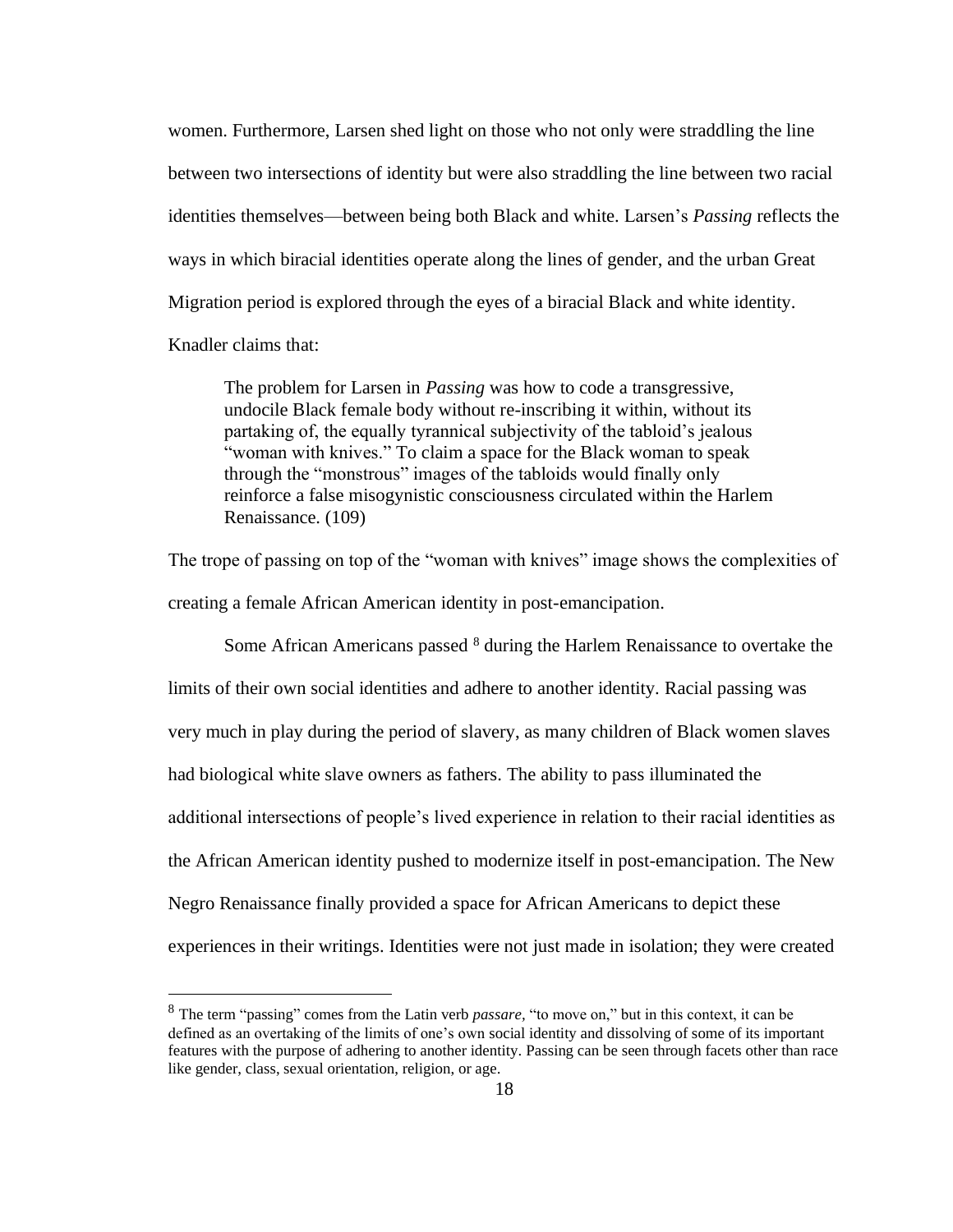in tandem with other systems of belief that were outside of isolation, and, in this case, they include the monstrous images of the New Negress attached to them.

Because of various racial codes, society assumed that skin color determined race. Questions during this time period now shifted to, how does looking like one race and being another complicate the idea of triple consciousness? How does "looking at oneself through the eyes of others" hold with race being ambiguous, such as the instance of passing? The trope of passing had specific implications for all African Americans during this time period. James Weldon Johnson is one Harlem Renaissance writer who sought to question his own identity as a modern African American and put DuBois's double consciousness to work. The narrator in his 1912 novel *The Autobiography of an Ex-Colored Man* floats between being Black and white, until eventually he leaves his Black roots altogether. Due to the narrator's light skin color, he is able to continually straddle the line of double consciousness and is given the choice of where he wants to stand. In his ability to do so, he not only distances himself from the biased operation of white society, but also escapes the intense oppression of the African American race. In other words, he gets to pick which race he wants to claim. I bring in Johnson's text as an example of one of the many Black men writers during the time whose voice was prioritized. Once again, DuBois's inevitable masculinist perspective overshadows the Black female's experience in being biracial, which is why Larsen's voice was critical in the Harlem Renaissance.

The literary trope of passing becomes even more complicated through Larsen's narrator, who performs racial passing in tandem with her feminine identity. Irene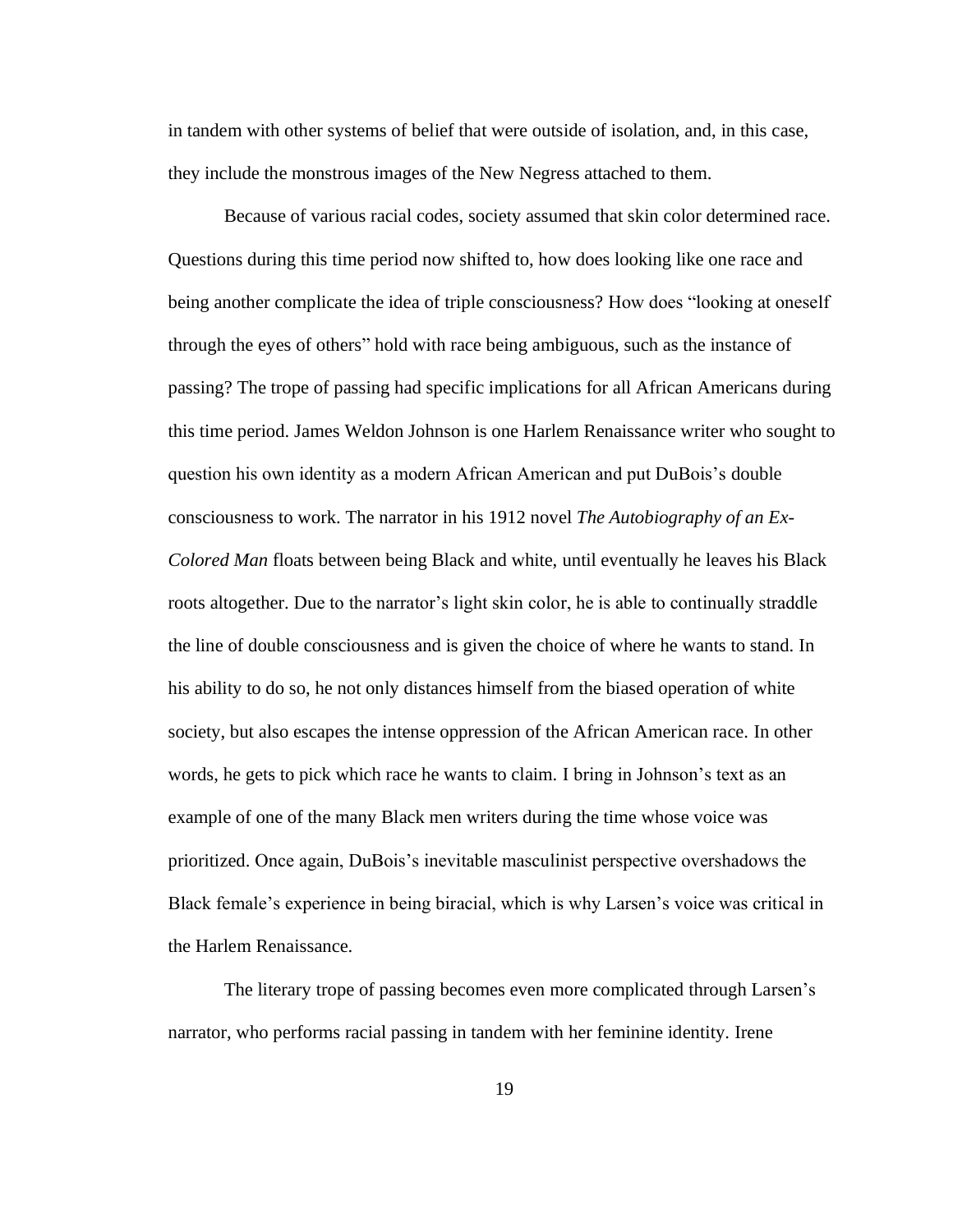Redfield is the narrator of *Passing* and is an olive-skinned woman who often passes as a white. She uses her ability to defy the margins of a Black woman. She is successful when adopting the characteristics, manners, and performances of a white woman. Even though Irene has successfully passed as a white woman many times, she still experiences the internal conflict as described by DuBois's double consciousness theory. There is one instance where Irene passes as a white woman in the Drayton hotel, but she realizes that another set of eyes is watching her: another white-appearing woman. As she is selfconscious about her passing abilities in the eyes of a white-appearing woman, Irene:

laughed softly, but her eyes flashed. Did that woman, could that woman, somehow know that there before her very eyes on the roof of the Drayton sat a Negro? Absurd! Impossible! White people were so stupid about such things for all that they asserted that they were able to tell; and by most ridiculous means, finger-nails, palms of hands, shapes of ears, teeth, and other equally silly rot...Never, when she was alone, had they even remotely seemed to suspect that she was a Negro. (1085)

Her internal thoughts are akin to the thought process of double consciousness, but there is an added dimension of gender. Irene views herself through three lenses as she performs a specific type of racial and gendered identity. The introspection of Irene comes out, as she is constantly looking at herself through the eyes of white society, white women, and her own eyes to determine how she is perceived by the world. Larsen's construction of Irene's character pushes readers to even think about how passing makes one hyper vigilant about how they move through the world. However, race becomes obscure, and femininity is the determining factor in the way that she can pass.

Irene's thoughts show that biracial women experienced triple consciousness. She was not only bound by her race, but also had her gender to take into consideration.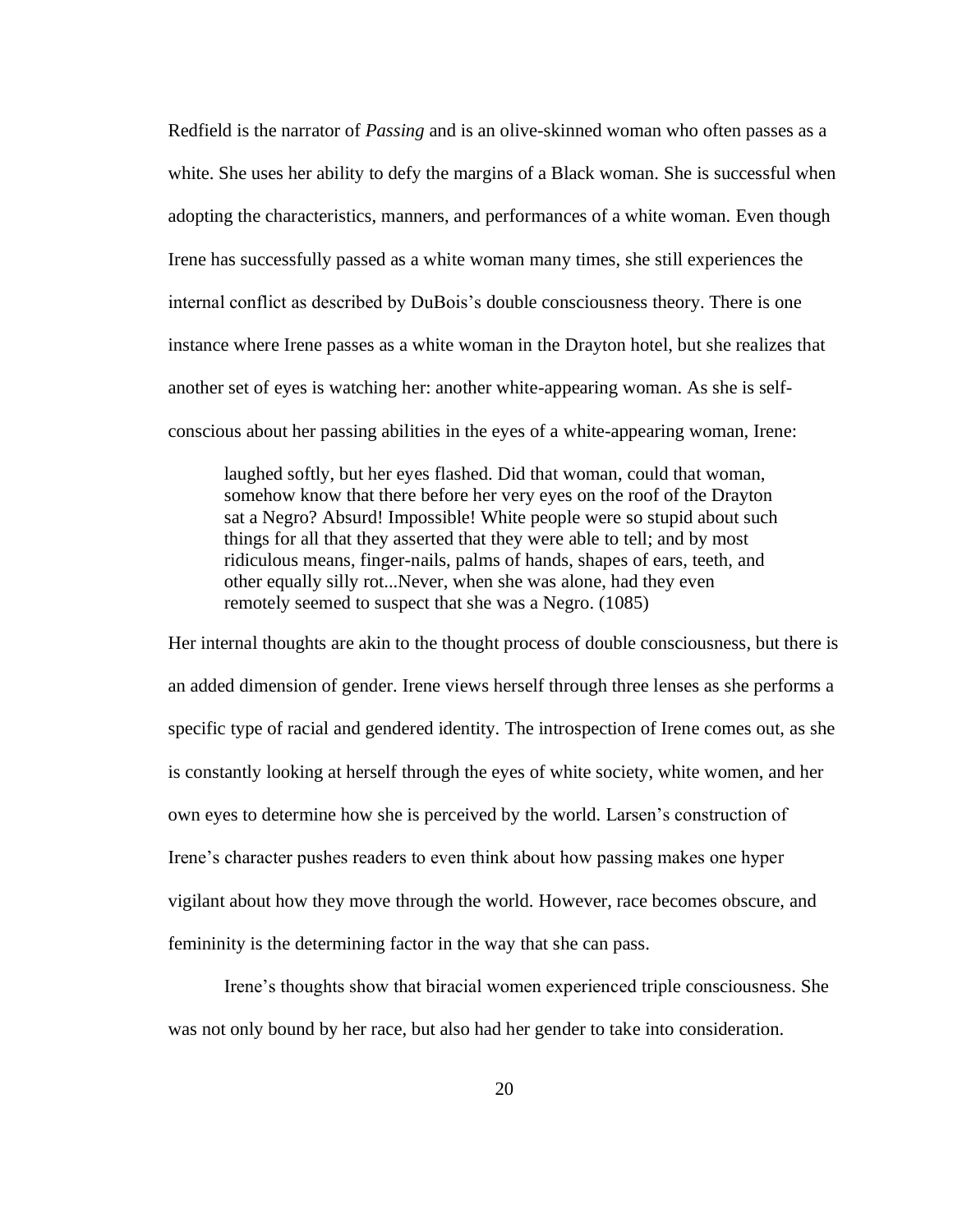Though this narrative continues putting the concept of passing and triple consciousness side by side, it also brings out gender as an important facet of identity. Irene's character works to create a new identity for women who can pass and does not constrain this ability to a male character. The Negro woman had a similar yet different understanding of double consciousness because of the extra layers of her identity. As Irene claims, "it was enough to suffer as a woman, as an individual, on one's own account, without having to suffer for the race as well. It was brutality and undeserved" (1089). All in all, Larsen foregrounds an identity to biracial people. This biracial identity, as seen in Larsen's imaginative writings, can get messy, confusing, and be easily misconstrued. In the case of Irene, however, her gender is fixed, but her race is fluid. In this sense, gender is not just accounted for, it's anchoring and visible while her biracial identity fluctuates. African American women characters in imaginative writings experience triple consciousness. Black women typically are not only bound by their race, but also by their gender. But for Irene, what happens when one's race is not Black or white, but both? Larsen was joined in expressing this layered identity by many other Harlem Renaissance writers during this time.

Marita Bonner is another author who revealed the experiences that Black women faced, and her 1925 essay, "On Being Young—a Woman—and Colored," reflects ways in which Black women operate along the lines of both gender and race. She expresses the "negative conditions that we [colored women] face in America" in short, chopped-up paragraphs. The start of one paragraph reads, "Why unless you talk in staccato squawks—brittle as seashells—unless you 'champ' gum…" (Bonner 1267). This excerpt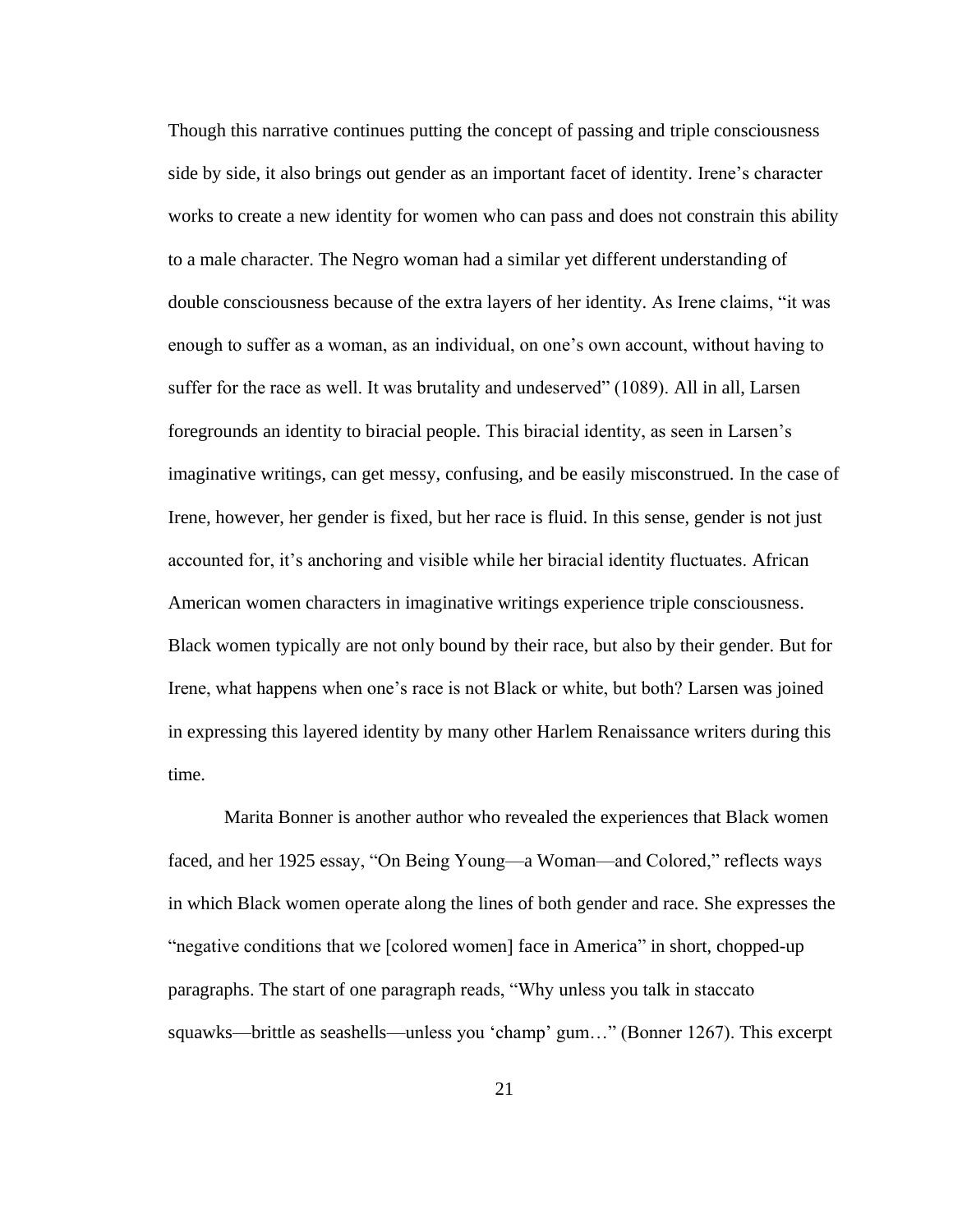displays the stereotypes of the Black feminine gender constructed as animalistic, stupid, and impolite, which were attributes that were not bound to only one gender. Most notably, Bonner's use of "staccato squawks" mimics the way society was making fun of Black American's speech. This speech was also known as the "Black idiom," which was mastered by another underrepresented Black woman writer during the time, Zora Neale Hurston.

In spite of her book, *Their Eyes Were Watching God,* being well-known in the 21st century, Hurston remained "one of the most significant unread authors in America" says Robert Hemenway in Alice Walker's introduction. As an author of two minor classics and four major books, Hurston could have been discovered earlier, but it took a "niece"<sup>9</sup> like Walker to revive the interest in the life and work of Hurston. In fact, Walker dedicated an essay, "Looking for Zora,"<sup>10</sup> to describe Zora's hometown. The essay begins with the astonishing fact that Hurston's grave was not marked with her name. This realization pushed Walker to learn more about Hurston's childhood and how she would stop anyone on the street to "measure [their] head with a strange-looking, anthropological device…" (13). Although Hurston was mentioned in Locke's *The New Negro,* her voice was heard through Locke's writing, which shows that even when Black women's voices are present, they are often mediated by Black men.

<sup>&</sup>lt;sup>9</sup> Walker went to the hometown of Hurston to get to know Hurston from people that possibly knew her growing up. She "didn't inspire foot-dragging in people who might know something about Zora they're not sure they should tell…" so she decided to "profoundly lie" and claim she was Hurston's niece in "Looking for Zora"  $(10)$ .

<sup>10</sup> "In Search of Zora Neale Hurston" was first published in *Ms*. magazine in 1975, which then was later titled, "Looking for Zora."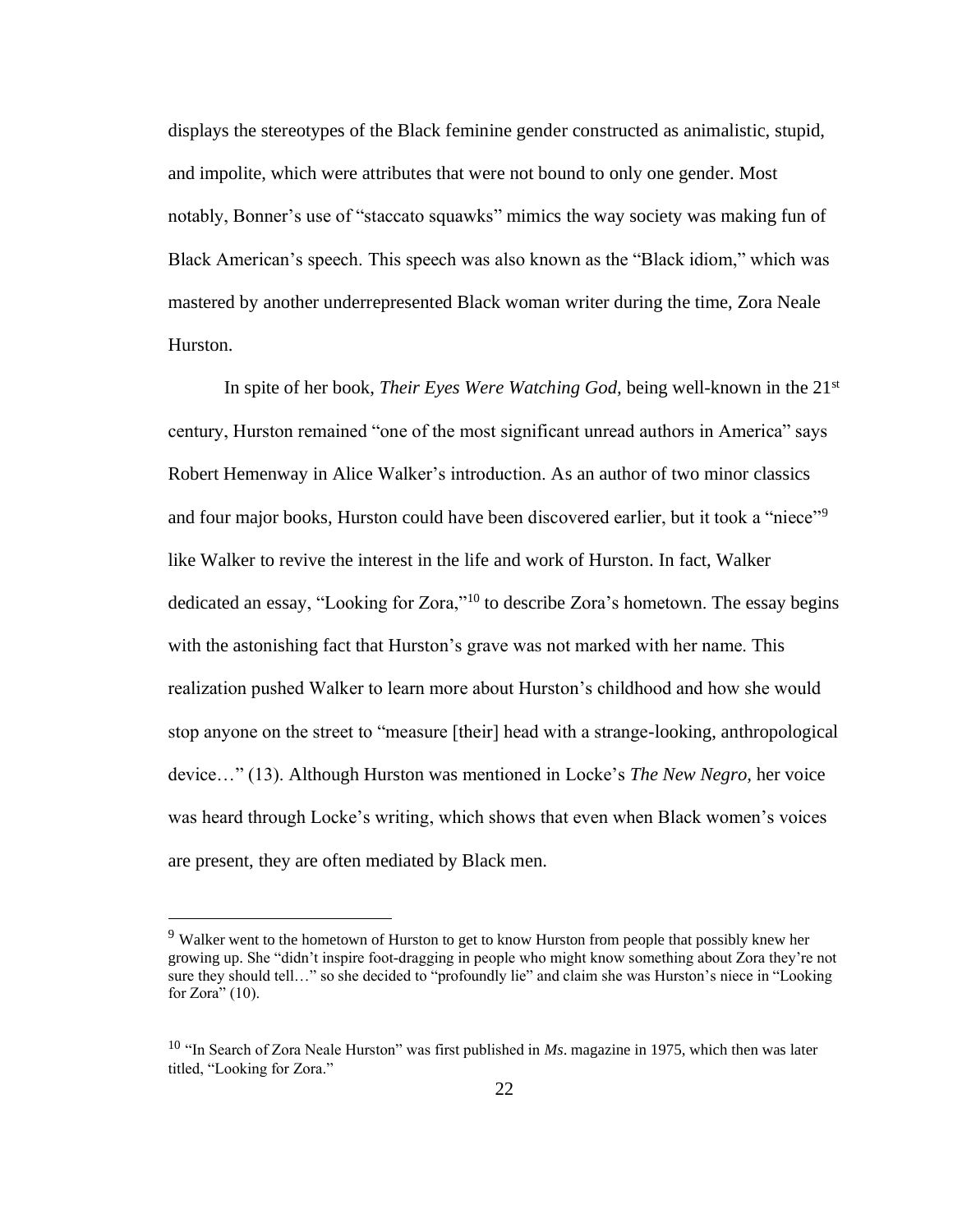While Locke works to explain the grounding of Negro artistry, Hurston demonstrates the writing inventions of the African Americans in the work itself. For example, Hurston's "Characteristics of Negro Expression" is a drama that coins her term "Angularity," which is "a dancing art form that causes everything the African American touches to "become angular" (1053). Hurston goes into detail about angularity by stating:

After adornment, the next most striking manifestation of the Negro is Angularity. Everything that he touches becomes angular. In all African sculpture and doctrine of any sort we sort of find the same thing.

Anyone watching Negro dancers will be struck by the same phenomenon. Every posture is another angle. Pleasing, yes. But an effect achieved by the very means which a European strives to avoid. (1053)

The notion of angularity creates room for culture to be shown in a fluid way. This is an accomplishment that is essential to acknowledge as part of African American history because it displays an act of power. Hurston continued looking for ways the African American woman could display acts of power through creative modes of expression.

Hurston created new modes of expression that specifically empowered the African American woman, and this was especially true in her 1937 novel *Their Eyes Were Watching God*. *Their Eyes* tells the story of Janie Crawford, who is described through words of her grandmother in the beginning of the novel. The story of Janie begins in Black idiom, for some of the first lines of the novel read, "Ah ain't never seen mah papa. And Ah didn't know 'im if Ah did. Mah mama neither" (Hurston 18). Later, Janie's grandmother reveals that she had to raise Janie because her mother was raped by a white man and died later. Hurston preferred the term Black idiom to Black dialect because it emphasizes the common culture Black people shared with their mainly white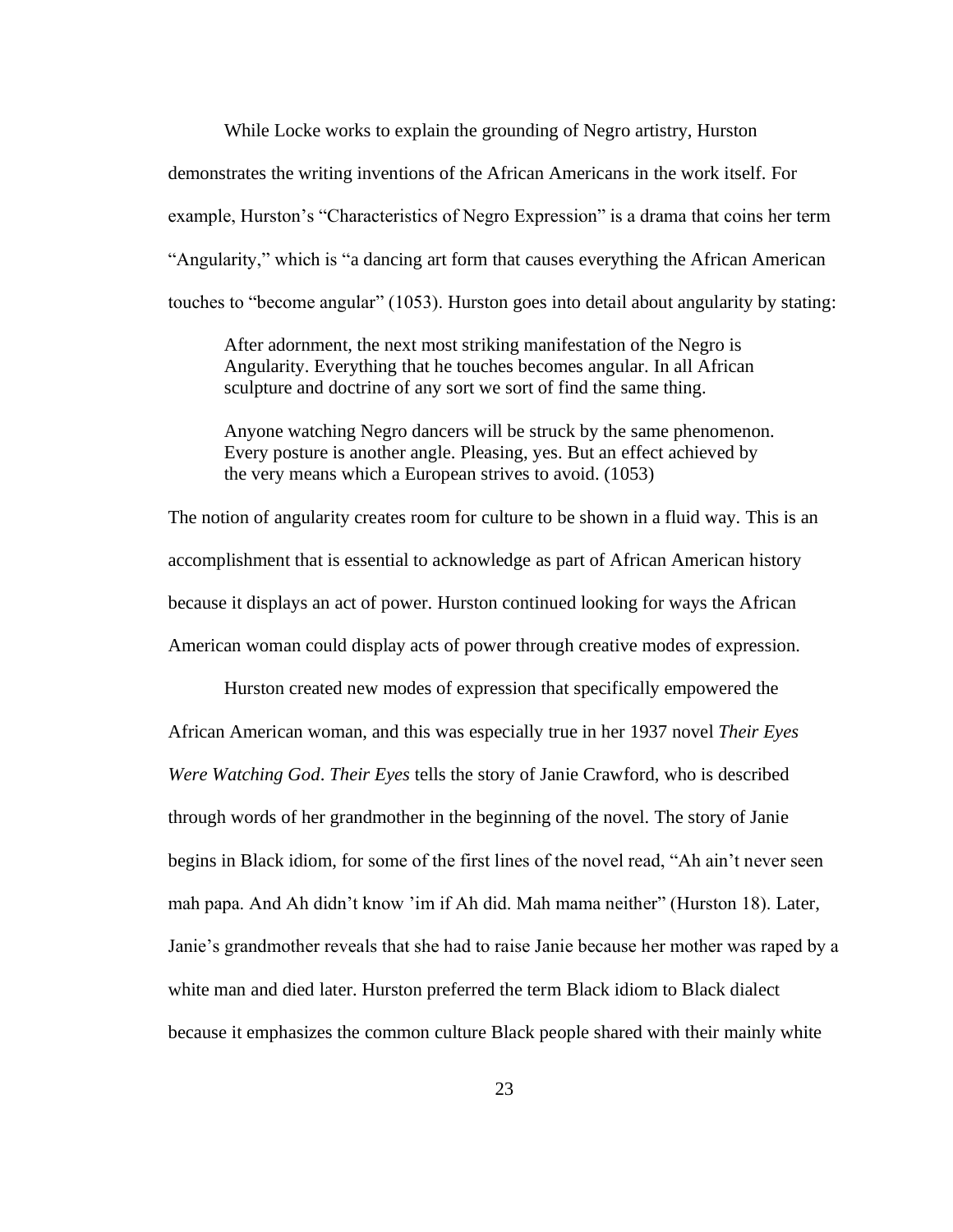readers. Cheryl Wall was another contemporary Black feminist critic who elevated the voices of Black women writers, especially Hurston. According to Wall's *Zora Neale Hurston's Their Eyes Were Watching God: A Casebook* that was published in 2000, Hurston's project was to "demonstrate that Black Americans created a culture of their own, one that might not have been appreciated if judged by the standards of dominant society" (9). Today, many Black women writers are repeating, imitating, or revising their narrative strategies as seen in Bonner's "On Being Young—a Woman—and Colored." This new set of writings would have been impossible without Walker reviving Hurston's work.

Most of all, Hurston's *Their Eyes* is a novel that represents women's exclusion from power, particularly from the power of oral speech. Mary Helen Washington in Wall's casebook states that "when the voice of the Black oral tradition is summoned in *Their Eyes,* it is not used to represent the collective Black community but to invoke and valorize the voice of the Black *male* community" (28). Janie is one example of how Black women are barred from participation in the culture's oral tradition. By the end of the novel, Janie goes through three husbands and faces different types of domestic abuse with each of them. The narrative of the New Negress rings loud and clear through Janie's relationships.

Janie suffers from emotional abuse with her first husband, Logan Killicks, who is chosen by her grandmother because she hopes they will inherit his 60 acres. Logan constantly reminds Janie that "[her] Grandma and me myself [Logan] done spoilt yuh now…" (Hurston 33), even though he forces her to do labor with him on the 60 acres of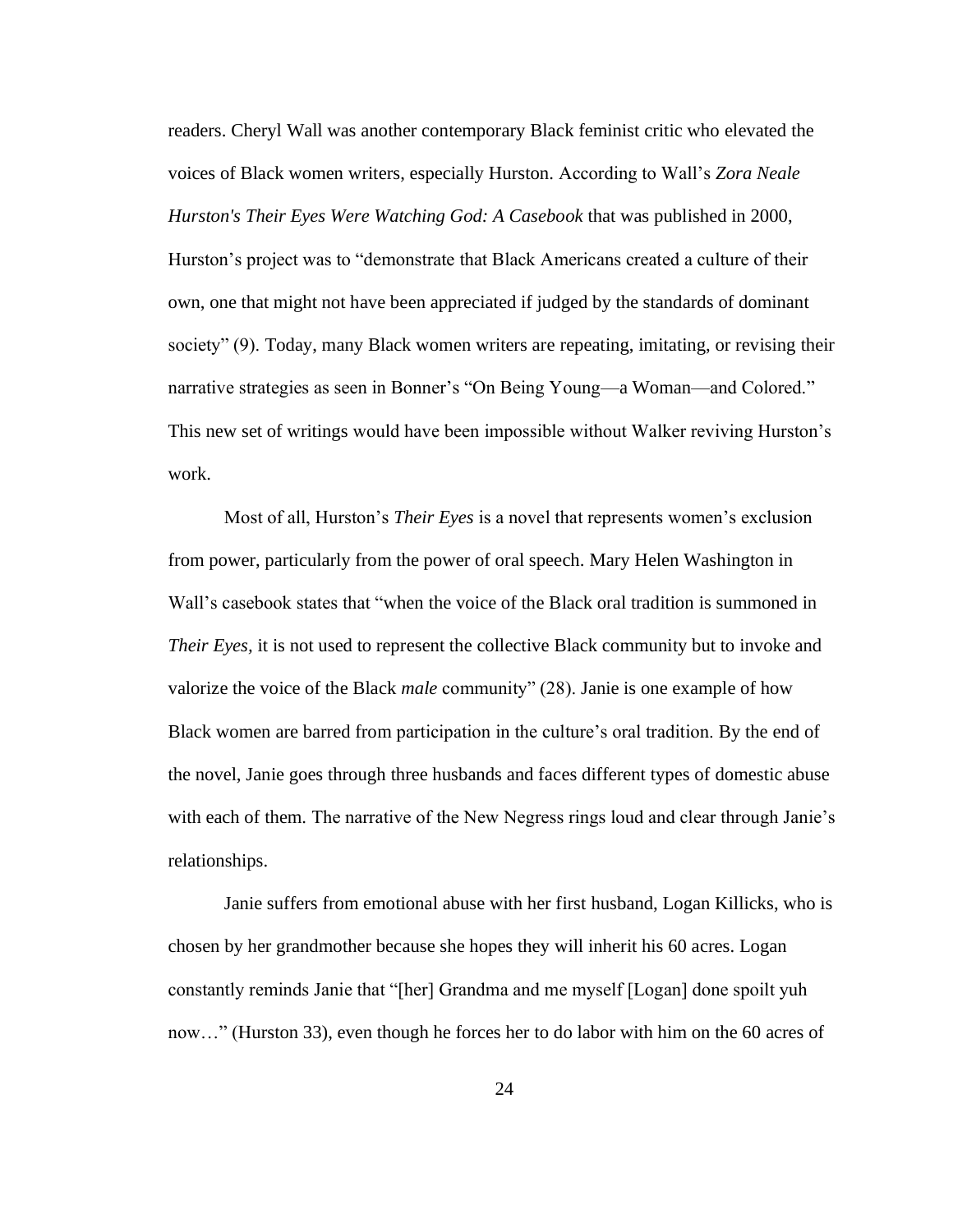land. Eventually, Janie is tired of her marriage with Logan because it lacks true love and runs away. After leaving Logan, Janie finds her second husband, Jody Starks, a Black man who hopes to become a "big voice" as the mayor and store owner of an allblack town. The only real reason why Logan's voice becomes big is from cutting off Janie's voice and never allowing her to speak in public. "No matter what Jody did, she [Janie] said nothing. She had learned how to talk some and leave some. She was a rut in the road" (Hurston 92). The removal of Janie's voice was telling of how Black women's experiences were not highlighted during the Harlem Renaissance. Not only were Black women's voices unheard in the Harlem Renaissance, but they also were being cut off in their lived experiences. Hurston's novel was important because it portrayed the private but very real experiences that Black women faced in their relationships at home. Because this was an issue mainly affecting Black women, it was impossible for Black men to write about it.

In addition to taking away Janie's speech, Jody also verbally abused her, making her a victim of emotional abuse. While Janie's second marriage does not result in the need to protect herself physically from Jody, Hurston alludes to the image of the woman with knives and comments on the perceived danger of Black women doing "manly things." In one passage from Hurston's *Their Eyes,* Janie is teased about how she does not know how to use a knife:

"Looka heah, Brother Mayor, whut yo' wife [Janie] done took and done." It was cut comical, so everybody laughed at it. "Uh woman and uh knife no kind of uh knife, don't b'long tuhgether." There was some more goodnatured laughter at th expense of women. (95)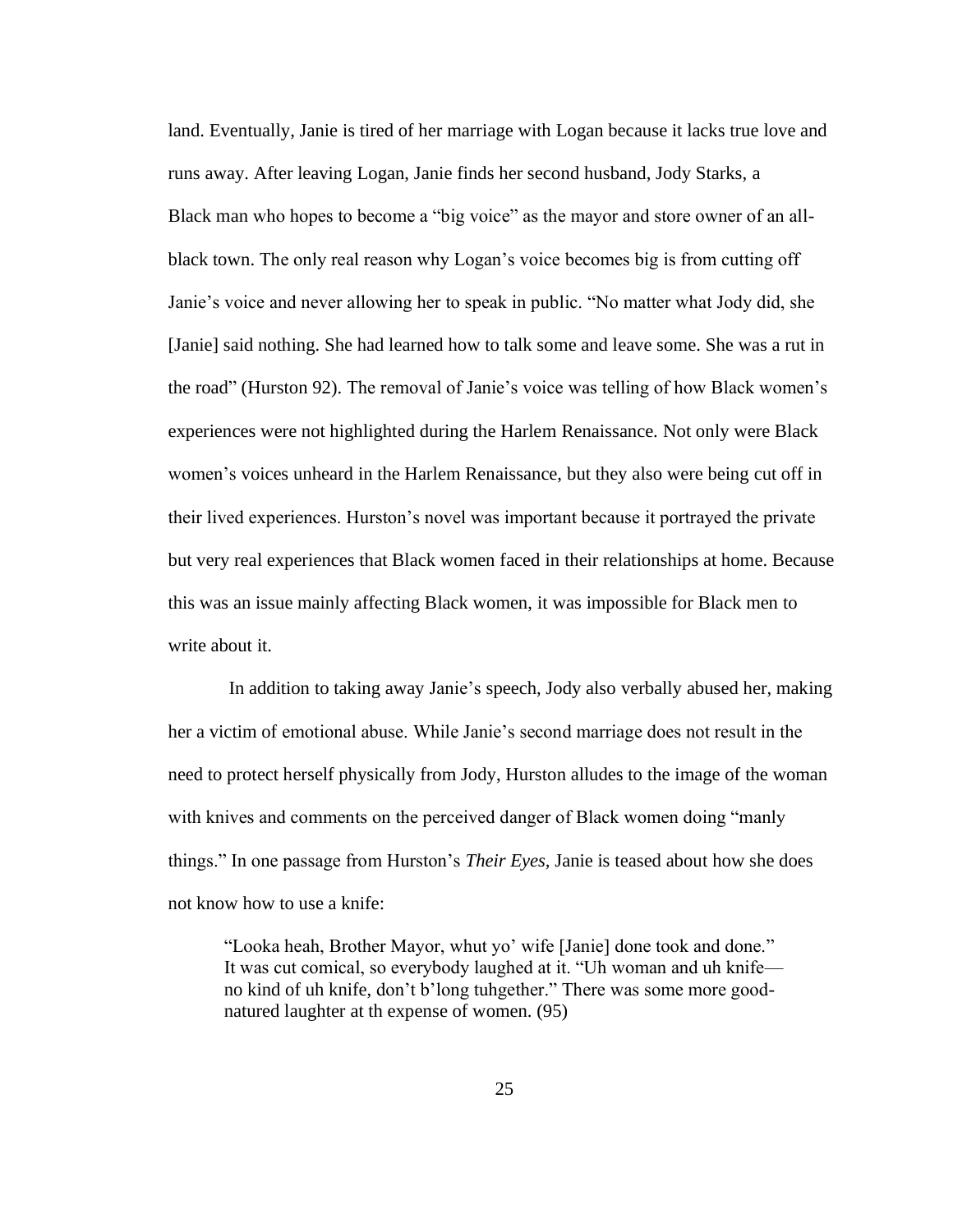The scene confirms the belief that knives should only be handled by men, and if they are handled by women, the women are ridiculed. I argue that this scene also shows the fear that men will face if a woman is "tuhgether" with a tool that is meant to stay in a man's hand. If women handle "men's tools," or if a woman "acts" like a man, then they are just as powerful as them and Janie proves this with her last marriage. For Jody, however, Janie hardly shows any remorse when Logan dies, and eventually tries to find her voice again with her third husband.

In Janie's last marriage, she finds herself in a relationship with a man that seemed as sweet as his name, at least in the beginning, named Tea Cake. Eventually, Janie becomes a victim of domestic abuse once again. "Being able to whip her [Janie] reassured him [Tea Cake] in possession…he just slapped her around a bit to show he was boss" (Hurston 176). This passage is then followed with a disturbing conversation between Tea Cake and Sop-de-Bottom, who is a sugar cane worker:

Tea Cake, you sho is a lucky man. Uh person can see every place you hit her. Ah bet she never raised her hand tuh hit yuh back, neither. Take some uh dese ol' rusty Black women and dey would fight yuh all night long and next day nobody couldn't tell you hit 'em. Dat's de reason Ah done quit beatin' mah woman. You can't make no mark on 'em at all. Lawd! wouldn't Ah love tuh whip uh tender woman lak Janie! Ah bet she don't even holler. She jus' cries, eh Tea Cake? (176)

The scene of Janie getting whipped because she was a Black woman ties back to slavery. In this case, Black women were especially prone to domestic abuse because their dark skin color hid the marks left on them by their abusers, justifying the violence against Black women. This abuse eventually drives Janie to desperate measures to stop the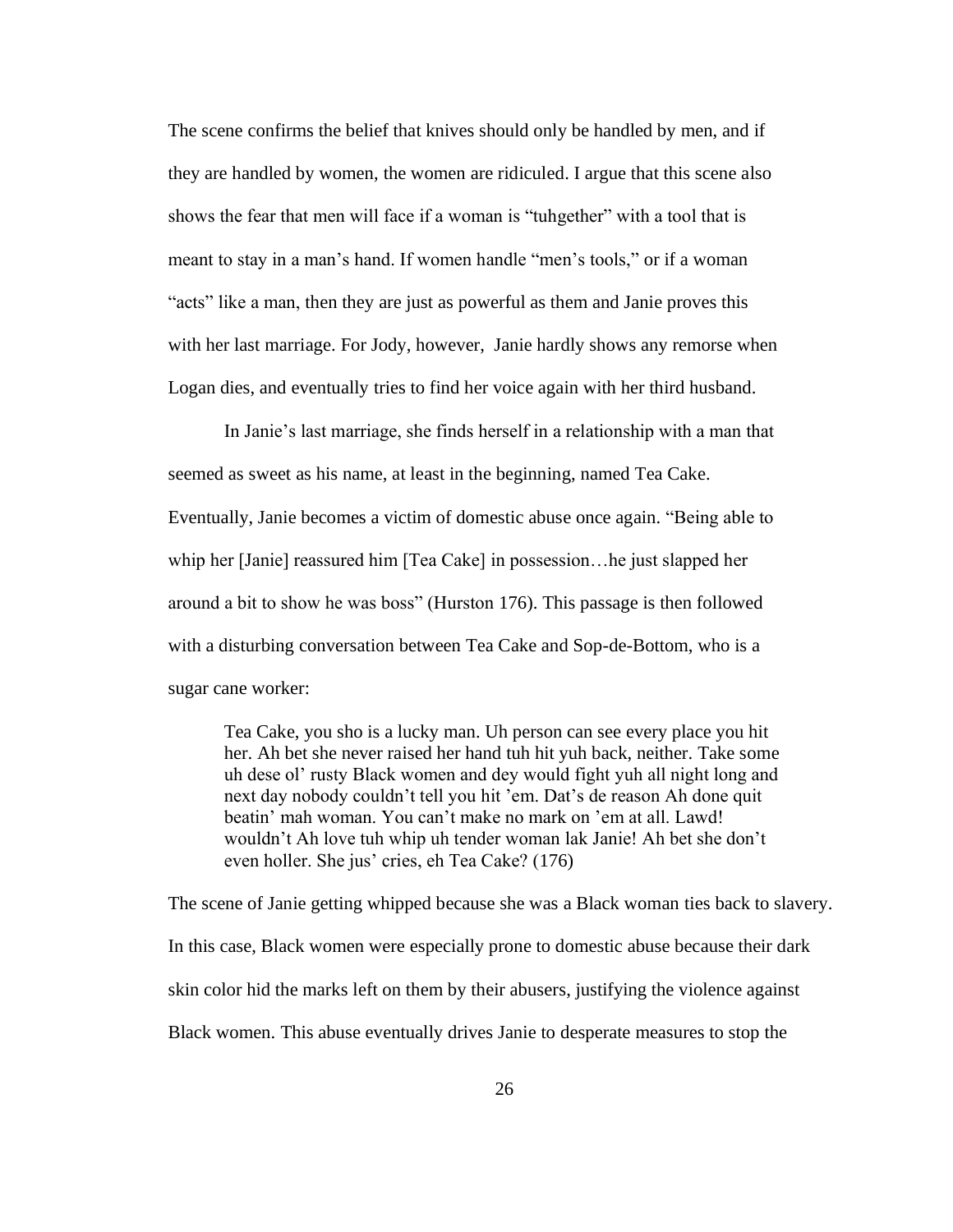domestic violence, but instead of being a "woman with knives," who cuts her abuser, she shoots Tea Cake with a gun.

This concept of gendering the "New Negro" was picked up by authors well after the Harlem Renaissance because ongoing violence seemed to be tied to the construction of Black gender identity. Nina Maria Roşcan's 2018 article, "The Struggle of the Black Intellectual with Race and Gender Representation" compares theories of racial and gender representation in African American literature from theorists like W.E.B. DuBois, Audre Lord, and Maya Angelou. In the process of comparing these theorists, Roşcan perceives differences in lines of thoughts and contemporary views. Additionally, Roşcan's article takes time periods into consideration because they were crucial to understanding the cultural movements that were inspired by these Black intellectuals. One important period that Roşcan examines is the Harlem Renaissance. Roşcan begins her article by defining the Black intellectual as a "special type of scholar" who "completes the missing parts of history with his/her insights" (4). This complexity formed by the intersection of this emerging modern context and the "New Negress" made the African American identity more dimensional after the Great Migration.

All in all, *Their Eyes* was published almost ten years after the stock market crash of 1929. According to Wall, this is also the date most often given as the end of the Harlem Renaissance (19). The Harlem Renaissance was a rebirth of literature that provided a space for African Americans to express themselves, and also made more room for all voices. Art gives the opportunity to move from passive identities to active identities. Rather than be seen as victims of an oppressed history, African Americans

27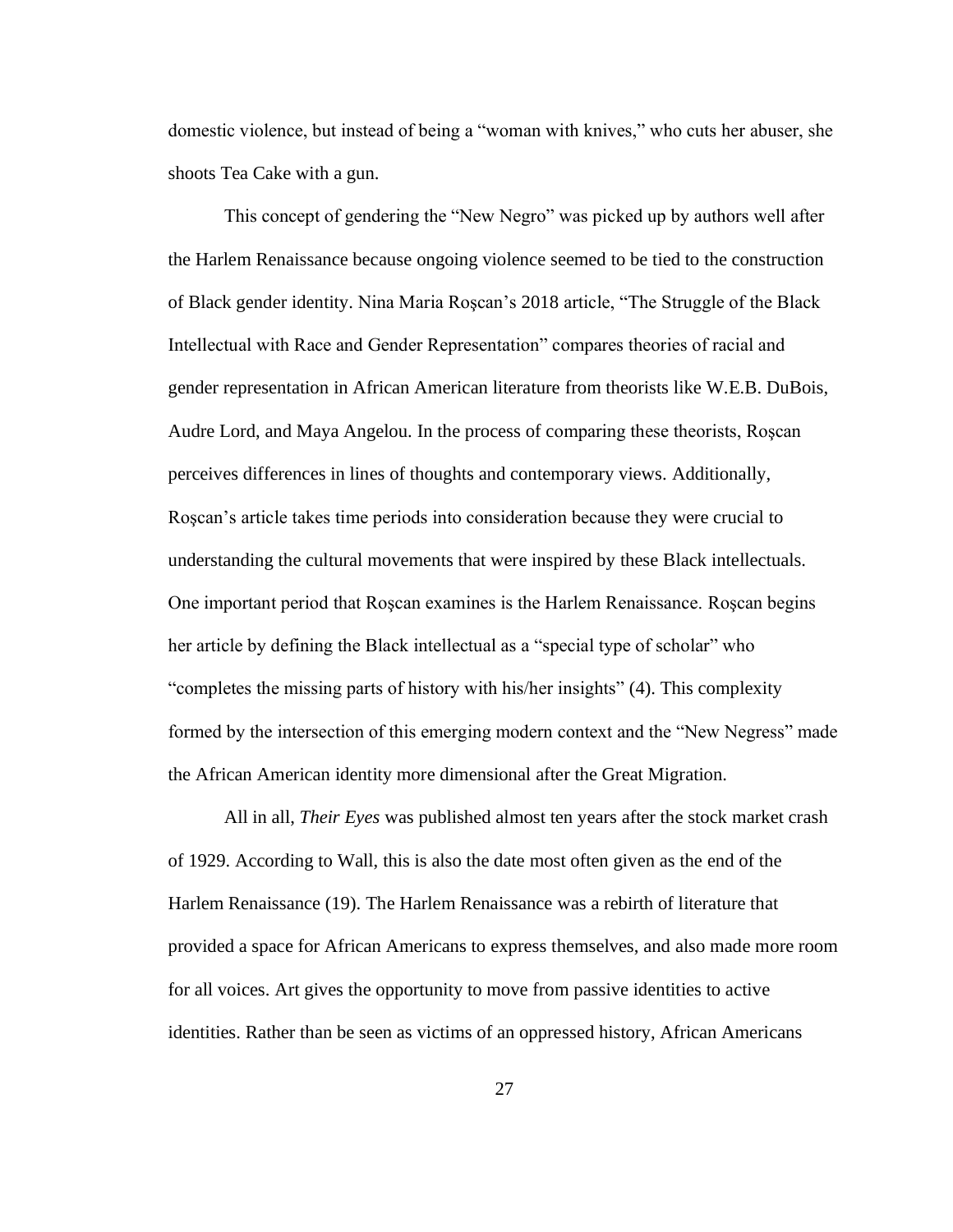needed to be participants who create art. Negro artistry does not pity their identity like the period of slavery might have; instead, it empowers it and humanizes them as creative people. Larsen and Hurston each add dimension to the African American consciousness, but together they show the unique characterizations of triple consciousness in their imaginative writings. These authors prove that this renaissance was more than a literary movement; it was a crucial time for African Americans to reimagine their racial and gendered identity. Thanks to Walker's work in reviving Hurston's writing, we are able to read appreciate Black women writers like Bonner. If Hurston's grave had remained unmarked and nameless, how many other Black women writers would have also vanished? Or rather, if Hurston's novel *Their Eyes* had been discovered during its time and place, how would it have received the same recognition as Richard Wright's *Native Son* from the Civil Rights Movement? The importance of triple consciousness theory becomes even more apparent and critical for the African American literary tradition as we move into the 1940s.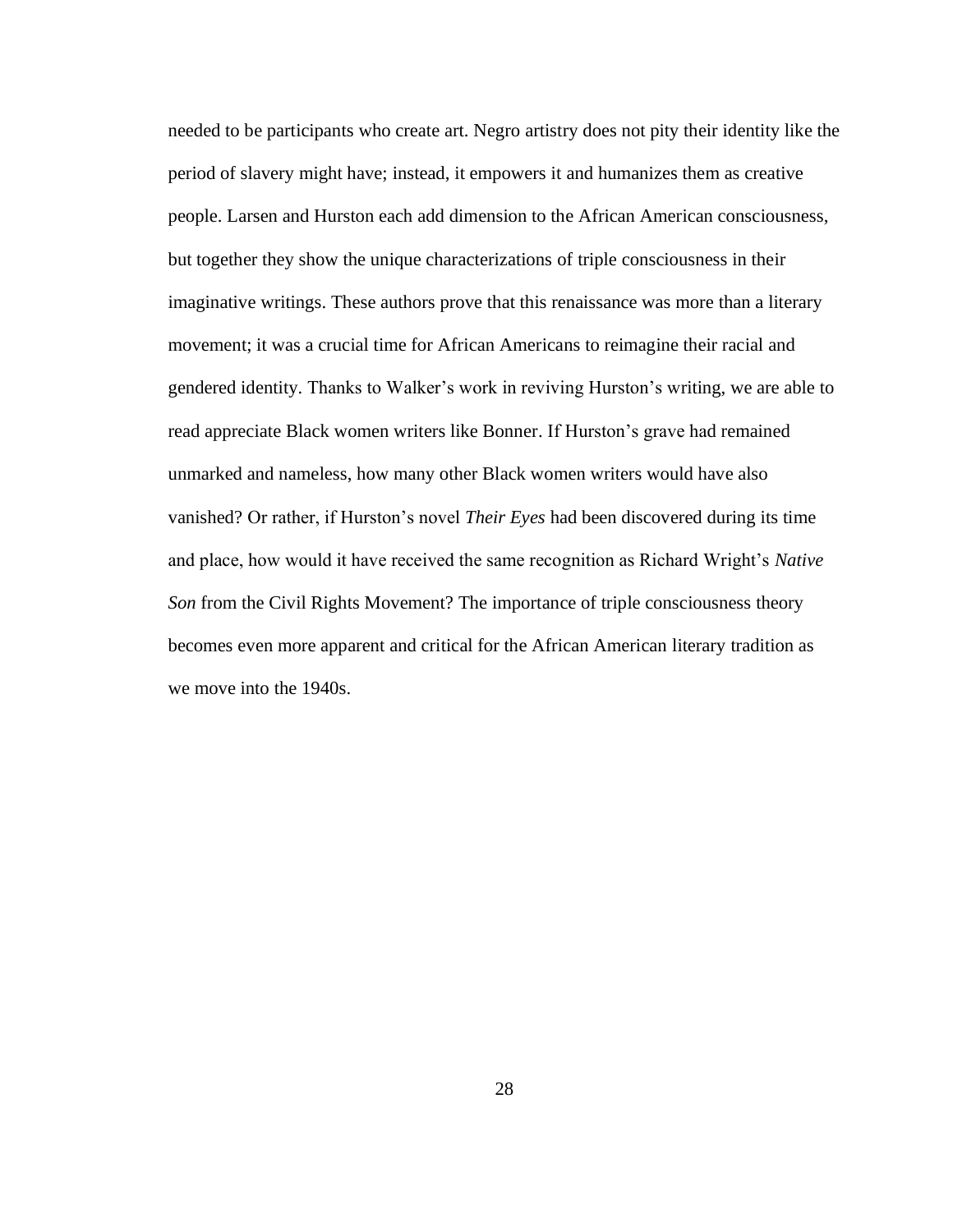#### CHAPTER THREE: CIVIL RIGHTS MOVEMENT

The Civil Rights period should have been a turning point for Black women writers, as the rights of African Americans and the rights of women in the women's movement had the country's instead. Instead, the Civil Rights Movement and the women's movement unintentionally excluded Black women's voices. The momentum from these two movements however started to pave the way for Black feminist criticism, as Black women writers pulled strategies for how to raise their voices. In this chapter, I set up a similar structure as the Harlem Renaissance by first providing context for the Civil Rights Movement. Then, as I build context, I reveal the focus on Black men civil rights leaders, and most of all, writers. This focus on Black men created the image that Black women were not doing the same work, so in order to prove that wrong, I pull in critics and writers like Hazel Carby to showcase their stories. It was critical that the Black women "behind the scenes" were given the microphone, otherwise their stories and histories would have been lost.

The creative work done in the Harlem Renaissance nuanced the African American identity and guided its transformation from one that was developed under the adverse circumstances of slavery to one that was set free. Furthermore, it was not only a period of artistic expression for African Americans; it was also a period for social consciousness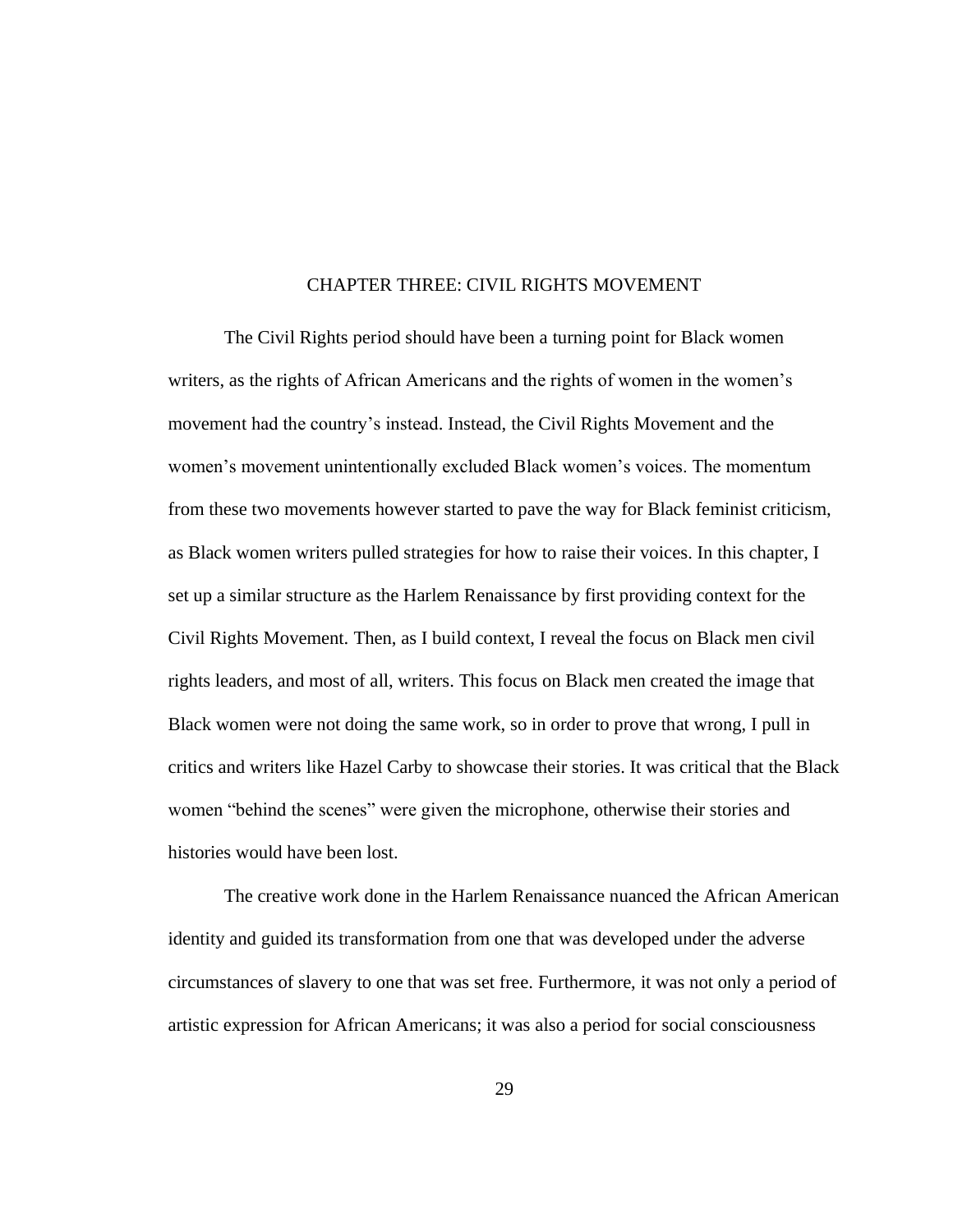and need for political activism. There was a new sense of political empowerment gained from the Harlem Renaissance, especially for Black women. Black feminist critic Hazel Carby pushes readers to reconsider how to interpret the African American cultural and literary history that developed during the Harlem Renaissance in her 1989 "Reconstructing Womanhood: The Emergence of the Afro-American Woman Novelist." Most of all, Carby urges that the United States must view Black women not only as writers but also as intellectuals, activists, and members of the working class from slavery through the Harlem Renaissance. Carby argues that the issues of race and gender go hand-in-hand, and that when fighting for the rights of one, there has to be a fight for the other. This mode of thinking sets the stage for the Civil Rights Movement (CRM) during the 1950s and 1960s, especially as African Americans fought for equal treatment in the United States. While the Harlem Renaissance was sandwiched between two World Wars,<sup>11</sup> its cultural impression on the world cannot be overlooked because of the influence it has on African Americans' political identity. African American triple consciousness now included one that was more political on their journey to freedom one that should have been resolved almost a century prior after the abolition of slavery.

Although African Americans seemed freer in their artistic nature, they still faced harsh discrimination, segregation, and racism in the years following the Harlem Renaissance. This discrimination only added to the stereotypes of African Americans as criminals, which set them up for failure within the United States. The tragedy of Emmett

 $11$  World War I ended around 1918. The Harlem Renaissance then lasted until the mid 1930s, right before World War II lasted between 1939 to 1945.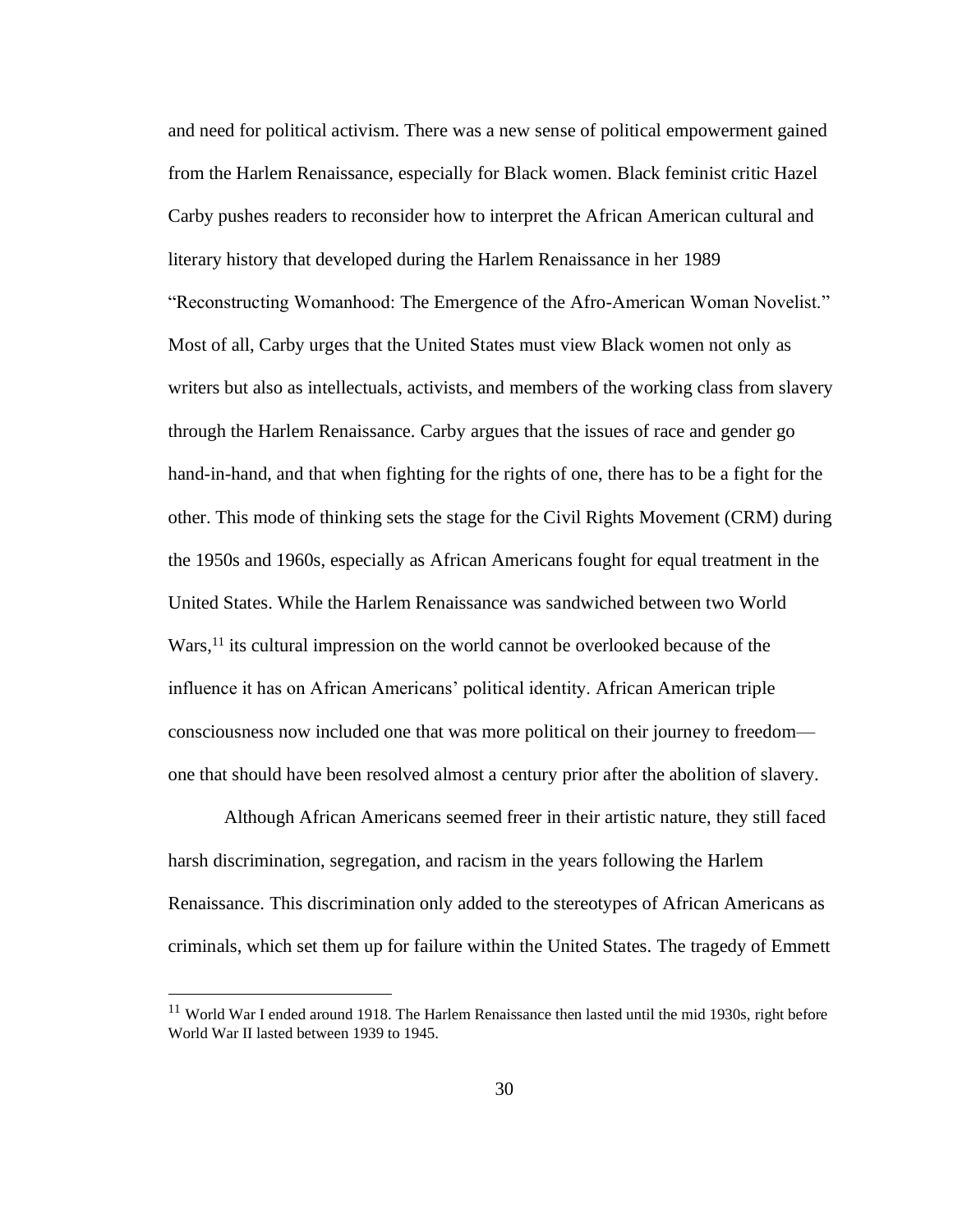Till's death<sup>12</sup> is one of the best well-known examples of the violence that was inflicted upon African Americans, but most notably, it reiterated the expectations of how Black masculinity was viewed in the eyes of white America. Now, more than ever, African American leaders and activists were needed in the United States to continue making space for their belonging and to also debunk negative stereotypes. The CRM was a time of civil unrest and an accumulation of several response strategies as African Americans fought for equal rights. While there was not one civil rights leader who declared the start of the CRM, many believe that the moment Rosa Parks<sup>13</sup> refused to give up her seat in a bus triggered the movement.

#### THE WOMEN BEHIND THE SCENES

Beyond Rosa Parks, though, it is difficult to name Black women who were civil rights leaders. Instead, the CRM is often associated with Black men like Martin Luther King Jr. By only focusing on Black male leaders, the CRM cannot—and will not become more multidimensional. Other pieces of civil rights history become lost, including voices from Black women, which is ironic because they were the foundation for the CRM. Many advances towards civil rights would not have been possible without Black women. Janet Bell's *Lighting the Fires of Freedom* spells out the names of some

<sup>&</sup>lt;sup>12</sup> Emmett Till was an African American teenager who was beaten and shot to death for committing the "Crime" of whistling at a white woman in 1955. The violence against Till also sparked the need for the CRM.

<sup>&</sup>lt;sup>13</sup> Rosa Parks, otherwise known as the "mother of the Civil Rights Movement" is known for her refusal to give up her seat in the assigned section for Blacks in the bus to a white person. She was immediately arrested afterwards.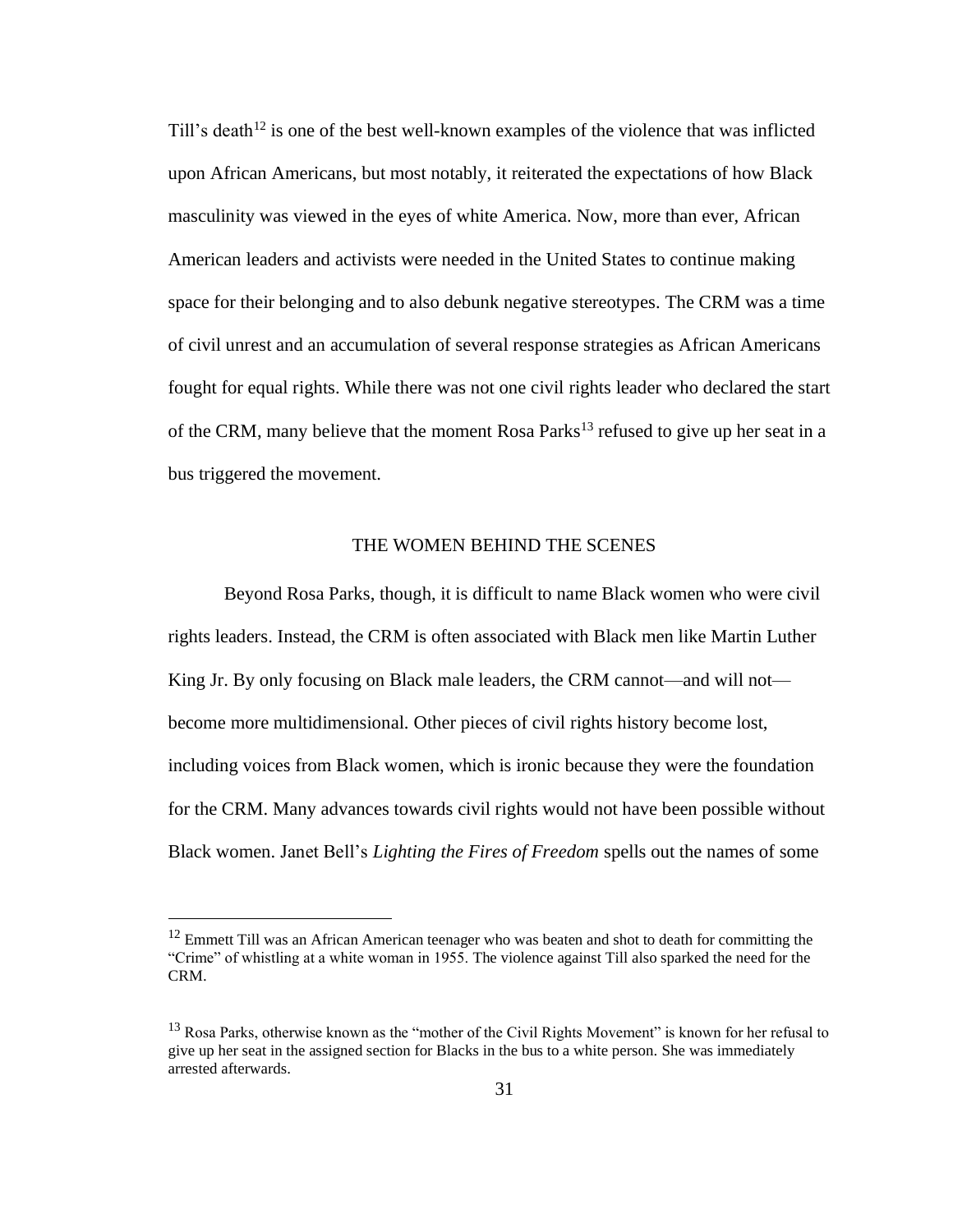Black women who played significant roles at all levels of the CRM so that their voices and experiences could be heard. In nine interviews, Bell tells the stories of Leah Chase, June Jackson Christmas, Aileen Hernandez, Diane Nash, Judy Richardson, Kathleen Cleaver, Gay McDougall, Gloria Richardson, and Myrlie Evers to make them visible to the larger public. These nine women fought and pushed for social change in a variety of ways. They were key figures in major CRM issues like the desegregation of public accommodations and the procurement of voting rights for African Americans. Women had a special role in combating civil rights while facing not only racism, but also sexism. These women risked their lives and safety by putting themselves on the front line of the CRM, and Myrlie Evers is one woman who increased consciousness about the Black women's role in this movement.

While there were many names tied to the foundation of the movement, women were instrumental in actualizing the energy of the CRM, and Evers, as well as many other Black women, demonstrates this while supporting her husband. The inclusion of Evers's story illustrates how male figures get the spotlight in the CRM because the very measure of "leadership" is itself masculinist. Being a leader means being out front, speaking on behalf of others, having a microphone to literally be heard, and even being on a headline. By including Evers's story, I show that the notions of "leader" and "leadership" were themselves more expansive in terms of gender. The women "behind the scenes" who watched and raised the children, organized the fundraiser dinners, or even held prayer circles are also considered leaders, and this is shown in Evers's story.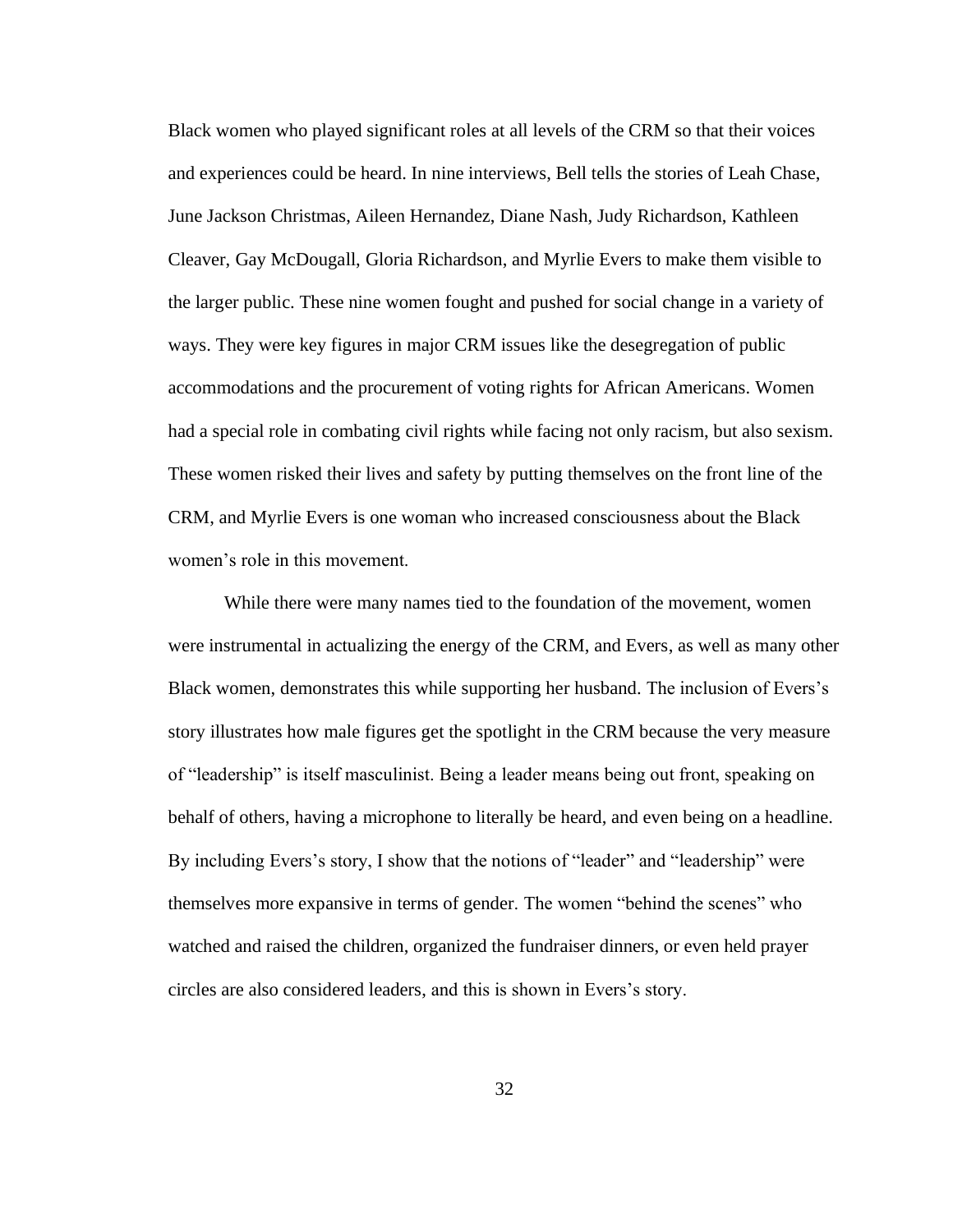Evers's story begins at the age when she met her husband, the renowned civil rights activist Medgar Evers. They met when Evers was seventeen and were married within a year. Medgar was a veteran of World War II, and when he returned to Mississippi, he felt called to confront racism, like many other Black soldiers returning home from war.<sup>14</sup> Medgar was appointed the first NAACP field secretary in Mississippi in 1954 and that was Evers's initiation into the Civil Rights Movement (Bell 197). Shortly after her husband was appointed, Evers began to do work behind the scenes, which simultaneously elevated the woman's role in society at the time. She became a "jack-of-all-trades," reading, writing, and researching alongside her husband. Not only was she researching for his speeches, but she also even wrote some of them. Evers also organized events, celebrations, and even the "sad things" in order to acknowledge the people who had been hurt and killed doing this work for African American freedom (Bell 198-199). Little did Evers know that she would soon be planning a sad event for her own husband. Their home, in Jackson, Mississippi, was firebombed, and her husband was assassinated in 1963 in their driveway. The assassination of Evers's husband left her a widow and victim of the reality of being an African American in the United States.

Despite the horror that Evers went through with her children after her husband was killed, she remained committed to civil rights and public service. She "was a fundraising instrument for the NAACP" (Bell 198) even though this work often went

<sup>&</sup>lt;sup>14</sup> Often, Black soldiers would receive better treatment from other countries than their own. For example, in World War I, the 92<sup>nd</sup> Division fought in the French Army where "they earned the accolades and awards" from the French even as the American Expeditionary Force high command constantly denigrated their feats and delayed their medals."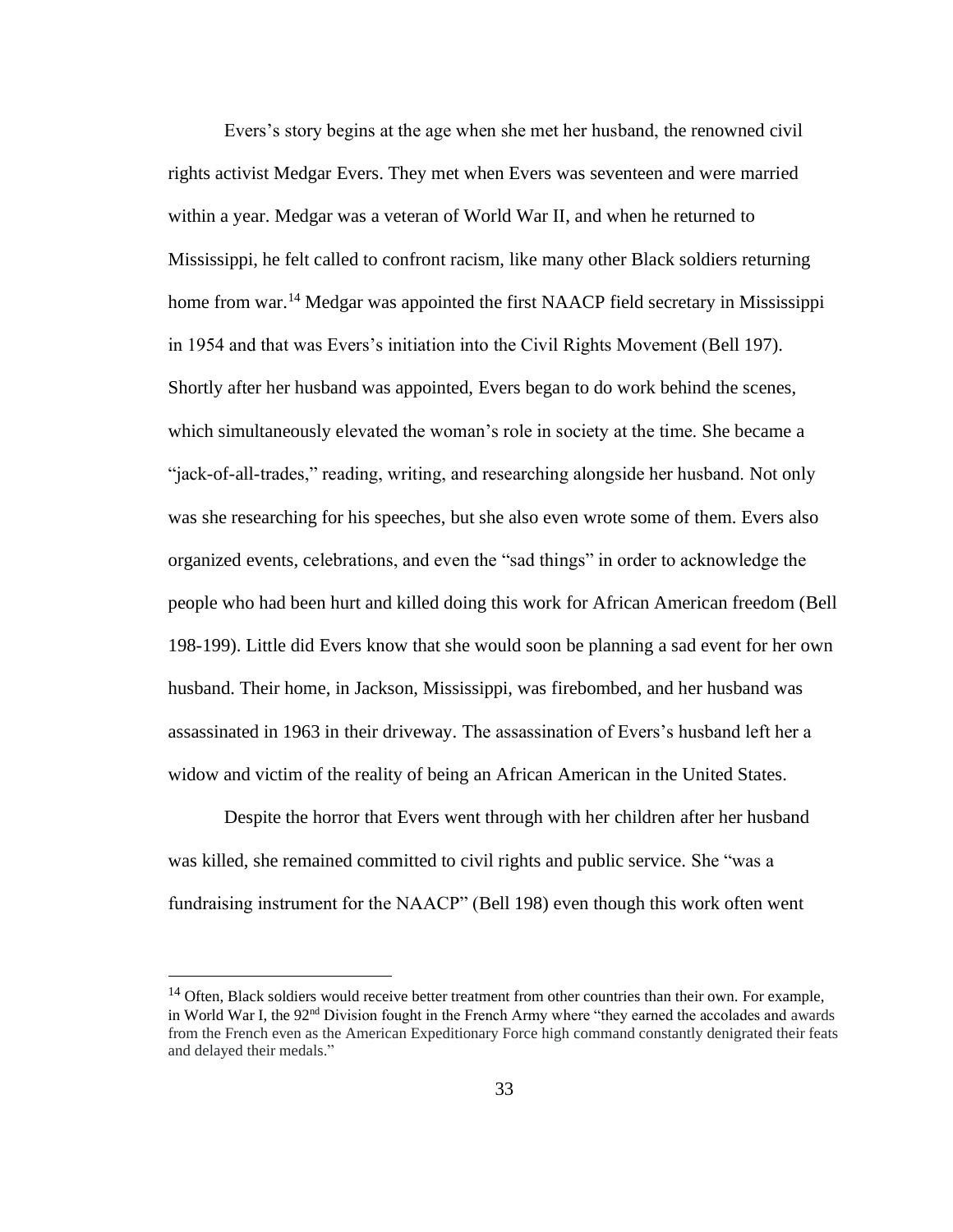unpaid. Evers's energy was fueled by the tragic losses of her husband and Emmett Till. She empathized with Emmett Till's mother, Mamie Till. Eventually, Evers was given credit for her efforts in the CRM and won the election as the chair of the NAACP from 1995 to 1998. It took over three decades for Evers to claim the title of secretary rather than hostess, after years of supporting her husband in his role. Evers recalls "the struggle that women had, and how hard they fought to be part of that program…to be recognized." Black women were pushed back by society and their own male counterparts no matter how many speeches they wrote, how much research they did, or how much money they made for fundraisers. Evers was not the only woman eager to claim the title of secretary. This task was difficult because "the men did not want to give up one ounce of the control they had" (Bell 206).

Black women continued fighting for their place in the movement, and they did this through literature. Genre was particularly important in the work to create room for Black women's voices and experiences so that they could be heard. Many of the women of the CRM turned to autobiography to raise their voice, including Angela Davis, Assata Shakur, Elaine Brown, and Kathleen Cleaver. Evers followed the structure of autobiography to tell her story of the work behind the scenes she was doing with her husband, Medger. In her autobiography, Evers exclaims that Black women should

"Sit. Read. Listen. Learn. You didn't do it by yourselves. There were others who paved the way with blood, sweat, and tears." The grammar might not have been correct, no. They might have sung out of tune. They may have not dressed well. They might have been overweight. They might not have known the latest dances. But they had that good old common sense and joy in the heart to move us forward. (206)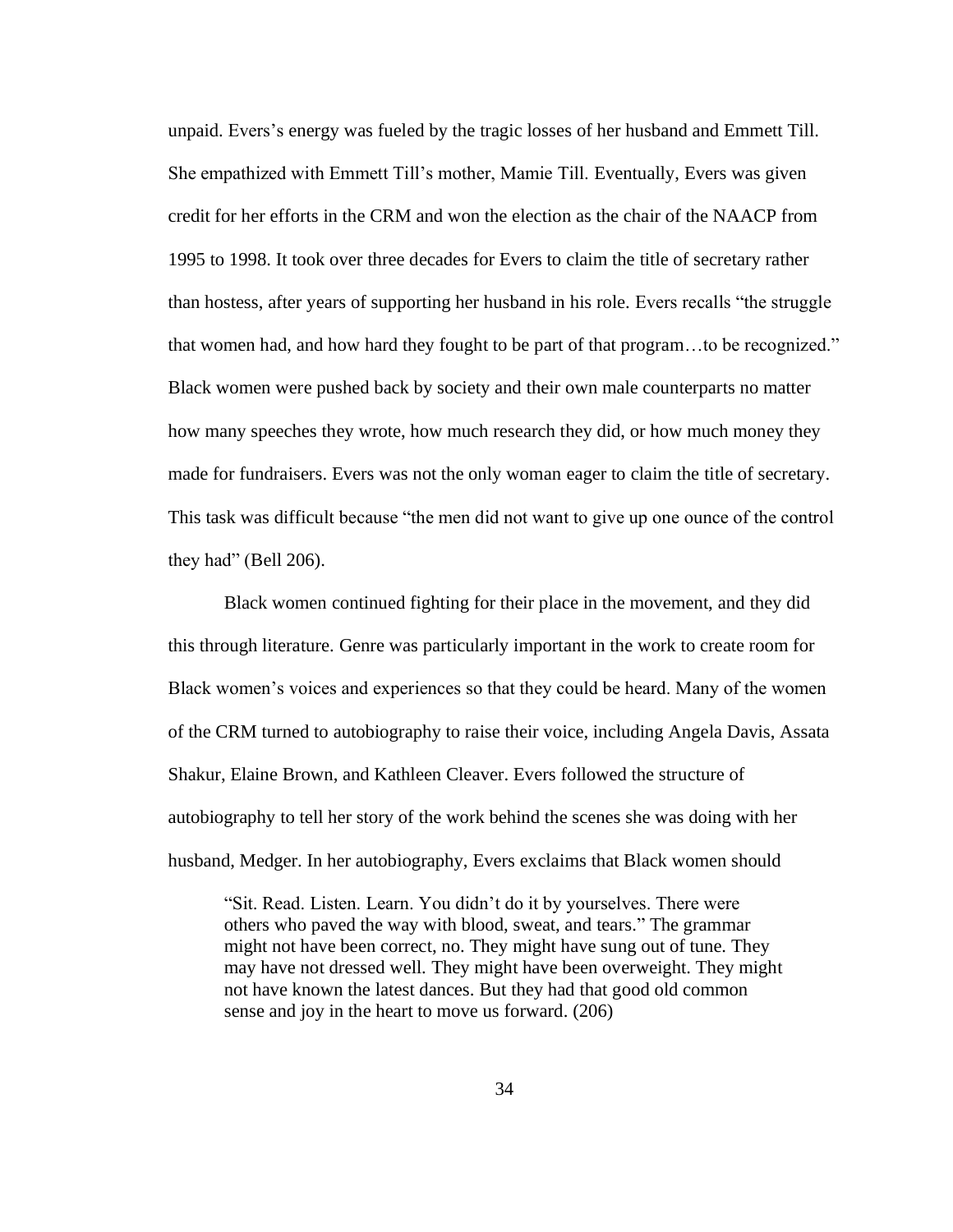Before Evers, there was Leah Chase who literally hosted Martin Luther King Jr., Thurgood Marshall, and many others at her family restaurant; before Chase, there was Gloria Richardson who even as an older adult during the CRM, led street protests and questioned nonviolence as a tactic; and before Richardson, there were countless others who paved the path for Black women to have a place to walk in the CRM.

Evers fought hard for her husband's justice and ensured the conviction of the white supremacist that murdered him. The questions that she was asking herself before — "What about me? Where am I in all of this?"—were finally answered for herself and many other women. Evers's story is one of hundreds that unpacks the range of efforts to fight for justice and push for social change led by African American women. It is important for the story of Evers and many other women to be part of the CRM narrative. Evelyn Simien and Danielle McGuire's 2014 chapter, "A Tribute to the Women: Rewriting History, Retelling Herstory in Civil Rights," in *Politics & Gender,* explains the dangers of only associating the CRM with well-known heroes like Martin Luther King Jr., Rosa Parks, and Malcom X. The CRM can become a monolithic movement that becomes static and stuck in time, and therefore associated with the same leaders, especially those who are men, for the rest of history. Similar to the way Bell highlights the story of Evers, Simien and McGuire offer a more comprehensive account of the power dynamics of the CRM by highlighting lesser-known Black female activists like Ella Baker (arguably one of the most important political and social forces in the African American freedom struggle) and Septima Clark (a woman who dedicated her life to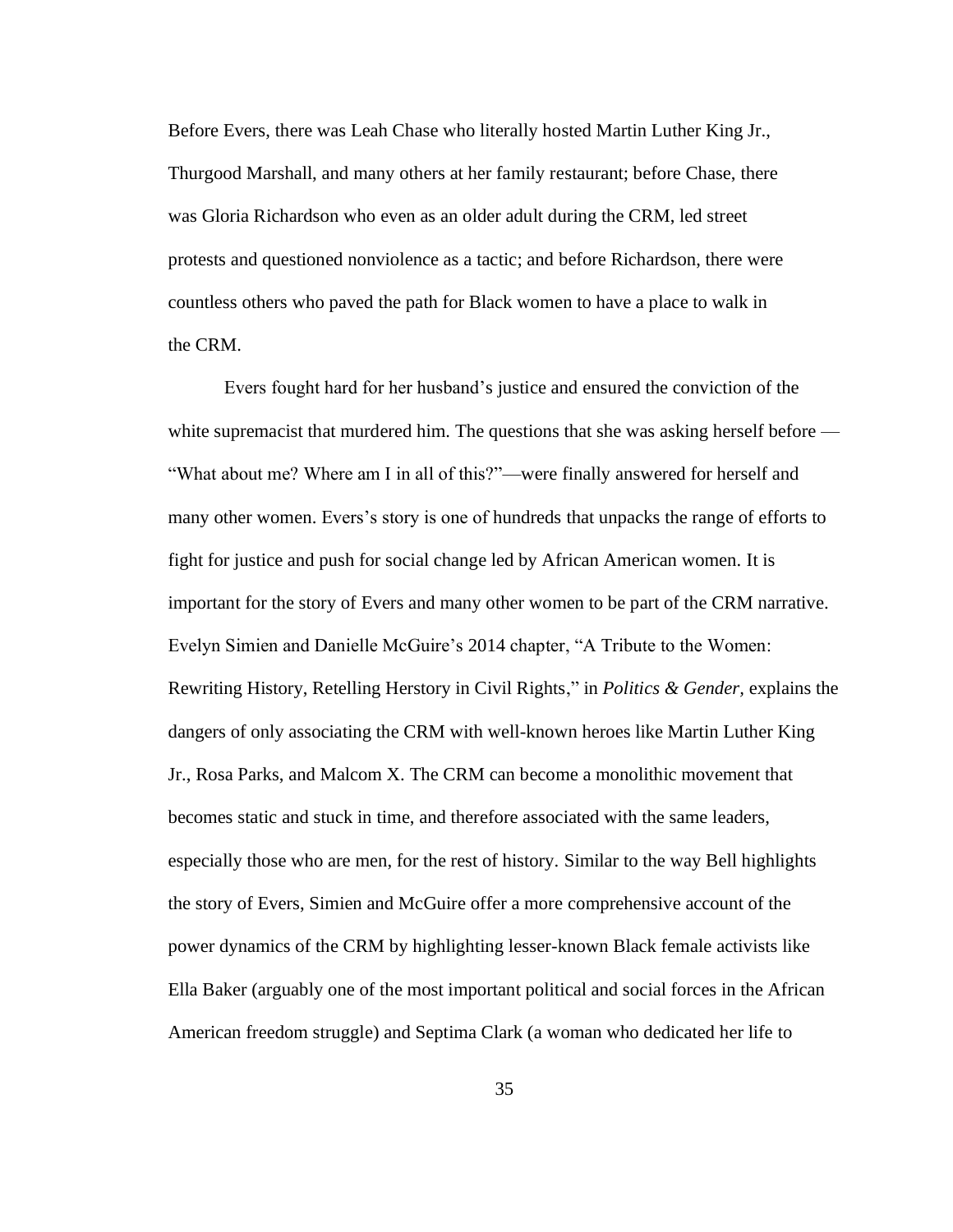education and citizenship and welcomed ordinary people's participation in the movement). By including the work of Black female activists, Simien and McGuire add to the "master" narrative to reveal the missing feminine perspectives and "herstories." These women worked *outside* of the CRM spotlight—one that was dominated by men—and made the CRM more multidimensional in nature. All in all, "Black women brought unique focus and perspectives to their work as leaders in the Civil Rights Movement. With double consciousness—awareness of gender and race—and triple consciousness, these women did work that was a pragmatic and necessary response to societal conditions" (Bell 4-5). Black women were especially attuned to the societal conditions during this century because they constantly worked at the intersections of gender and race.

The constant struggle for women's voices to be heard was also how the secondwave feminist movement became so important, but it also excluded the Black woman. The second-wave feminist movement created awareness for women, but it was a specific type of awareness—one that was reserved for white women. The feminist movement, also referred to as the "women's movement" happened in tandem with the CRM in the 1960s. It was a movement that was influenced by the strategies and tactics of the CRM as women fought for the right to abortion and equal pay for equal work. These rights were political, just like the right to vote, equal employment, and integration in public spaces like schools were for the African Americans. Soon, the phrase "the personal is the political" reverberated in the streets, but it became clear that the voices chanting this phrase belonged only to white women. It was revealed that "the personal" was political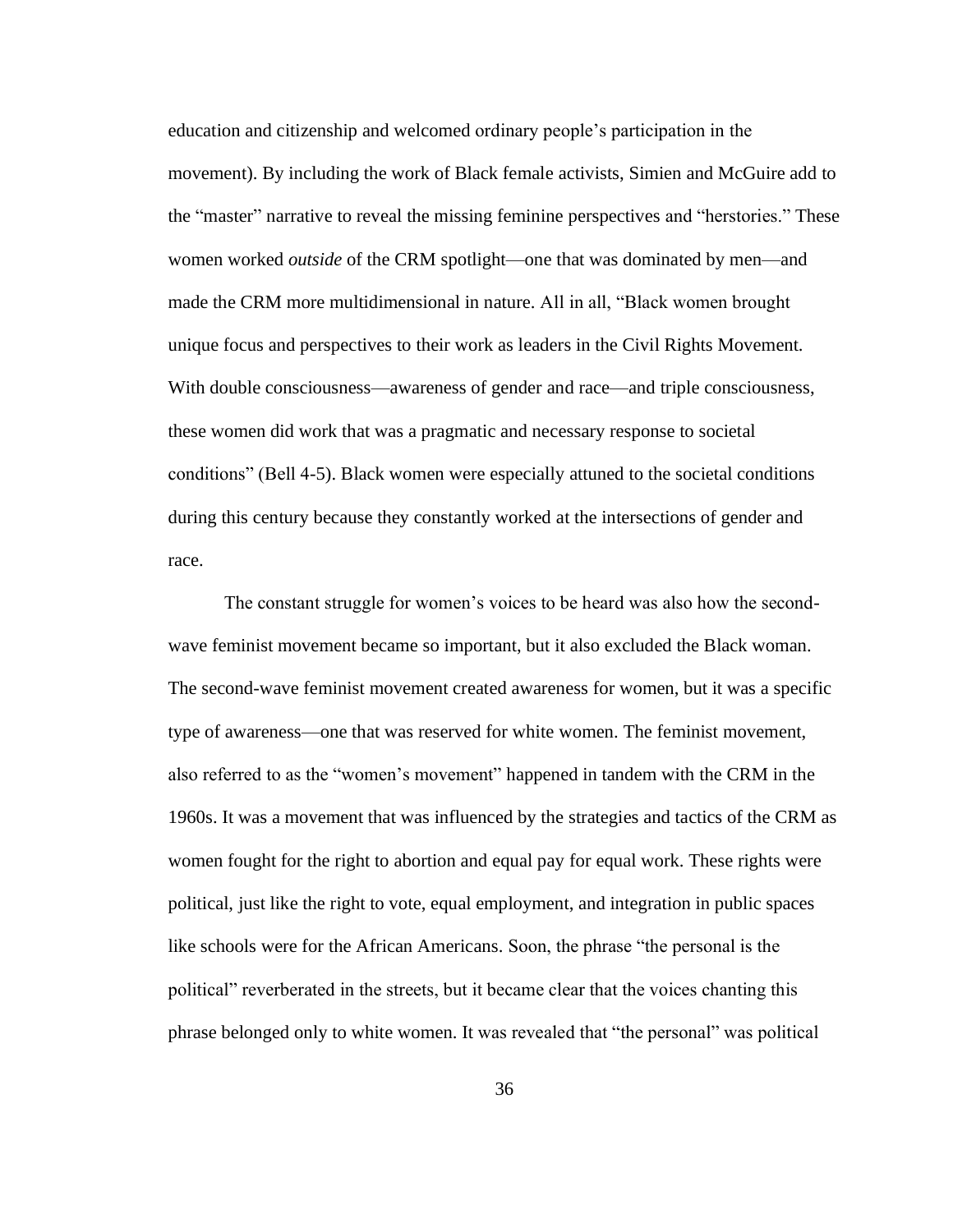*and white*. There were some exceptions, however, of white women who recognized the difference between white women's and Black women's concerns and needs.

Still, the second-wave feminist movement was primarily focused on white women's rights to advance work outside of the home and to expand reproductive rights. Many of these advances, however, were not accessible to Black women because they came from lower socioeconomic classes. There were many critiques of second-wave feminism as a white, middle-class movement that inadequately addressed the needs and interests of women of color. Similar to the ways in which the Civil Rights Movement needed to be multidimensional to include the voices and experiences of all Black Americans, regardless of their gender, the feminist movements should have included the voices of all American women, regardless of their race. More than ever, Black women's voices were vital in fighting for both civil rights and women's rights, as well as making sure they were heard in literature.

Despite Black women constantly working behind the scenes during the CRM, the narrative that Black men overpowered women's voices followed the same pattern in the African American literary tradition. As more and more people turned to literature to make sense of these horrific acts of racism and oppression against African Americans, it was clear that there was a triad of Black men in which the world was interested. Richard Wright, Ralph Waldo Ellison, and James Baldwin were three Black male writers who were applauded for their efforts in writing about the Black experience in the United States. Even though there were many Black women writers who were writing at the time, this trio of men received the majority of airtime in the United States. Jerry Bryant's 1972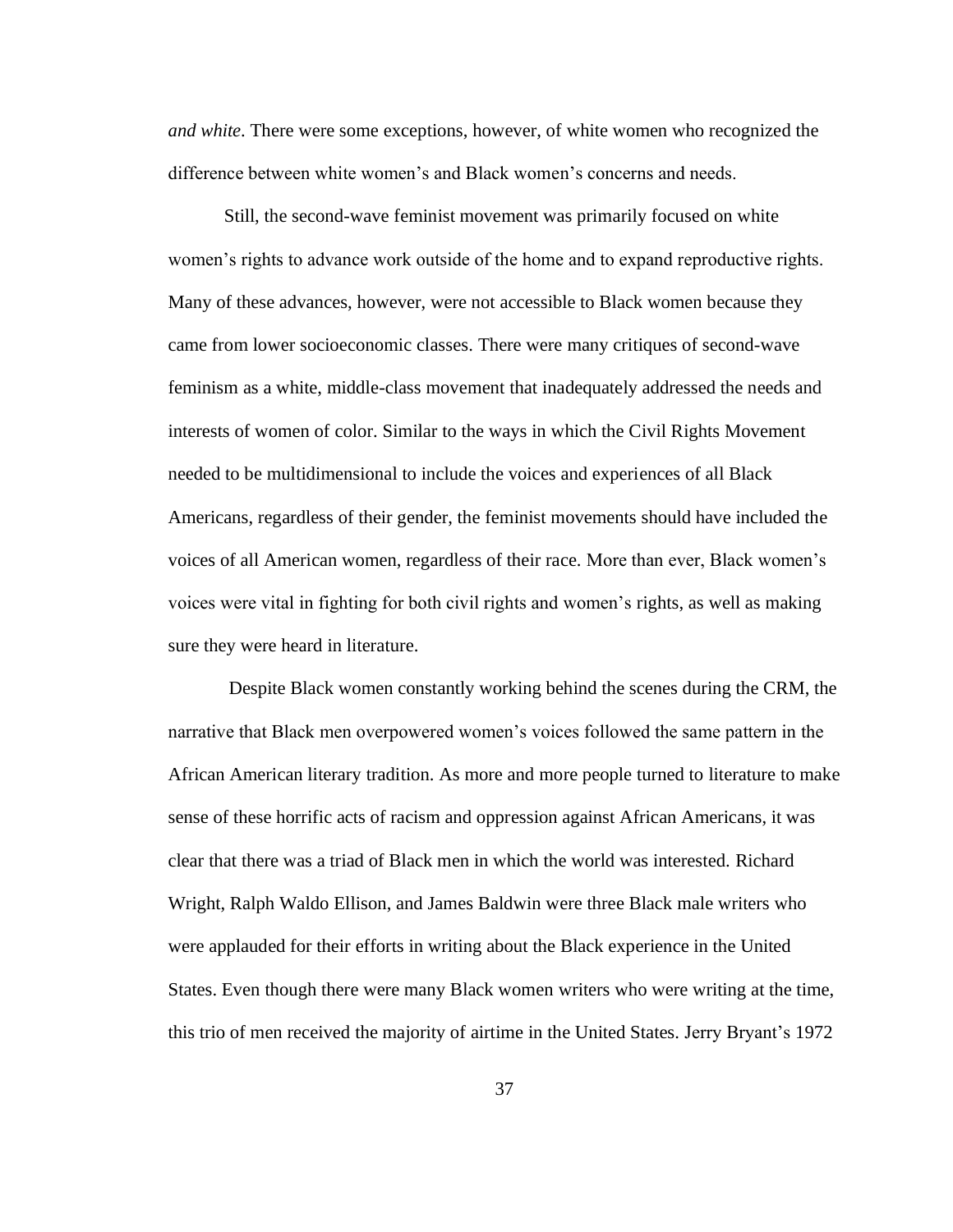article "Wright, Ellison, Baldwin—Exorcising the Demon" states that these three Black male writers demonstrated how literature could be used as a "political weapon in the war against white racism" (174) and this weapon was crucial for Black liberation. These writers were experts at capturing the notion of double consciousness in their male characters, which further built the case for the importance of their work because it aligned perfectly with DuBois. Bryant's claim that Wright, Ellison, and Baldwin were known for writing "political weapons" to fight white racism was well received in the CRM—a time of civil unrest. The timing of their novels was the perfect opportunity for their voices to be heard and overshadow those who were not associated with the wellknown criticism like DuBois. It was clear that African American manhood and its relation to double consciousness were popular subjects. The hunger for this type of literature from those who wanted to fight in the war against white racism resulted in novels like Wright's *Native Son* in 1940.

The main character in *Native Son* is Bigger Thomas*,* a young African American man who constantly "feels his sense of two-ness as an American and a Negro" and is always thinking about what he looks like in the eyes of white people. Bryant's article elaborates on his point about how Wright's novel is a tool for the war against white racism and claims that "Bigger is tortured by his fear of whites and the guilt he has internalized by means of which whites keep Blacks under control" (178). This torture can further be explained by DuBois's "The Study of the Negro Problems," which states that

a social problem is the failure of an organized social group to realize its group ideals, through the inability to adapt a certain desired line of action to given conditions of life. If, for instance, a government founded on universal manhood suffrage has a portion of its population so ignorant as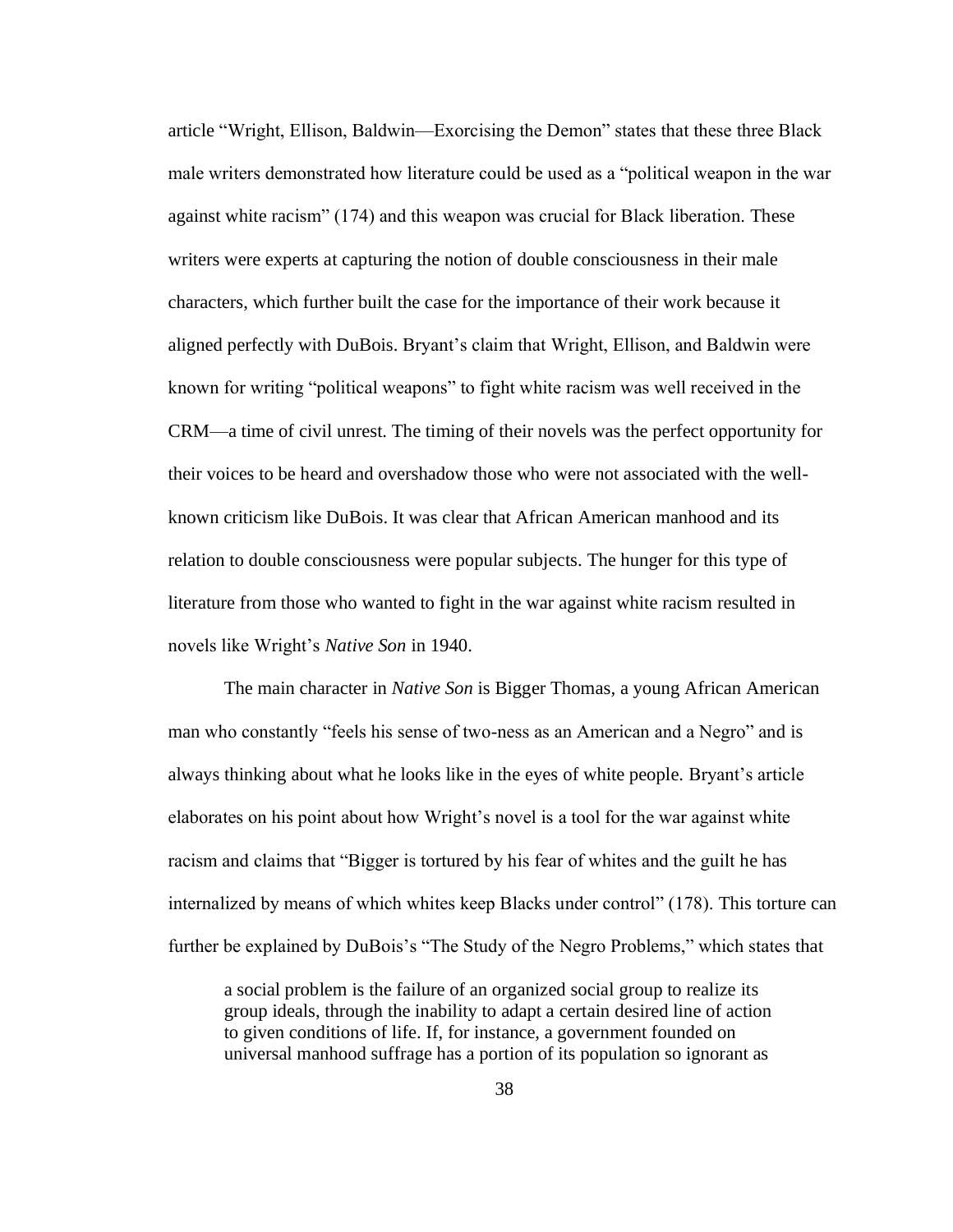to be unable to vote intelligently, such ignorance becomes a menacing social problem. The impossibility of economic and social development in a community where a large percent of the population refuse to abide by the social rules of order, makes a problem of crime and lawlessness. (2)

The Negro problem is a social concept that has had a longer development than others because of its historical ties to slavery, so it is constantly presented with an entangled system of problems. This development has had a history of poverty, ignorance, and social degradation, according to DuBois, which sets up the Negro as a second-class citizen. Furthermore, it sets them up to be associated with the characteristics of lawlessness, laziness, and injustice and furthers the stereotype of Black men as criminals. Bigger sees himself as a "Negro criminal," and worst of all, a "Negro rapist." This stereotype is what ultimately sets Bigger up for failure in Wright's *Native Son.* 

Wright's depiction of Blackness in the United States (and many other Black male writers) was dependent on very specific ideas and representations of Black masculinity. More notably, his depictions exclude the other half of the Black American's real-life experiences: the Black women's experiences. However, there is particular attention to the construction of Black masculinity in Wright's *Native Son,* especially in the eyes of white people, which was the missing gendered piece of DuBois's double consciousness theory. Through the character of Bigger, Wright offers a complex depiction of Black masculinity and this depiction must be included in DuBois's double consciousness theory.

Nonetheless, Wright did not offer the same nuanced depiction of Black women or Black femininity. Instead, Black women's voices were mediated not only by Wright's authorial voice but also by Bigger's character. The main Black female character is Bigger's girlfriend, who is treated poorly in the novel. Bigger sees his girlfriend as a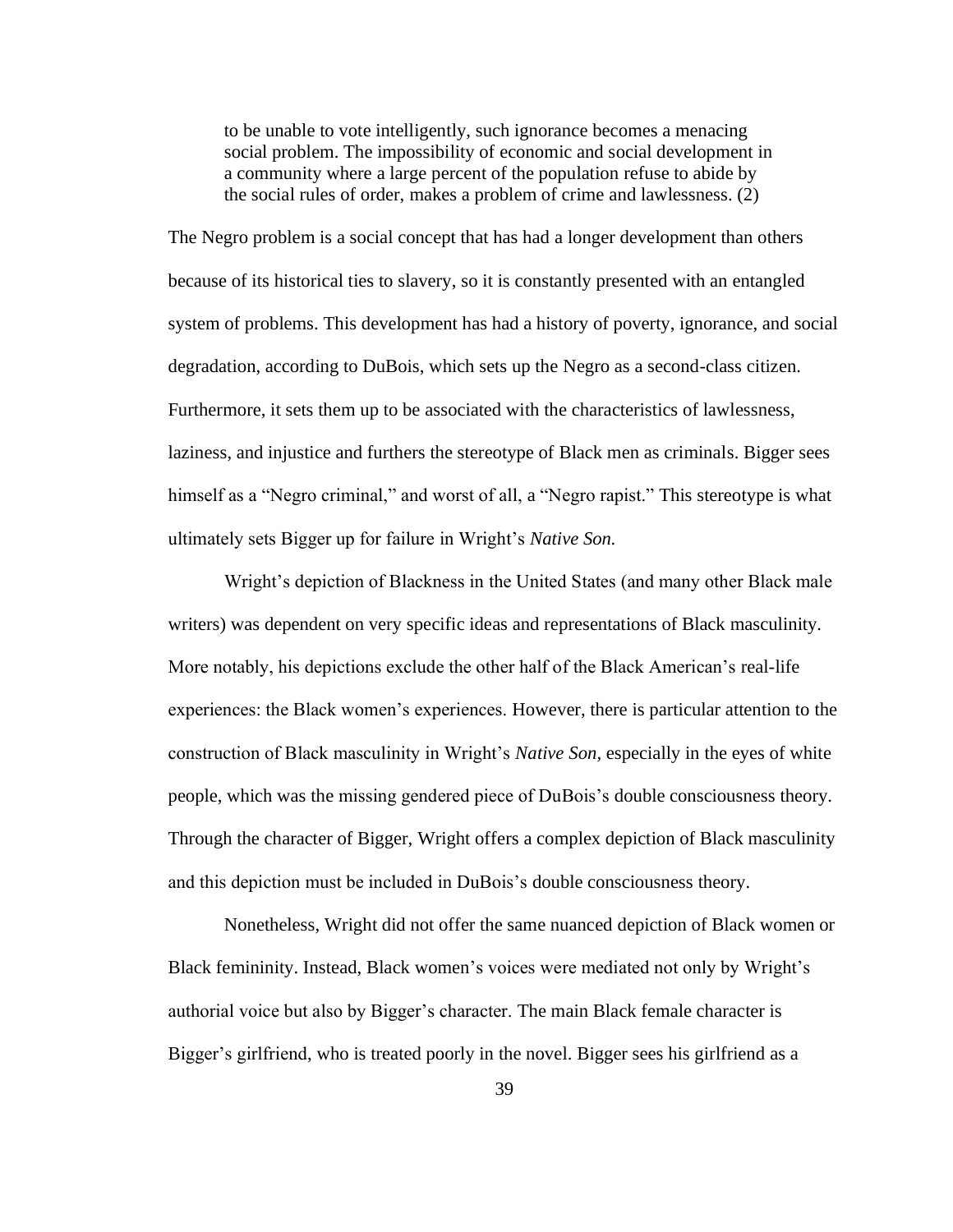"dangerous burden" because he fears that she will expose him after killing a white woman. In the end, Bigger falls into the stereotype that he fears and rapes Bessie. Wright's most well-known novel *Native Son* not only reinforces the stereotypes of Black men being criminals and murderers, but also gives little to no true character presence for Black women other than making her someone to blame. This is just one example of how Black women's presence in African American literature written by men was problematic. Black women characters remain subservient and at the mercy of Black men characters. The inability to include a full triple consciousness of Black women characters in Wright's novel could have to do with the fact that DuBois's original double consciousness theory did not consider the Black women's experience. Black women need to voice their own experiences to be represented. Since Wright's novel was highly influenced by DuBois, it is no surprise that the third dimension of gender was missing.

Contemporary feminist critic Barbara Johnson defends the novels written by Black women that do highlight Black women experiences in a nuanced way. In *Zora Neale Hurston's Their Eyes Were Watching God: A Casebook,* Johnson writes:

> full range of questions and experiences of Janie's life [the main character of *Their Eyes*] are as invisible to a mind steeped in maleness as Ellison's *Invisible Man* is to minds steeped in whiteness. If the Black *man's* soul is divided in two, what can be said of the Black woman's? Here again, what is constantly seen as exclusively in terms of a binary opposition—Black versus white, man versus woman—must be redrawn at least as a tetrapolar structure. (See Figure 2)

Johnson uses a visual show that universalizing maleness and masculine perspectives inevitably and invariably leads to a literal inability to see experiences that are anything but male. Just as patriarchy universalizes and normalizes white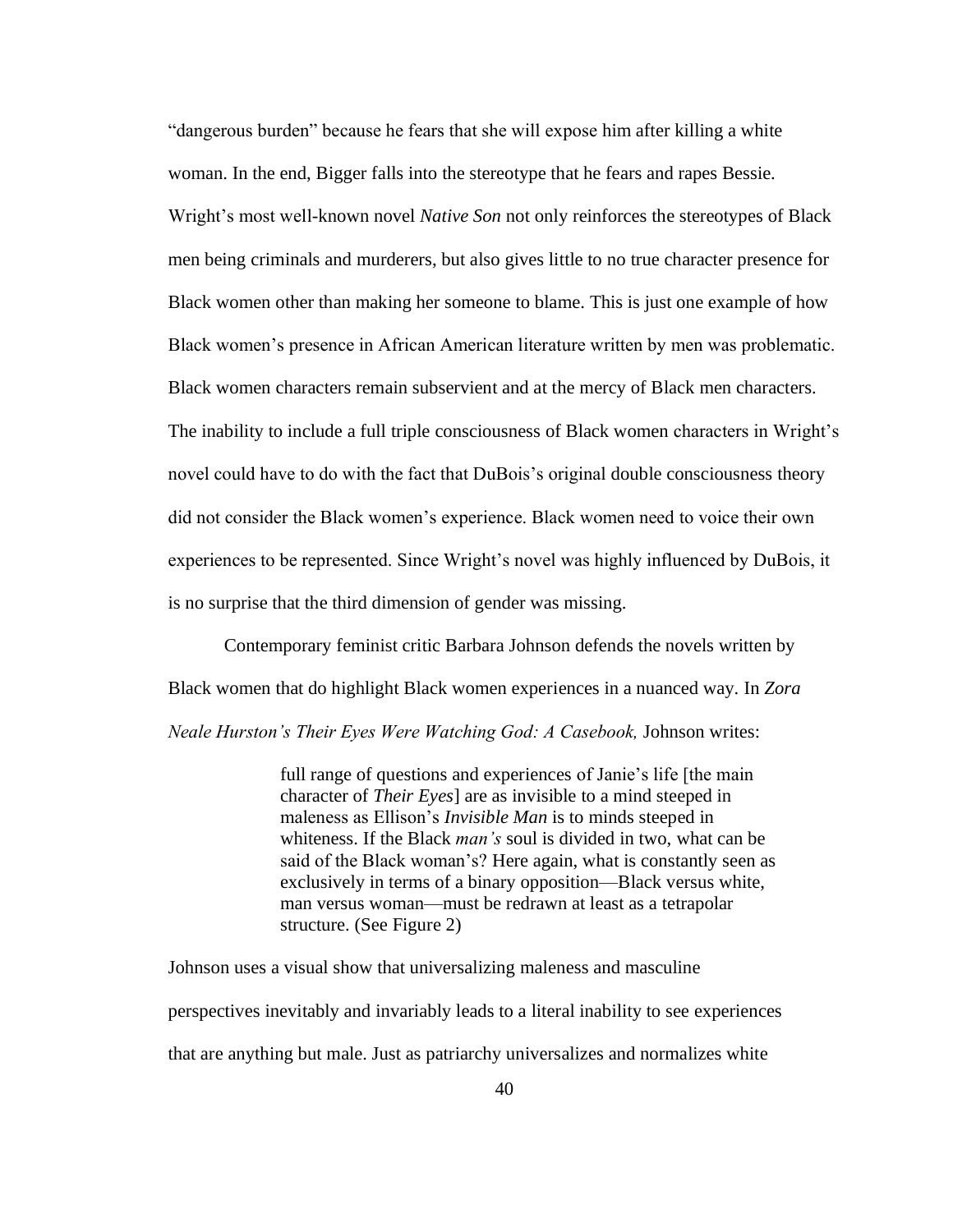male perspectives in the United States, this universalizing and normalizing happens within the Black community too. Black feminists have argued that Black men experience discriminatory treatment on the basis of their race, but still hold some semblance of power by virtue of their male identity, as seen in their voices and experiences being prioritized in literary traditions and movements.

As more Black male writers received the majority of the attention in the African American tradition, the American people began to associate their understanding of Blackness to these novels. As mentioned before, the constructions of Blackness written by Wright and even Baldwin were limiting because they inherently only considered the Black male perspective. It is important to note that these perspectives were also given to the American public in the form of prose, which was common during the CRM. As seen in Evers's autobiography, Black women were also writing in this form, but were still not heard because they did not have the criticism that would have supported their audience understanding their experiences. In order to be heard and differentiated from their Black male counterparts who were writing in prose during this time period, Black women were playing with the idea of a traditional prose, and we see this in Hurston's *Their Eyes.* Hurston introduced new forms of the English language and wrote specifically for a Black audience. Black women writers were now finding out that they were not only up against the limitations of language in writing about their nuanced experiences; they also realized that they were up against the limitations of genre.

Black women writers were pushed to break open the masculine-centric logic found in the African American prose. In order to create space for their experiences in the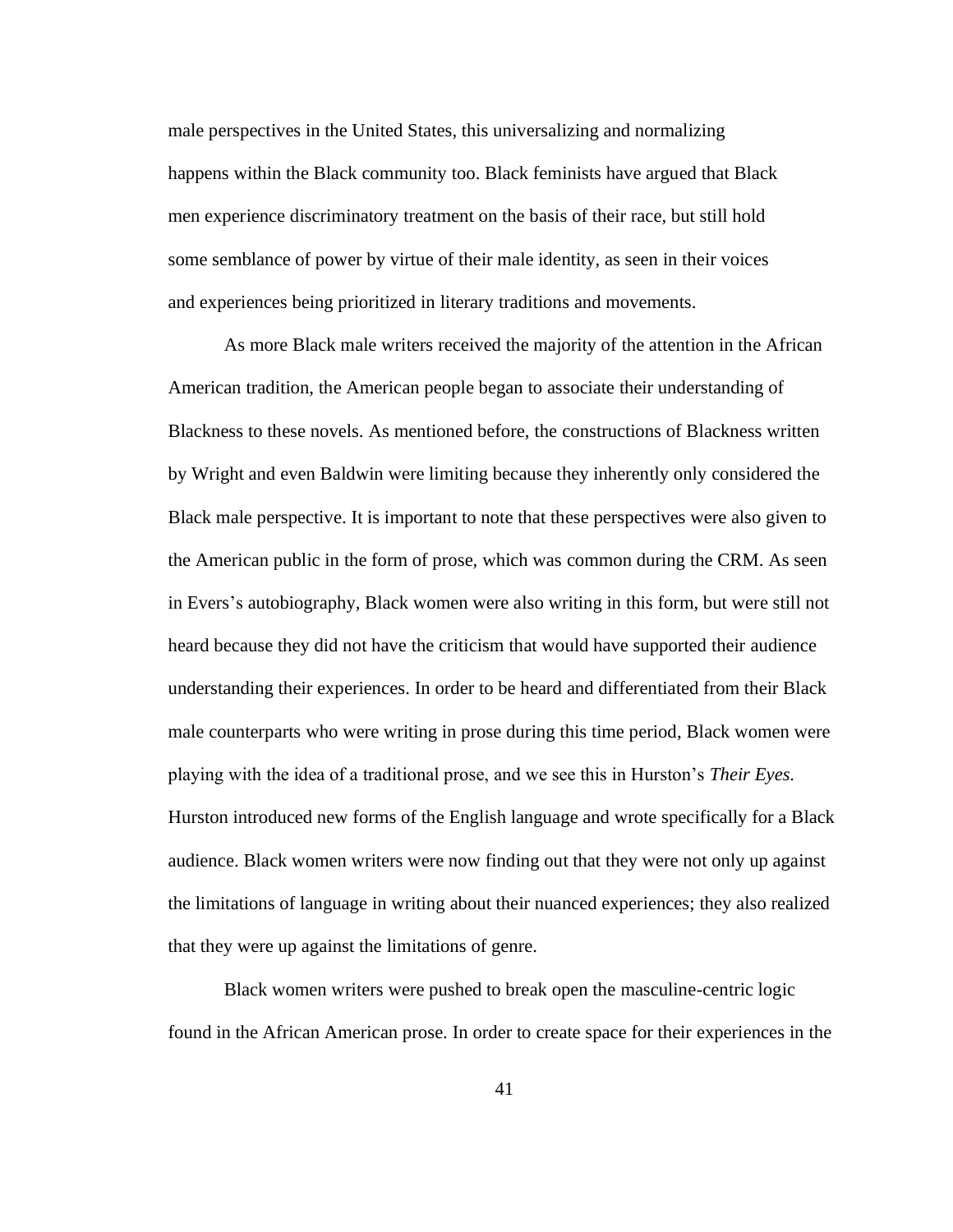CRM, Black women writers continued writing in forms of poetry and plays,  $15$  so new knowledge could emerge. Poetry was one place that allowed Black women writers to express themselves, which came as no surprise considering that the first Black poet to be published was a woman. Even though she lived much of her life enslaved, Phillis Wheatley was the first Black writer to publish a book of poems in 1773. Wheatley's story is inspiring, especially for writers like Harriet Jacobs who came to prominence long after their death. Wheatley learned English only a decade prior, shortly after she was kidnapped from West Africa and brought to Boston and produced a book of poems. Most of all, Wheatley's story is a reminder that Black female writing did not start with the Harlem Renaissance. While the tradition of Black female writing may have started after Wheatley's time, Wheatley is an example of writing before her time. Nonetheless, her work was important for those who came after her like Gwendolyn Brooks.

Brooks was one voice that looked for other ways to tell the experience of Black women and she did so through poetry. In 1950, Brooks was one of the first Black authors to win the Pulitzer Prize<sup>16</sup> for her collection of poems, *Annie Allen*. This collection of

<sup>&</sup>lt;sup>15</sup> According to Jeanne-Marie A. Miller's chapter "Black Women Playwrights from Grimké to Shange: Selected Synopses of Their Works," white playwrights used misshapen Black images to help justify slavery, and in the post-Civil War period, they used them to rationalize the nation's unfair treatment of Black people. Furthermore, playwriting was regarded as a profession for white men. Miller states that "with all the barriers of racism and sexism arrayed against them, some Black women writers, nevertheless, have chosen drama as the form in which to express their creative talents...and have offered a unique insight into the Black experience" (281).

<sup>&</sup>lt;sup>16</sup> The Pulitzer Prize is an annual prize awarded by Columbia University for outstanding public service and achievement in American journalism, letters, and music. It is decided by a board of judges who are appointed by the university and the prize has been awarded to many African Americans in various categories, the first of which was Gwendolyn Brooks, who won a Pulitzer Prize for Poetry in 1950 for her collection of poems titled *Annie Allen.*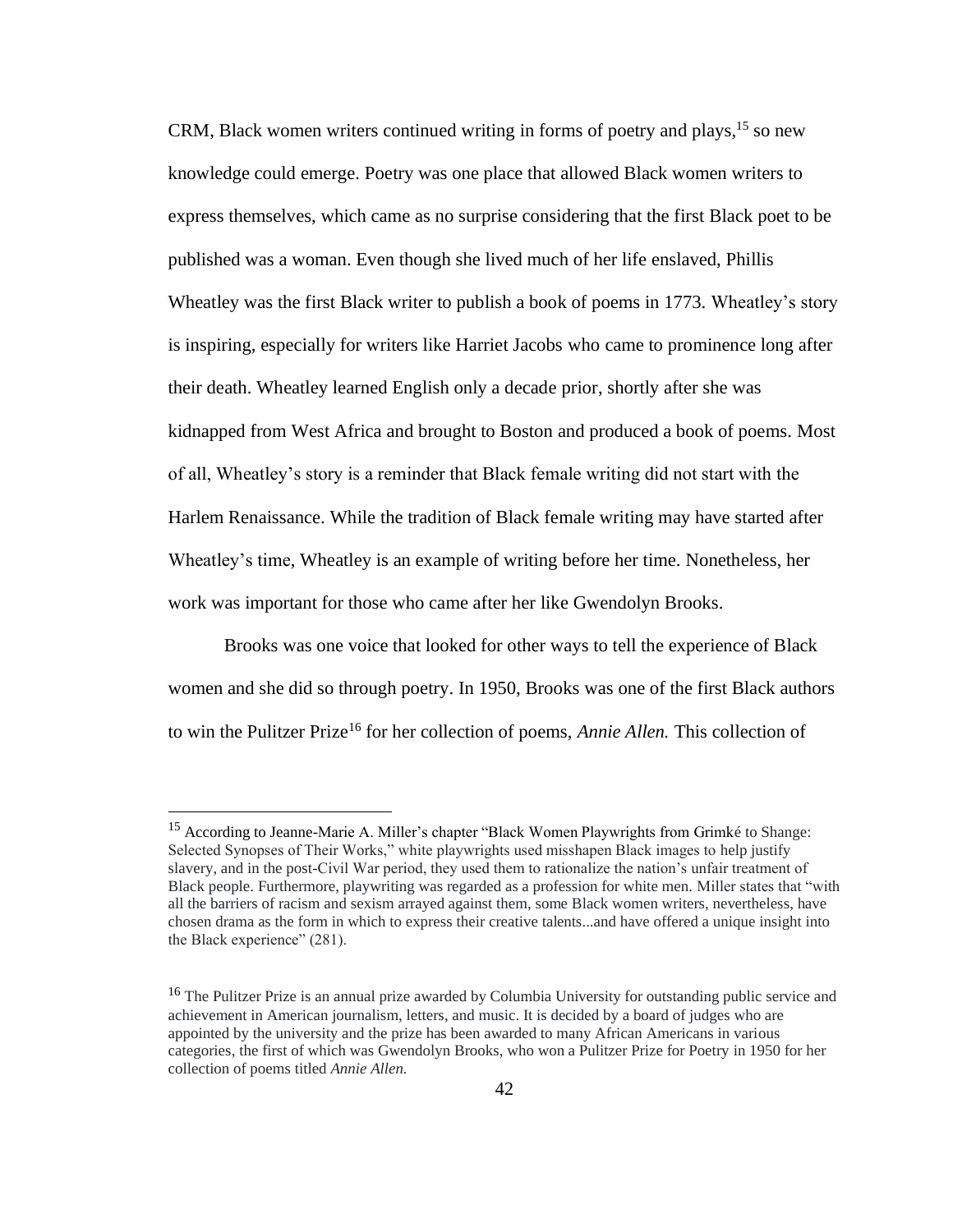poems tells the story of a young Black girl in Chicago and her journey to womanhood. "The Anniad" is one of her most famous poems, which is known for its story about Annie and how she moves through the world with a sense of three-ness. Brooks's art of poetry shows that Black women needed to rely on other forms of literary structures in order to portray their experiences because of the lack of literary criticism at the time to support their prose writing. The genre of poetry opened up space for Black women to imagine their stories in a free-flowing space. Poetry, in comparison to prose, can be more expressive because it is not constrained to logic and form. Instead, poetry allows for rhyme, sound, and feeling.

In order to prove the effectiveness of poetry in elevating Black women's voices, I will pull excerpts from Brooks's "The Anniad." The most notable scene that exhibits the way Annie sees herself in relation to the white world is when she is describing her ideal romance:

Watching for the paladin Which no woman ever had, Paradisical and sad With a dimple in his chin And the mountains in the mind; Ruralist and rather bad, Cosmopolitan and kind.

Think of thaumaturgic lass Looking in her looking-glass At the unembroidered brown; Printing bastard roses there; Then emotionally aware Of the black and boisterous hair, Taming all that anger down. (19-20)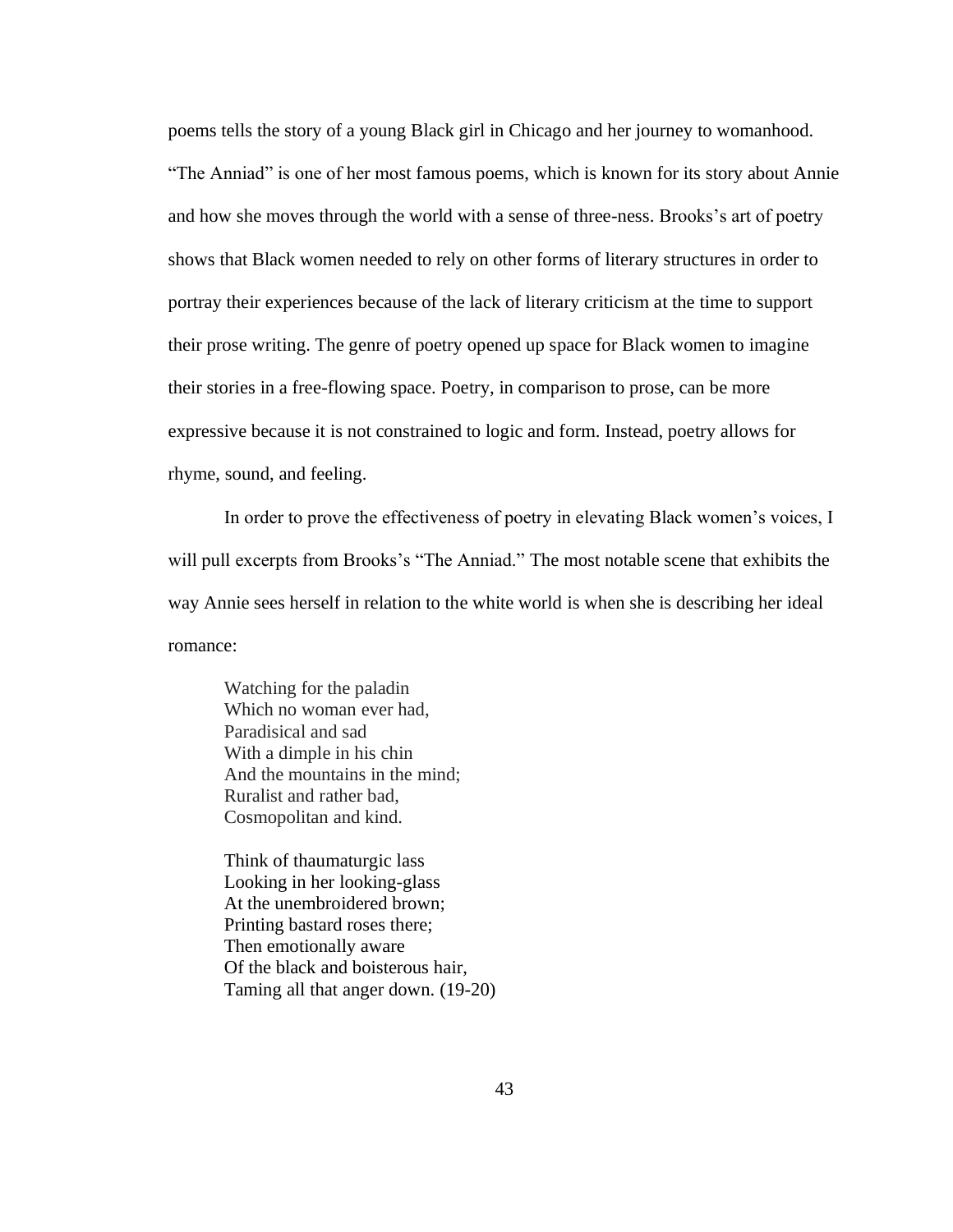This awareness of herself as an African American woman is apparent in the way she expects a white romance story. The poem begins with Annie imagining the fantasy that she will marry a "prosperous and ocean-eyed" paladin (Brooks 19). This paladin is juxtaposed by a "man of tan" that she must "tame." In this fantasy, she sees herself in a stereotypical white romance story, but when she looks in the mirror, she sees her reality of being a Black woman who marries a "man of tan." She knows her hair is different from white people when it is juxtaposed with the "ocean-eyed paladin" and is constantly conscious of it every time she looks in the mirror. Brooks spotlights Annie, a Black woman who experiences DuBois's triple consciousness. By moving at the level of content, Brooks's uses content to make statements about Black women's place in larger society.

Furthermore, "The Anniad" is creative in its appearance, as Brooks plays with the rhyme, meter, and structure of the poem. Brooks proves just how rhyme and meter can work at the intersections of race and gender and that prose was not the only way to convey gendered experiences. Several pages later in "The Anniad," Brooks's poem expresses the double standard that women face in society through the poetic form of iambic pentameter:

Not that woman! (Not that room! Not that dusted demi-gloom!) Nothing limpid, nothing meek. But a gorgeous and gold shriek With her tongue tucked in her cheek, Hissing gauzes in her gaze, Coiling oil upon her ways. (24)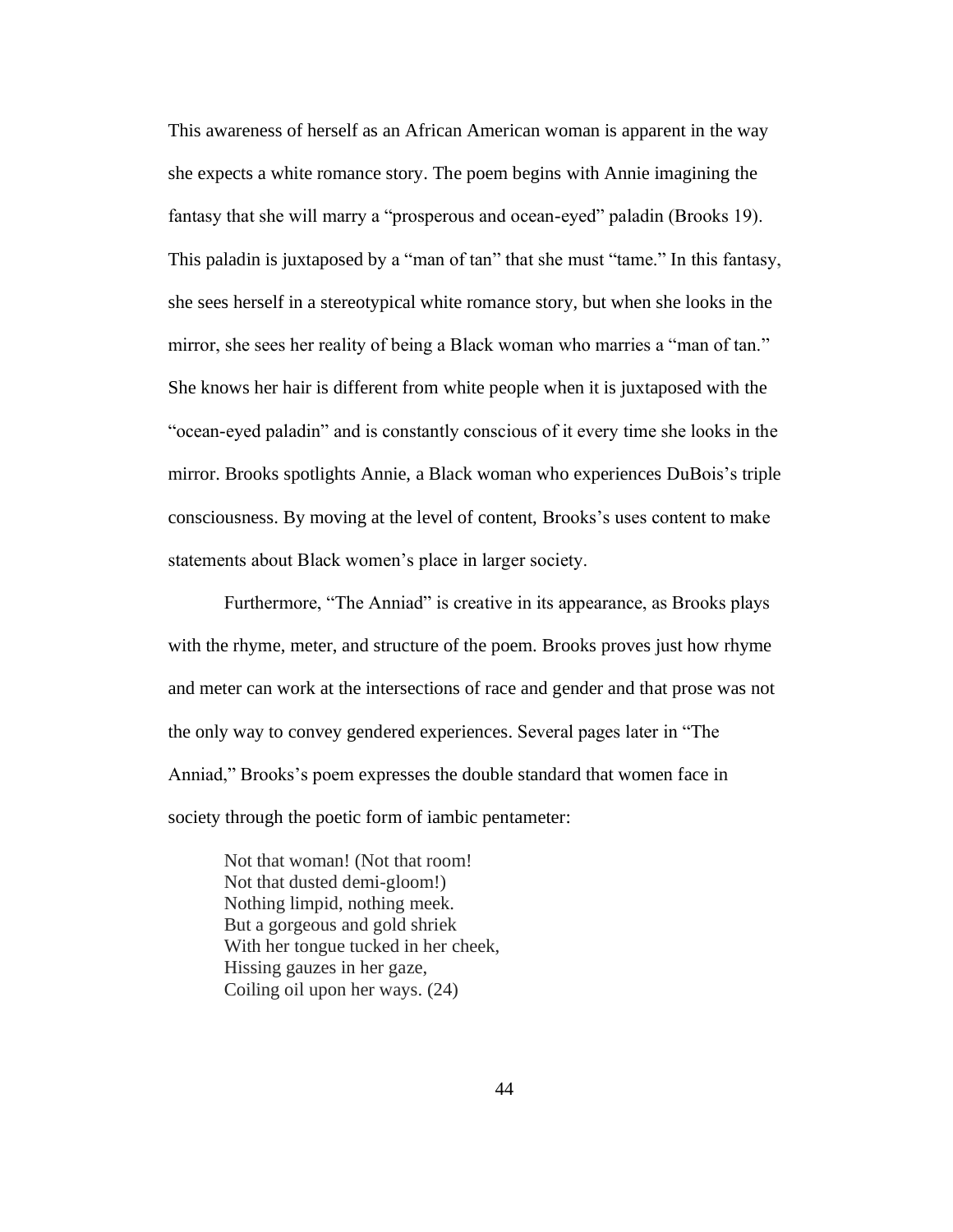When reading Brooks's poem aloud, there is a natural flow to the text that mimics a heartbeat. This feeling is particularly important for the content of the poem, which describes the desire of a man who wants a woman who is unlike the one he has. His woman is too "limpid" and too "meek," so he wants one that is "gorgeous…with a tongue in her cheek." This desire is unrealistic because women are typically expected to be docile. This poem describes a man who wants a clouded and aggressive woman, even though women in society are not allowed to operate that way. Most notably, though, is Brooks's ability to write from the male perspective—a tactic that had been used by Black men writing from the perspective of a different gender. Brooks's use of poetry shows how Black women writers looked to other genres to elevate their voices.

Sixty years after the CRM, Black women are still raising important questions in the wake of the Black Lives Matter Movement, and time can only tell what answers will be made in a movement that was started by Black women themselves. Before fast forwarding to today, however, we must outline the explosion of Black women's literature that occurred during the Black women's literary renaissance. Thanks to the foundation laid out by Harriet Jacobs, Nella Larsen, Zora Neale Hurston, Myrlie Evers, and Gwendolyn Brooks, voices like Toni Morrison could rise to the top.

Even though the Civil Rights Movement (CRM) should have been a time of civil unrest from the 1940s to the 1960s for *all* Black Americans to gain equal rights, the rights of Black men often gained more attention. While this was not intentional, many Black women experiences and voices were left out of the movement. Altogether, the CRM must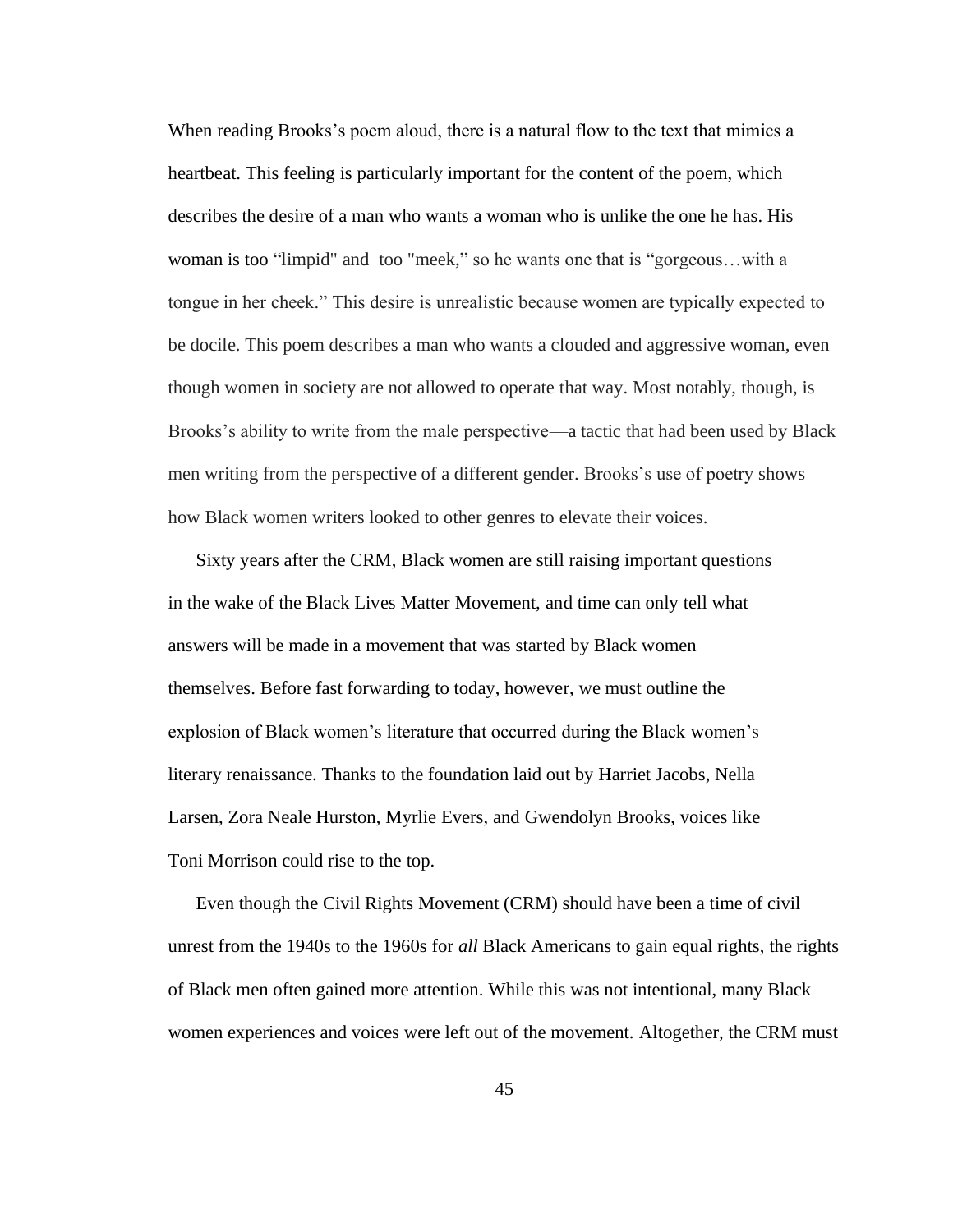highlight a variety of voices so that it moves away from being tied to one central figure, or just men. Many of these voices came from civil rights activists who were inspired by African American thinkers, like DuBois. Although works inspired by DuBois's double consciousness theory overlooked femininity, several African American writers had novels that were centered on Black masculinity because they were writing from the perspective of a Black man. The focus on the triad of the Black male writers during the CRM contributed significantly to the exclusion of Black women experiences and this was because of the criticism and theories that supported their writing. Baldwin, while part of this triad, should be given credit for the way he tried to depict Black women characters in his novels. Black feminist criticism appreciates Baldwin and his willingness to break open gender, especially in his novel *If Beale Street Could Talk.* This novel follows the life of Fonny, a young Black man from Harlem who is falsely accused of rape while his pregnant fiancée works to prove his innocence. The novel is also narrated by Tish. Julie C. Suk's 2014 article "Fatherhood and Crime in James Baldwin's *If Beale Street Could Talk,*" which states that

female characters embrace[d] new opportunities to participate in legal strategies to liberate their male family members [and] these new dynamics illustrated how gender roles within the African American family were creatively improvised and reordered after the civil rights gains of the 1960s. (1)

Baldwin is one of few exceptions who elevates the Black female experience, which was crucial as we move into the 1970s. The time period after the CRM became important for Black women writers to depict their own experiences, rather than leaving their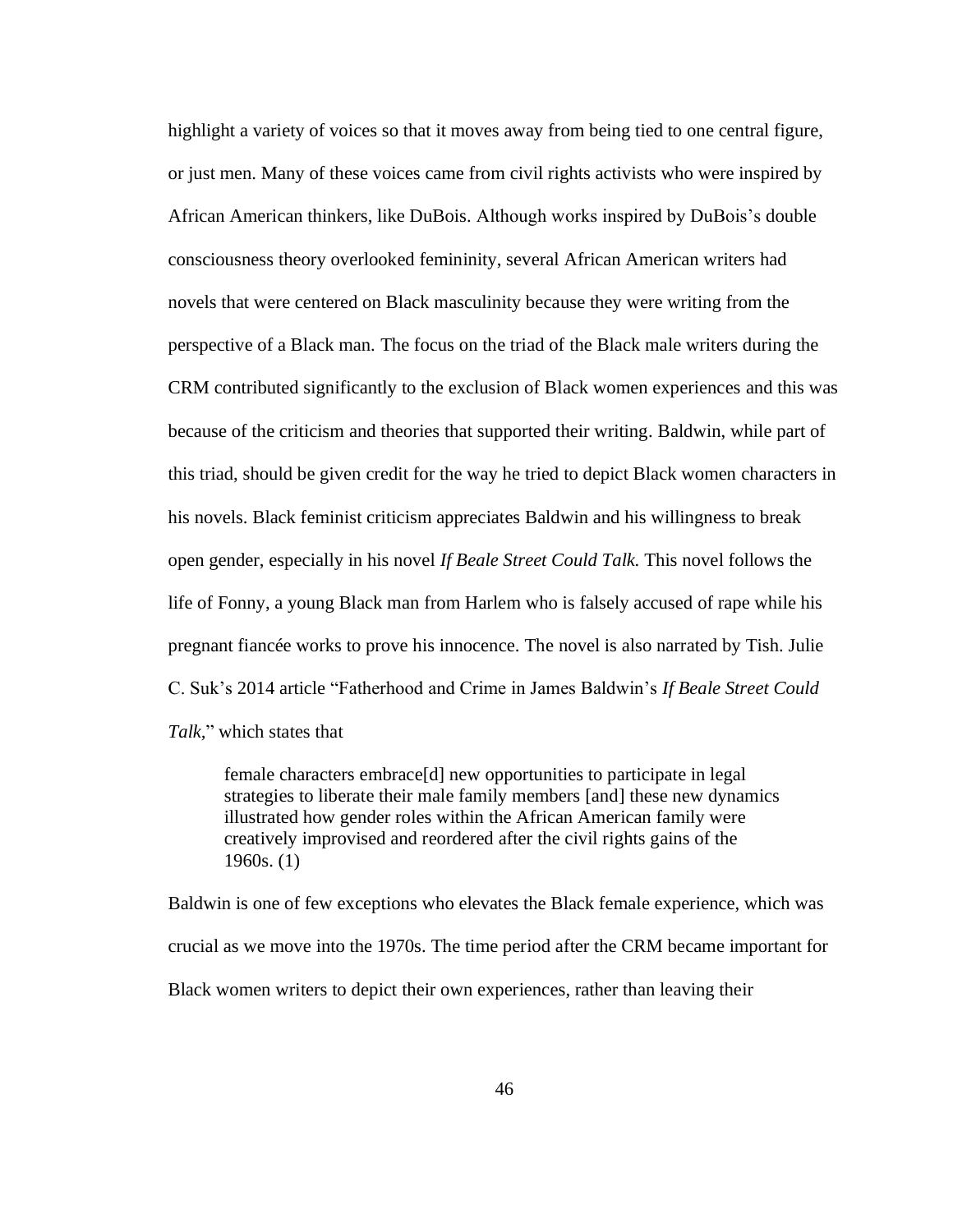experiences to be rendered through the Black male's voice, even if well-intentioned like Baldwin's.

Literature written in the aftermath of the CRM was especially aware of this, which was largely due to Black women writer's influences. As we move into the 1970s and 1980s, we see an explosion of Black women voices speaking for those who did not get the attention they deserved in the CRM.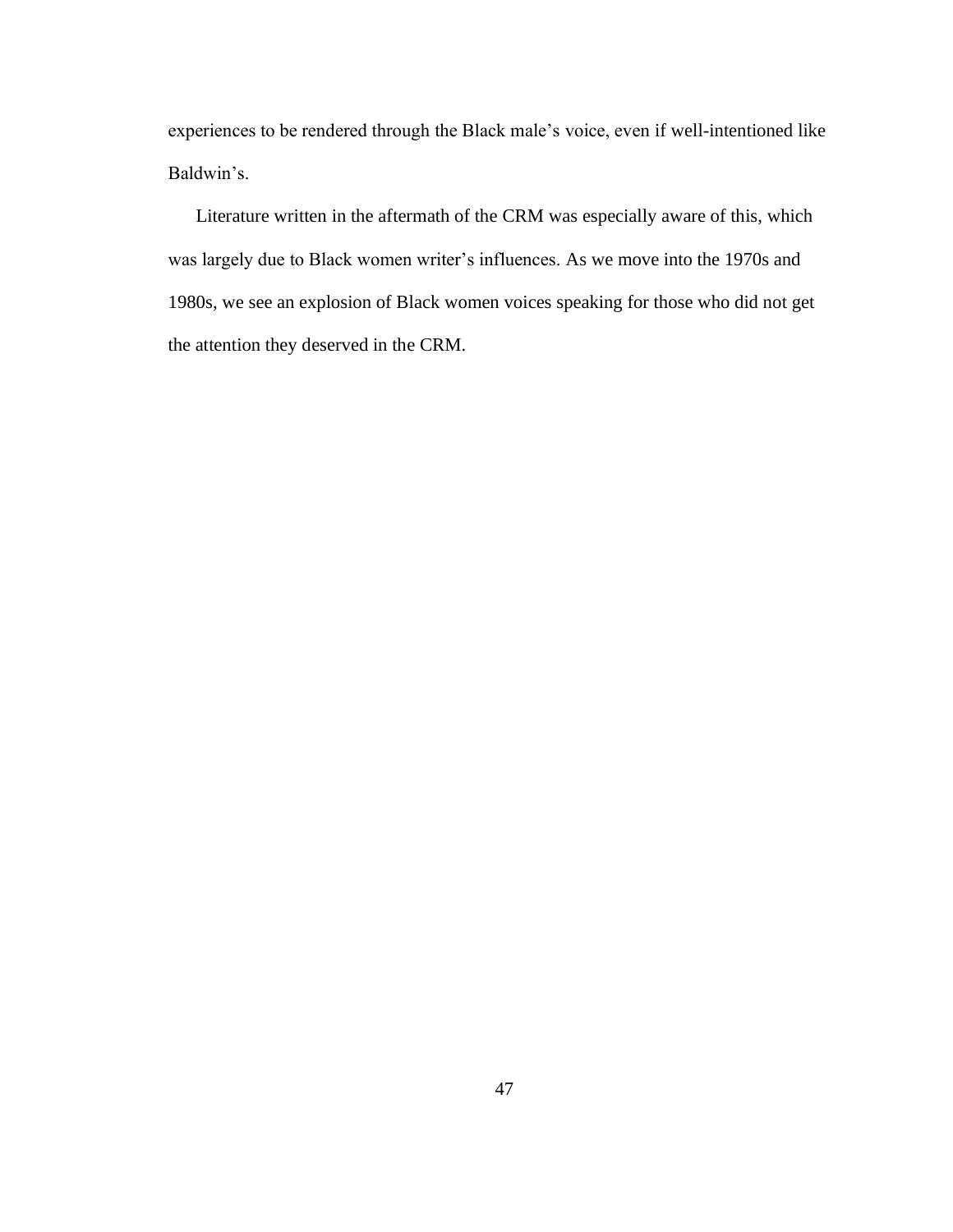## CHAPTER FOUR: BLACK WOMEN'S LITERARY RENAISSANCE

The last chapter of my thesis focuses on the Black women's literary renaissance for one obvious reason: to show just how the momentum of Black women pushing to be heard manifested into an explosion of Black feminism and criticism. The 1970s and 1980s were decades that were referenced before because it was a period that put Black women voices, stories, and histories at the forefront of the American landscape. I begin this last chapter by pulling in the voices behind the Black feminist critics and allowing them to speak to the origins of this movement. Then, instead of showcasing various Black women writers, I focus on one: Toni Morrison. The inclusion of Toni Morrison's *Song of Solomon* in this chapter may have seemed like an odd choice considering that Morrison narrates a story through a character who does not share her gender. This was a deliberate choice because it showed how Black women writers were finally able to put themselves in place of Black men after Black men had been writing from their perspectives for so long. Toni Morrison wrote from the male perspective. Furthermore, *Song of Solomon*  eloquently touches on the vast time periods of this thesis even though it was written in 1977. She, too, was constantly re-imagining the Black identity on the American landscape.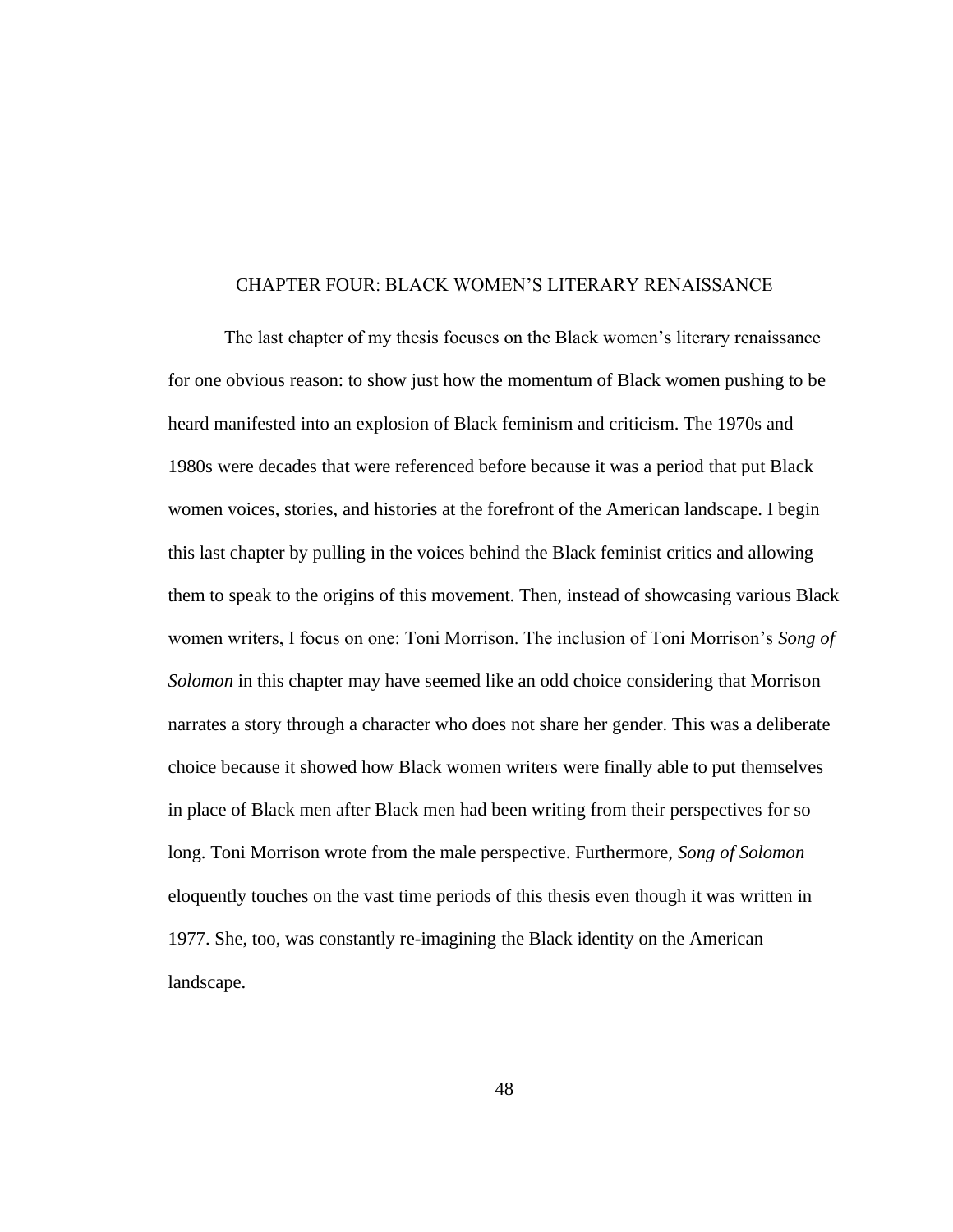Black feminist scholars continued to question the CRM's focus on Black masculinity and the Women's Movement's focus on white women in the decade that followed the end of the CRM. The end of the CRM is often associated with the assassination of Dr. Martin Luther King Jr. in 1968. As this era ended, Black women were not satisfied with where they stood in either one of the movements, especially after the death of a critical leader. Black women voices were still not adequately represented, and many were willing to explore new avenues so that they could be heard. One of these avenues included making a name for themselves, or rather, creating a criticism for themselves that captures their unique experiences as Black women. Black women's studies was a term coined to house the work they were doing while writing at the intersection of nationality, gender, and race. Gloria T. Hull and Barbara Smith's *All the Women Are White, All the Blacks are Men, But Some of Us Are Brave: Black Women's Studies* explains the importance for Black women's studies after the CRM. Hull and Smith state that "Black women's studies" is an act charged with political significance. Furthermore, Hull and Smith say that "at the very least, the combining of these words to name a discipline means taking the stance that Black women exist...To use the term and to act on it in a white-male world is an act of political courage" (xvii). Black women were constantly living in the United States with political courage as they published literature, but they lacked a movement and criticism for the work they were doing.

Barbara Smith then provides a reflection in her book, *But Some of Us Are Brave.*  Smith reflects on the first time she even heard of the term Black consciousness herself in the chapter "Black Feminist's Search for Sisterhood." It was the year 1968 and Smith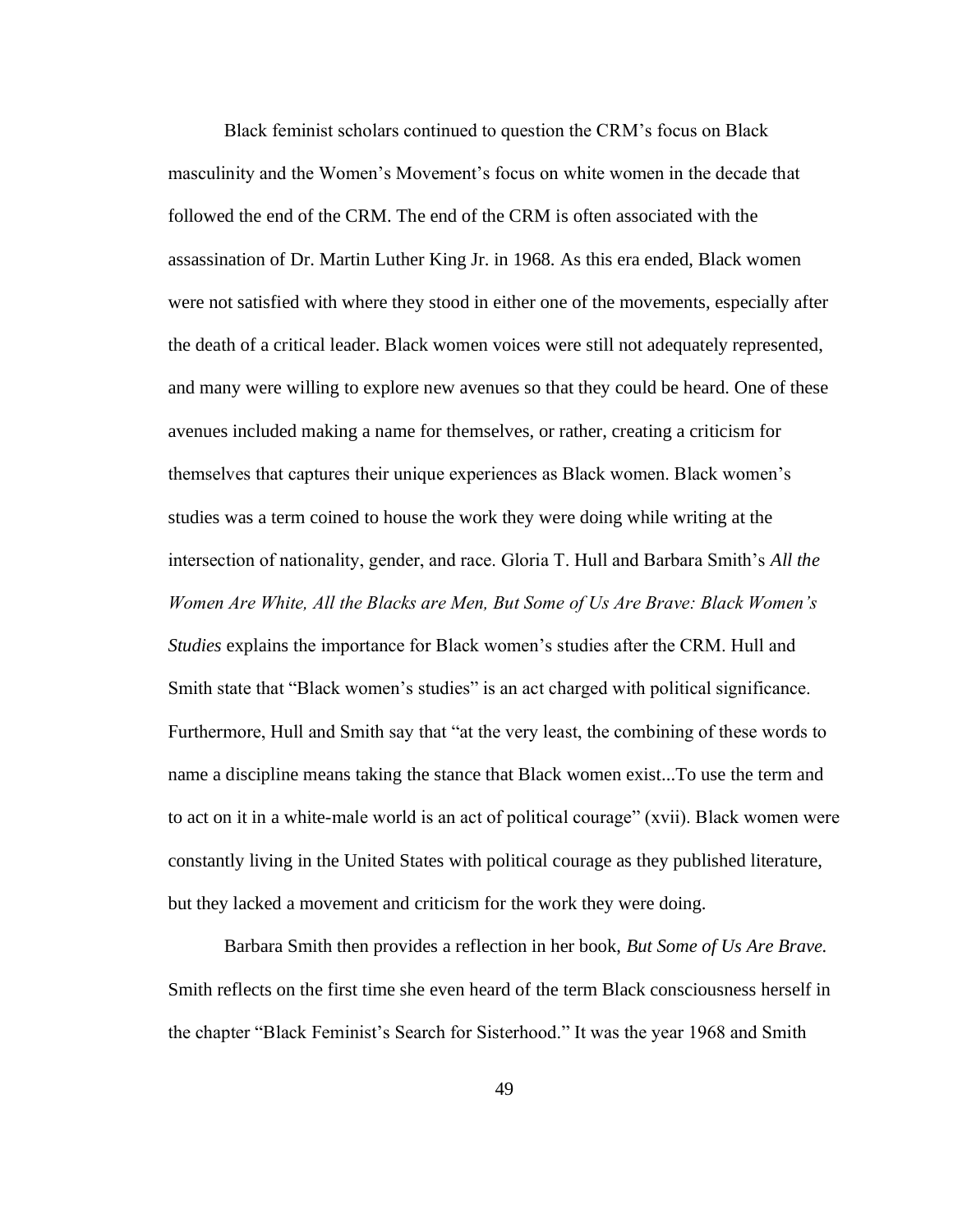was at the ripe age of sixteen when she thought the term "Blackness" finally meant that she could be herself. Smith later says that it took her three years to realize that her position in the Civil Rights Movement was "prone...three years to understand that the countless speeches that all began 'the Black man…' did not include [her]" (6). In other words, Smith (as well as many other Black women at the end of the CRM) was used to the universalization and normalization of Black masculinity. It took three years for Smith to realize that she could not operate in a world that was prioritizing Black men. Smith wanted to be taken seriously and be seen as scholarly for the first time; she wanted to write, and this was the same ambition of many other Black women at the time.

We must remember, however, that when there was an attempt to strengthen Black womanhood, Black women were ridiculed. Smith's chapter "Black Feminist's Search for Sisterhood" further explains how Black women were constantly being "watched" in the Black arts movement. Smith says that "any signs of aggressiveness, intelligence, or independence would mean [Black women] would be denied even one role and still left open...as 'my man's woman,' keeper of house, children, and incense burners" (7). It was no surprise that carrying the characteristics of aggression, intelligence, or independence made the Black women seem "dangerous" because it meant that she was no longer silent. These characteristics were also a sign of Black women showing political courage, which was "male" domain. Echoes of Janie *Their Eyes* rings loud and clear when she was ridiculed for playing with a "man's tools," which were knives. Despite their strides in representation and empowerment through literature, Black women writers had to walk a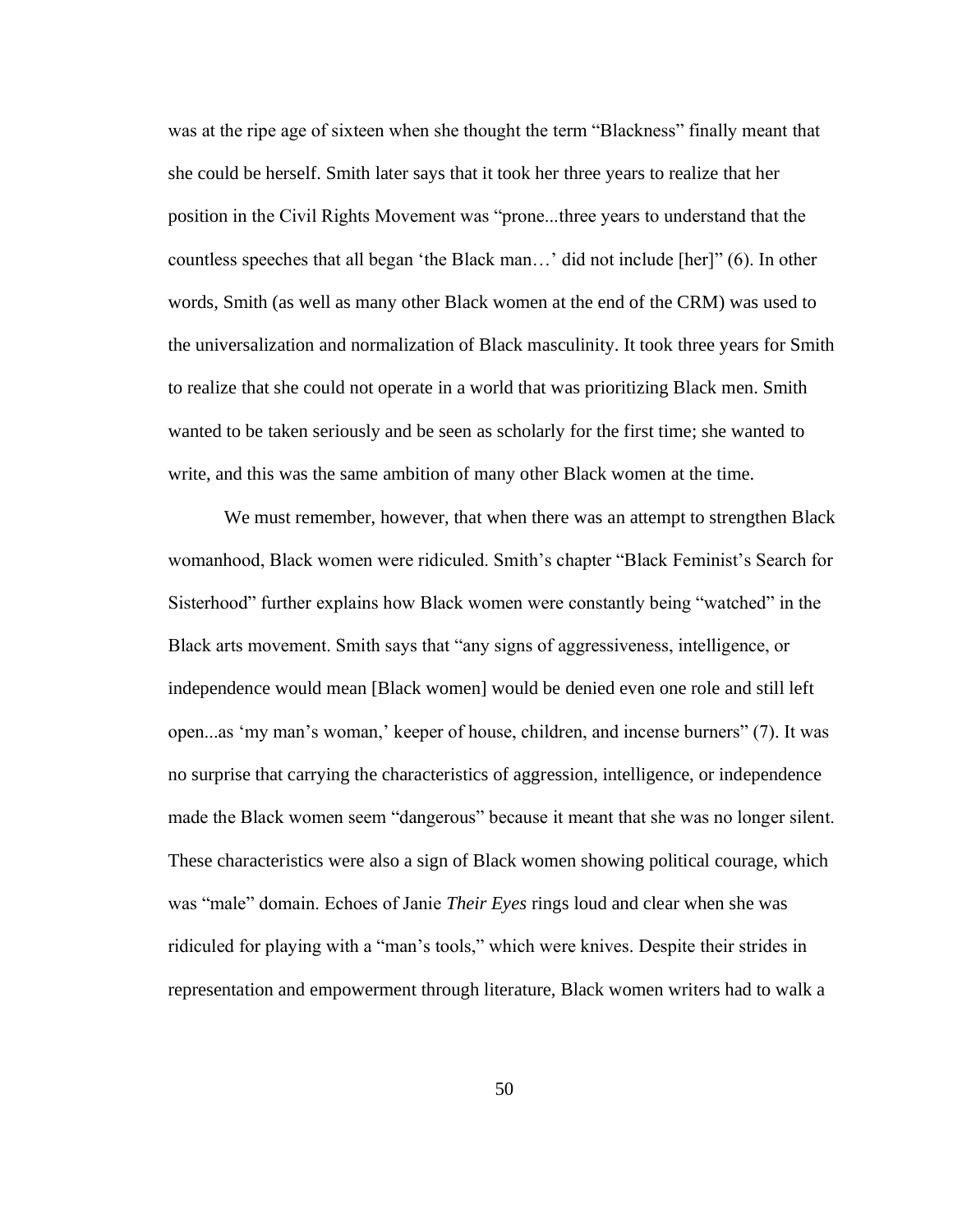fine line. They had to continue to navigate the social expectations of being a woman, while pursuing the need to make a name for themselves through literature.

In "The Same Old Danger/But a Brand New Pleasure': The Black Arts Movement in the 21st Century," Ajuan Mance notes that:

the primary contribution that the African American woman poet could make toward the deliverance of her people was to depict the defiant, empowered Black male subject…Representations of the African American female were limited primarily to those that buttressed the image and idea of intrepid and powerful Black masculinity. (6)

In Mance's critique, there are references to Myrlie Evers, who was the backbone of her husband's success in his contribution to the CRM. There are cries of Richard Wright's Bessie from *Native Son* and the construction of her problematic character through the Black masculinist voice. Mance further states that even though the Black female voice has always been present, it was still dictated by a masculinist vision. Due to constantly being put on the back burner, Black women called for a stronger presence in the Black arts movement after the CRM. This push to center Black women voices finally broke through in the year 1970.

The year 1970 marked a significant tipping point in the history of African American women's literary critical and creative work. Toni Morrison's novel *The Bluest Eye*, Maya Angelou's memoir *I Know Why the Caged Bird Sings*, Alice Walker's novel *The Third Life of Grange Copeland*, and Toni Cade's anthology *The Black Woman* were all published in this year. Each of these texts brings to life the barriers to freedom that Black women endured, like the struggle against the pain of both racism and sexism. Most of all, these novels gave Black women the guide they needed because they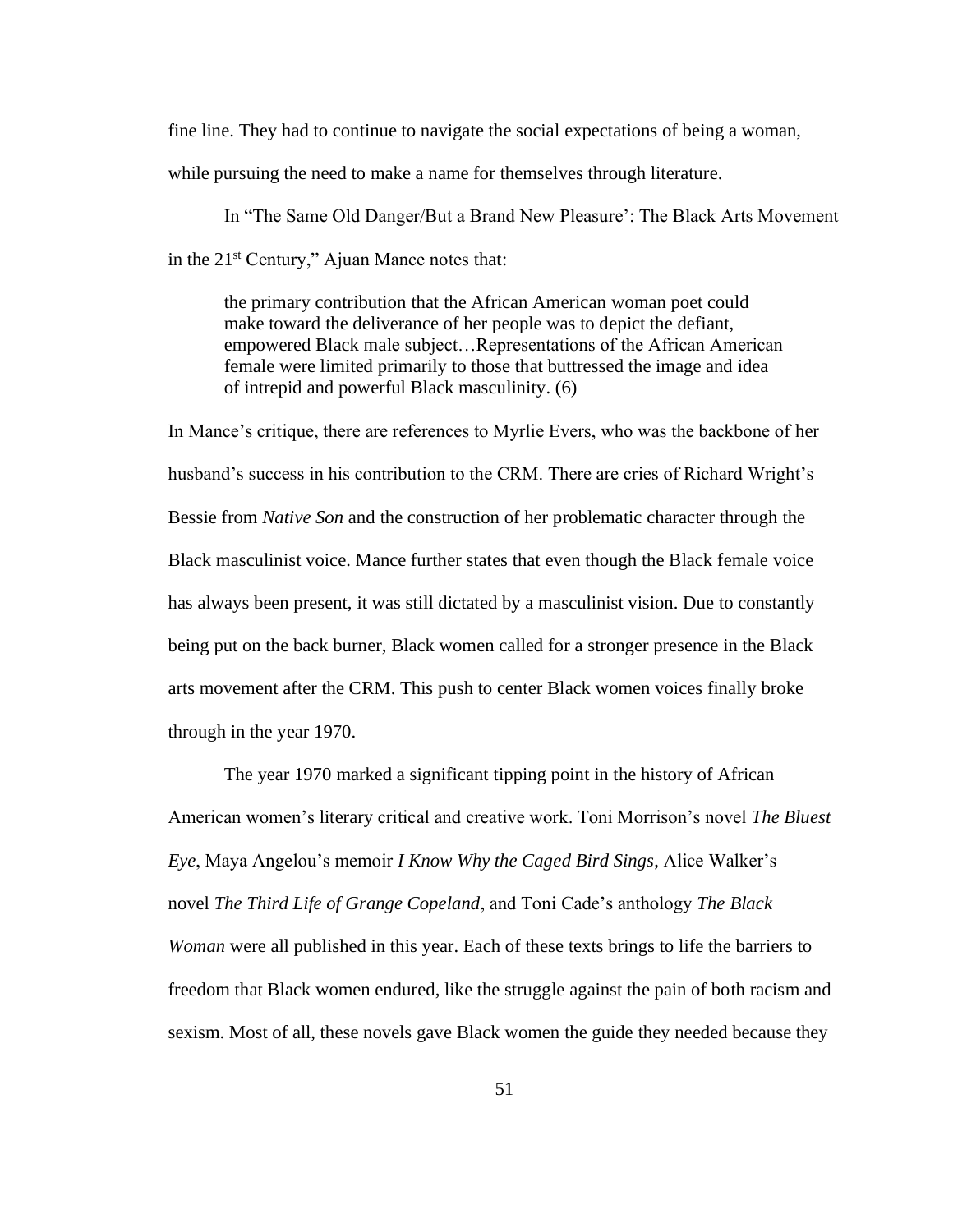were full of strategies of self-formation, self-recovery, and self-expression. It was no coincidence, though, that Black women writers began publishing at the turn of the year of 1970. The following years gave Black women writers the vocabulary and language that was needed to conceptualize their unique experiences of being a Black woman. One of the earliest frameworks that described the Black women's experience was Frances Beale's concept of "double jeopardy," in 1970. As the conjoined effects of racial and gender discrimination. Beale's concept of double jeopardy set up Black feminist critics like Barbara Smith, Alice Walker, and Kimberlé Crenshaw with their terms of womanism and intersectionality. We should remember, though, that Harriet Jacobs, Zora Neale Hurston, Gwendolyn Brooks, and Pauli Murray were unpacking the layered effects of racism and sexism long before the coining of the official terms during the Black women's literary renaissance. Their efforts are not to be brushed over because of the way they set up Black feminist critics like Walker and Crenshaw.

As a result of transforming the African American literary tradition through new modes of writing and advocating for Black women voices and experiences, the United States was finally rewarded with an explosion of critical texts by Black women writers. The time that followed the CRM in the 1970s and 1980s is otherwise known as the black women's literary renaissance. During this period, the official coining of the terms like womanism and intersectionality were provided for the Black women writers that came long after the ones who were already making social progressions in race and gender. After 67 years of masculinist perspectives being tied to DuBois's double consciousness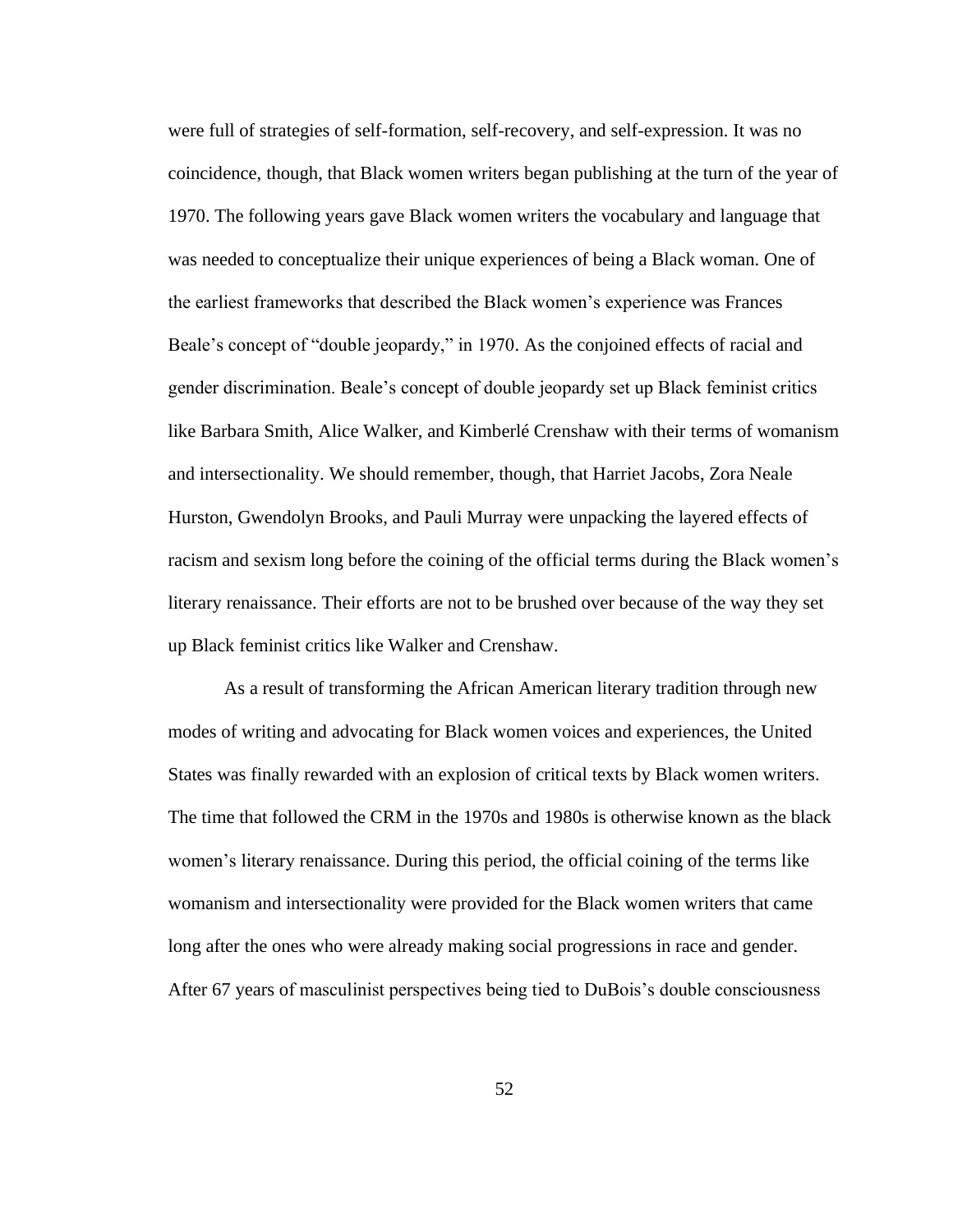theory, Black women were finally given a platform to be recognized, even after decades of making social progress.

A crucial element of this explosion of literature was the expanded vocabulary of terms like womanism and intersectionality that provided a framework for those who were not Black men. Previously, the explorative writings on gender and race by Harriet Jacobs and Sojourner Truth were seen as rare simply because the tools with which they constructed and conveyed these complex and often overshadowed perspectives were disregarded without the language to support them. Although these Black women writers were writing about intersectionality and womanism long before the Black women's literary renaissance, they were always up against the limits of the language that was available during their time. These terms, among other new explorative ideations, allowed for the expression of the unique experiences of Black women. By illustrating their nuanced identity, as well decoupling whiteness from topics like women's rights in their writing, Black women authors constructed their own space in the literary tradition to ensure that their voices would be heard.

Smith's chapter "Toward a Black Feminist Criticism" connected the general concerns of Black feminism with the work of literary criticism in 1977. She writes:

I do not know where to begin. Long before I tried to write this I realized that I was attempting something unprecedented, something dangerous merely by writing about Black women writers from a feminist perspective and about Black lesbian writers from any perspective at all. These things have not been done. Not by white male critics, expectedly. Not by Black male critics. Not by white women critics who think of themselves as feminists. And most crucially not by Black women critics who, although they pay the most attention to Black women writers as a group, seldom use a consistent feminist analysis or write about Black lesbian literature. (157)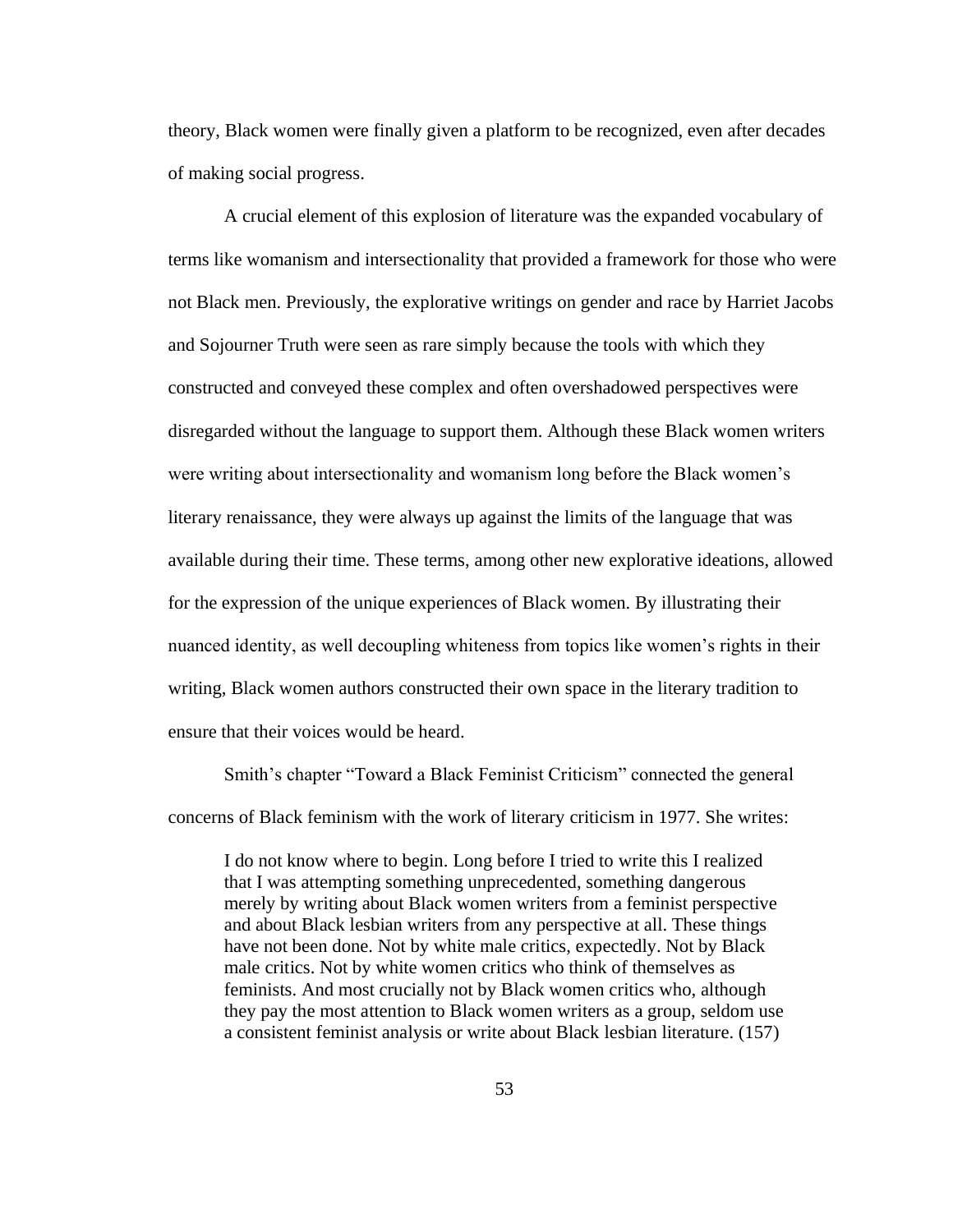In this passage, Smith shows the fear that Black women writers *still* faced even toward the end of the 1970s. The long-term effects of Black women writers being excluded not only from the American literary tradition but also from the African American tradition was this constant sense of fear that they would be punished for writing about their experiences. The idea of punishment is also tied to Black women not being "allowed" to be in the same roles as men, and in this case, it would mean writing about their experiences. Being punished for their writing was one risk that Black women took when writing themselves into literature. Their amplified voices resulted in an explosion of literature focused on triple consciousness. The sexism and racism debate, as expressed by Susan Farrell, "raged fiercely throughout the seventies, eventually leading to the creation of Third World Feminism, which by the eighties, established ties with oppressed women of other ethnic backgrounds in the U.S. and around the world" (140). All in all, Smith and Farrell bring our attention to just how messy and complex it was to expand and challenge pre-existing literary traditions. The more that the African American literary tradition can expand and be challenged, the more space there is for all intersecting identities.

As Black women continued to be excluded by both their race and gender, they had to reimagine the spaces that did not previously welcome their voices. They learned that to be part of the literary conversation, they had to put their own creative spin on both the American and African American literary traditions. Toni Morrison is one of the most recognized authors of the English language known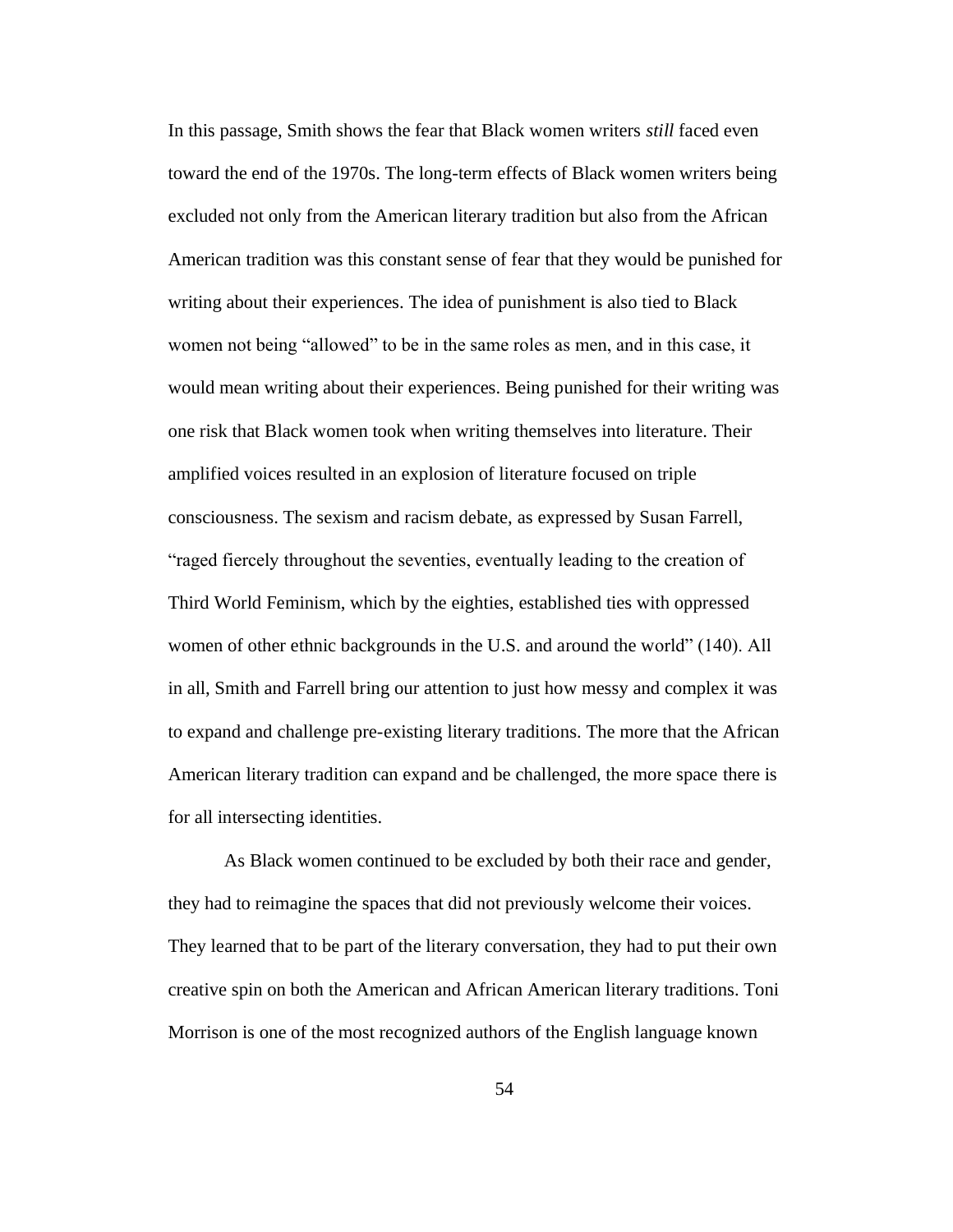for her ability to infuse the African American experience into the American literary tradition through folklore, gender issues, and the human condition (Harris). She won the Pulitzer Prize for fiction in 1987 and was the first African American to win a Nobel Peace Prize in 1993. Morrison claims that "canon building is empire building. Canon defense is national defense" in her lecture "Unspeakable Things Unspoken: The Afro-American Presence in American Literature" (132). This claim shows Morrison's persistence in placing her writing and voice into established literary traditions because they did not exist before. Morrison further explains the need to place her writing and voice into well-known literary traditions in her interview. Morrison is often compared to William Faulkner and Virginia Woolf, which was no surprise since she wrote her master's thesis, "Virginia Woolf's and William Faulkner's Treatment of the Alienated" in 1955, on both of their texts. Faulkner and Woolf were known for their influence on American and British literature and Morrison looked up to their canon building, which fueled her passion for canon building and to make African American literature part of American literature. Morrison brought together DuBois's intersecting identities of nationality and race to prove that race was as much part of the American nationality as the American nationality was part of the African American race.

Now more than ever, it was critical for Black women to be seen and heard. Morrison was first inspired to write because she did not exist in the literature that she read. Just like Smith's eagerness to write, Morrison also wanted to write about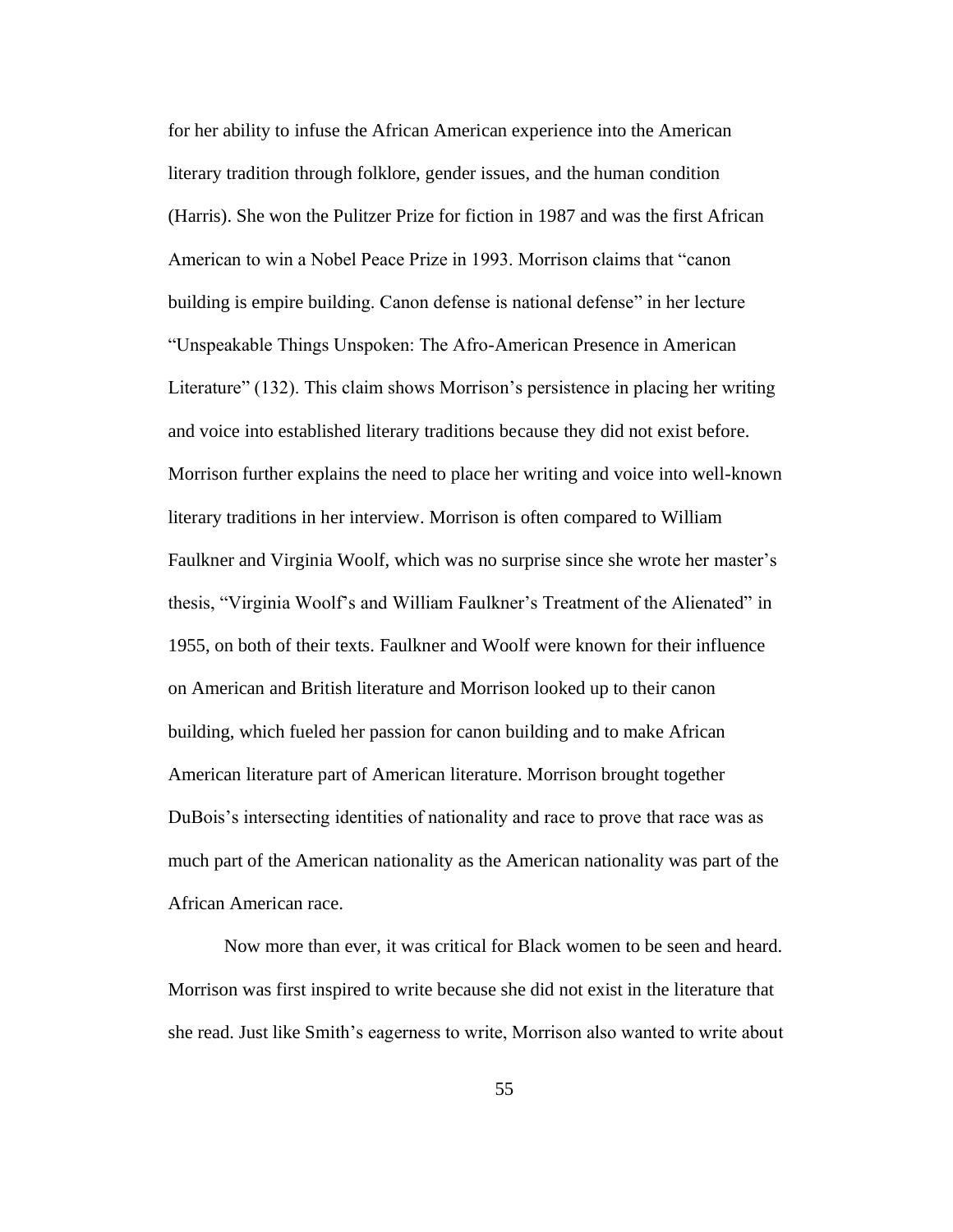the experiences that were not represented in the literary tradition before. Morrison went on to write *The Bluest Eye* in 1970, which was actually a rewriting of a classic American school-child text. The novels that followed *The Bluest Eye*  continued to reimagine African American stories and histories. Most notably, her novel *Song of Solomon* highlighted how problematic it was to have Black male writers write from the perspective of Black women or not accurately depict the Black female experience in their novels. Morrison puts a twist on this expectation by writing this novel from a masculinist point of view that does include and highlight the Black women's experience. Morrison explains her choice to narrate the story through a character who does not share her gender in the forward. She states that she wrote this novel after her father died and wanted to understand the nuances of Black masculinity. Furthermore, in an interview conducted by Rosemarie K. Lester in Frankfurt, West Germany, Morrison claims:

I write without gender focus…It happens that what provokes my imagination as a writer has to do with the culture of Black people…I write out…of what I find provocative *and* the sensibility of being a woman. But I don't write women's literature as such. I think it would confine me. I am valuable as a writer because I am a woman, because women, it seems to me, have some special knowledge about certain things. [It comes from] the ways in which they view the world, and from women's imagination.

Morrison's claim in this interview illustrates the need to highlight Black women experiences because if their voices would have been left out of the conversation, the Black women's imagination would have also been lost. Black women share a perspective that is important for African American literature and all encompassing.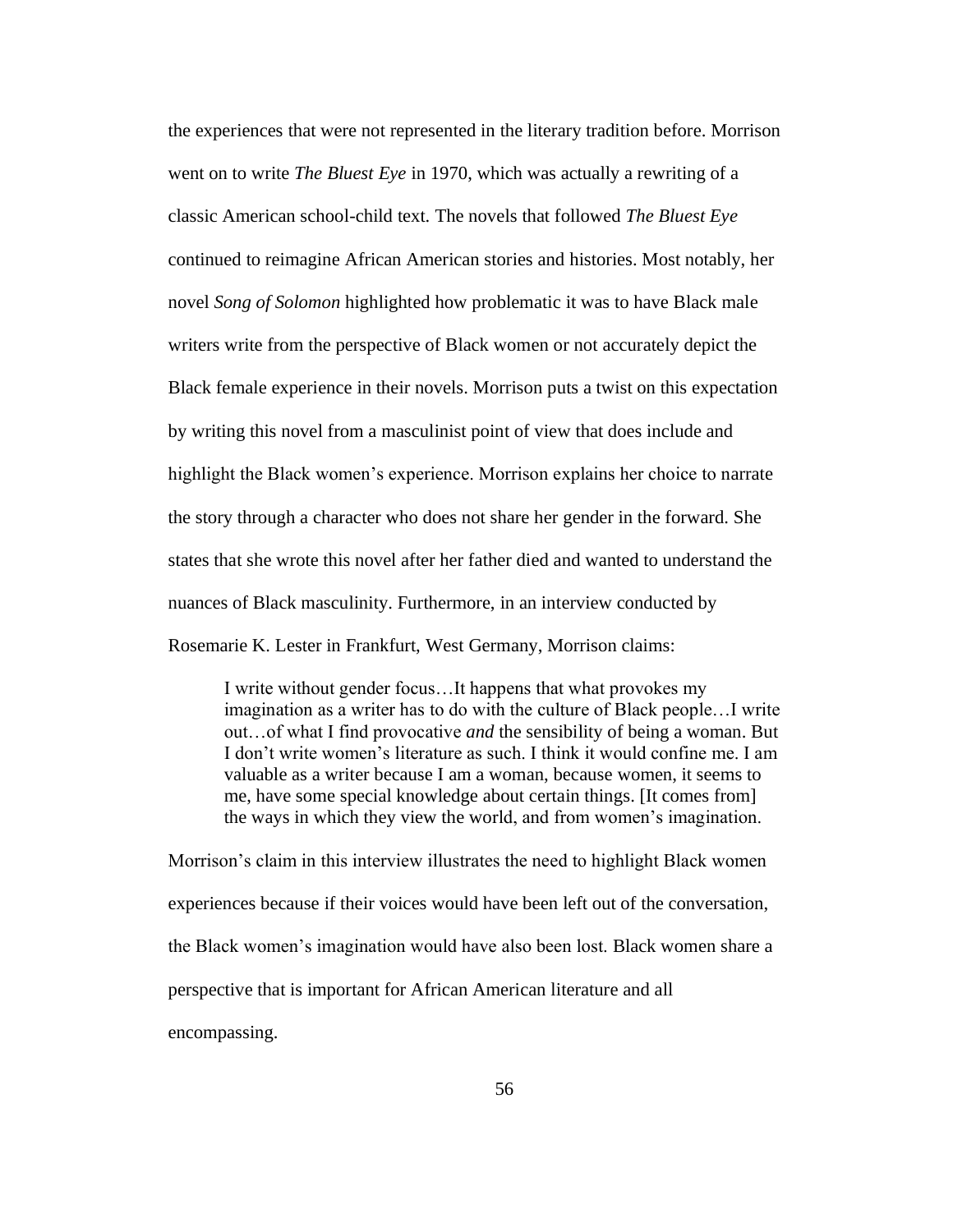Many Black feminists claim that Morrison's *Song of Solomon* can be read as a Black woman's response to the African American political situation in the U.S. of the mid-seventies, especially after the CRM. Most of all, Morrison recreates narrative structures to fit the Black female experience. While *Song of Solomon* was published in the height of the Black women's movement and literary renaissance in 1977, Morrison takes readers back in time four generations. She starts the novel with the character, Milkman Dead, and later reveals that he is on a quest to learn more about his family history. This yearning to know about his family history is something he shares with his great grandfather, Solomon/Sugarman, who was a slave. As Milkman is on his quest to learn about his family history, Morrison moves the reader through different time periods. The novel moves to the Great Migration, and then ends the novel in the 1960s. Now that Morrison is writing in 1977, she has a clear picture of Black women's experiences and gives power to their voices in narratives.

Additionally, extending the narrative across four generations allows Morrison to examine Black experiences throughout history. This context was foundational to both the text and Morrison as an author. In Farrell's "Who'd He Leave Behind?': Gender and History in Toni Morrison's *Song of Solomon*," she states:

We must remember; however, the political commitments of these women writers are various, complex, and historically contingent. If it is true that these works constate a movement in contemporary American literature largely because of their identification with historically marginalized groups, the particulars of history are absolutely essential to any understanding of individual texts. Certainly, this is the case with *Song of Solomon*, a novel about both the equal sexual and political education of a young man equally concerned with his formative relationships with several women—mother, aunt, lovers—and his intersection with the Seven Days. The black power movement of the sixties and the story of women's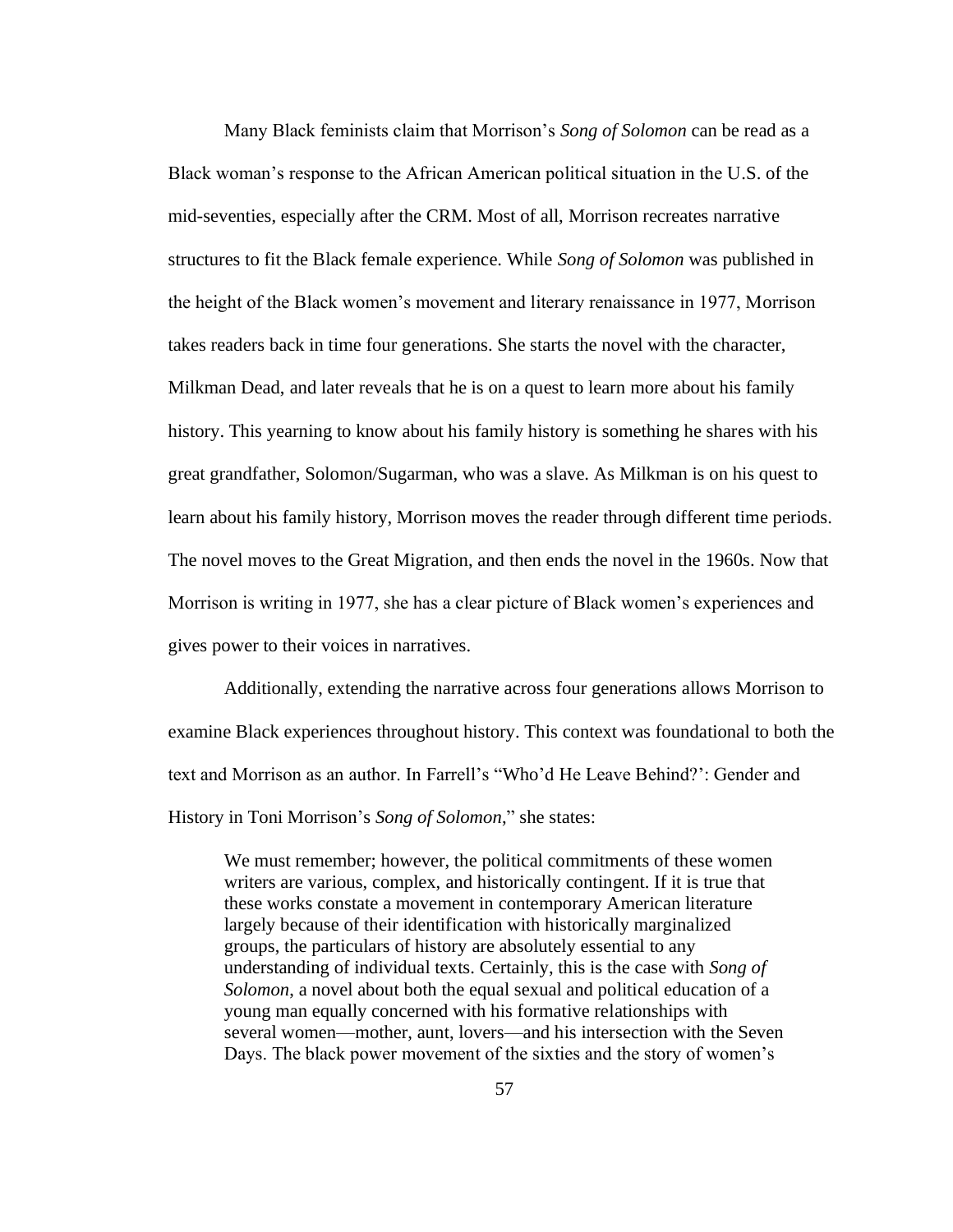place in it, along with the assumptions about black women present throughout American culture… (136)

In *Song of Solomon*, Morrison analyzes the CRM indirectly through the lens of Milkman and other characters. This analysis further exposes Farrell's point that "focusing primarily on racial oppression, many male leaders in the movement failed to recognize the specificity faced by women of color" (137). This criticism of the CRM is the very reason that Morrison and her contemporaries found the need to express their experiences. The movement failed to account for all aspects of the African American struggle and, in effect, intentionally sidelined the Black woman perspective in order to further the overall movement's goals.

More than ever, it was critical that Black women's perspectives were centered, and like many other Black women authors, Morrison had to be strategic on how she made her voice heard. Instead of conforming to Euro-centric narratives that pushed Black experiences out, she pulled from the traditional Afro-American folktales in *Song of Solomon.* Like Hurston wrote in Black dialect to appeal to a Black audience, Morrison made references to African American mythology. Unfortunately, these references from African American mythology were often confused with Greek mythology. Morrison critiques critics who resort to western mythology to explain any "supernatural" feat like flying. Morrison's *Song of Solomon* is an important piece of African American literature because it lets a westernized audience know that African American culture has their own mythology. One obvious example of Morrison's use of African American mythology is in an excerpt that is sung throughout the novel: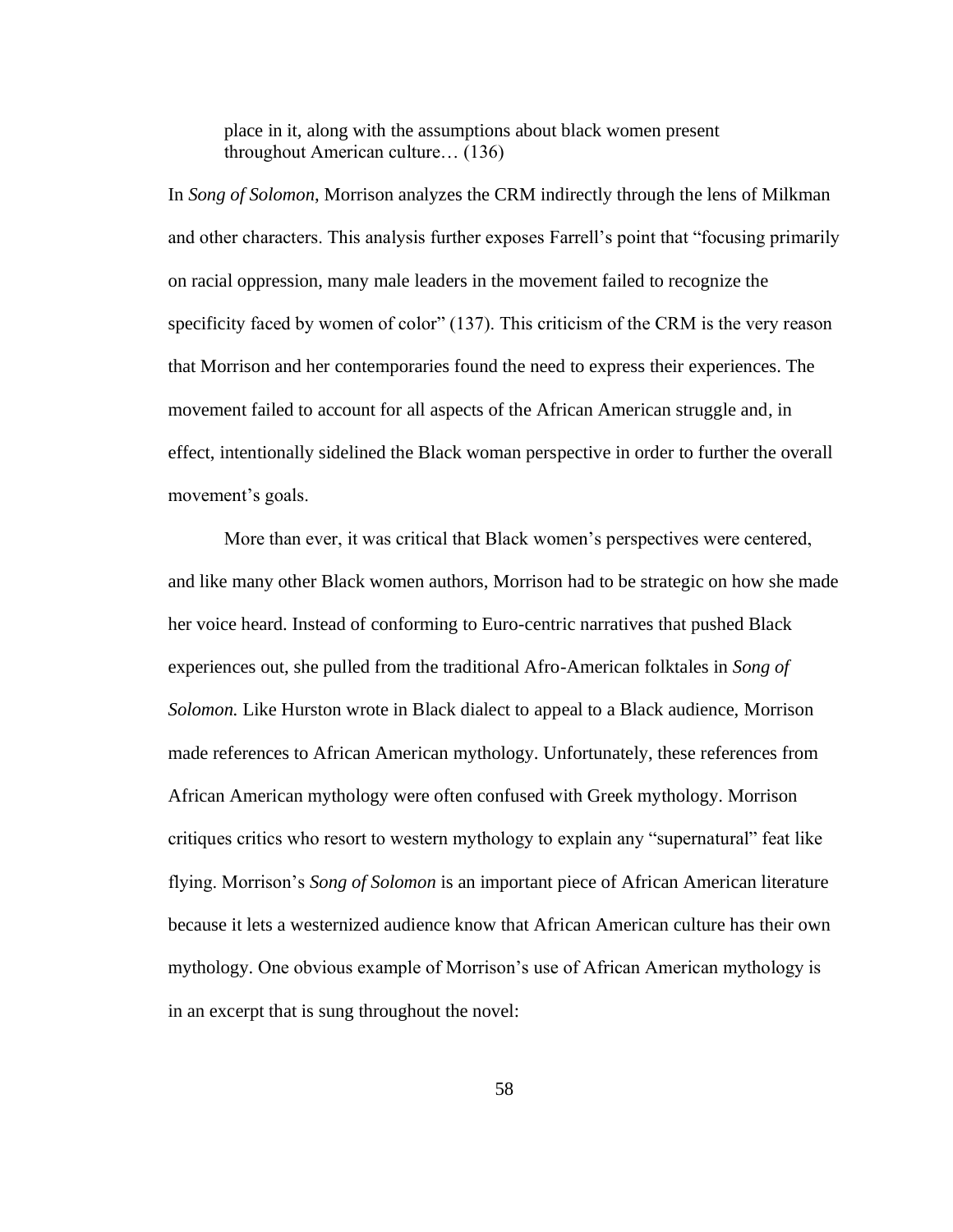O Sugarman don't leave me here Cotton balls to choke me O Sugarman don't leave me here Buckra's arms to yoke me. . . .

Sugarman done fly away Sugarman done gone Sugarman cut across the sky Sugarman gone home. (49)

Morrison uses the structure of myth and mythology in order to fulfill the tradition of African American folklore. The reference to Africans "flying home" and away from slavery is one example. Thomas LeClair's "The Language Must Not Sweat: A Conversation with Toni Morrison" quotes Morrison saying if the flying myth in her novel means "Icarus to some readers, fine; I want to take credit for that. But my meaning is specific; it is about Black people who could fly" (122). The trope of Black people flying stems from a well-known Gullah Folktale about a group of African-born slaves who are known for rising up from the field where they were working and flying back to Africa (Blake 77). The white audience who reads these Black traditions miss this connection and instead translate it into something in which they are familiar: Greek mythology.

Most of all, Morrison's *Song of Solomon* illustrates triple consciousness theory through the novel's female characters and the double-edged sword they face with their race and gender. Even though the women characters in Morrison's novel are the caretakers, they are still treated poorly. Pilate Dead, the reason for Milkman's safe birth, protects him and also cares for Reba and her granddaughter Hagar. Hagar becomes Milkman's lover but is also dismissed by him. Trudier Harris's chapter *Song of Solomon Milkman Dead: An Anti-Classical Hero* in Bloom's *Modern Critical Interpretations*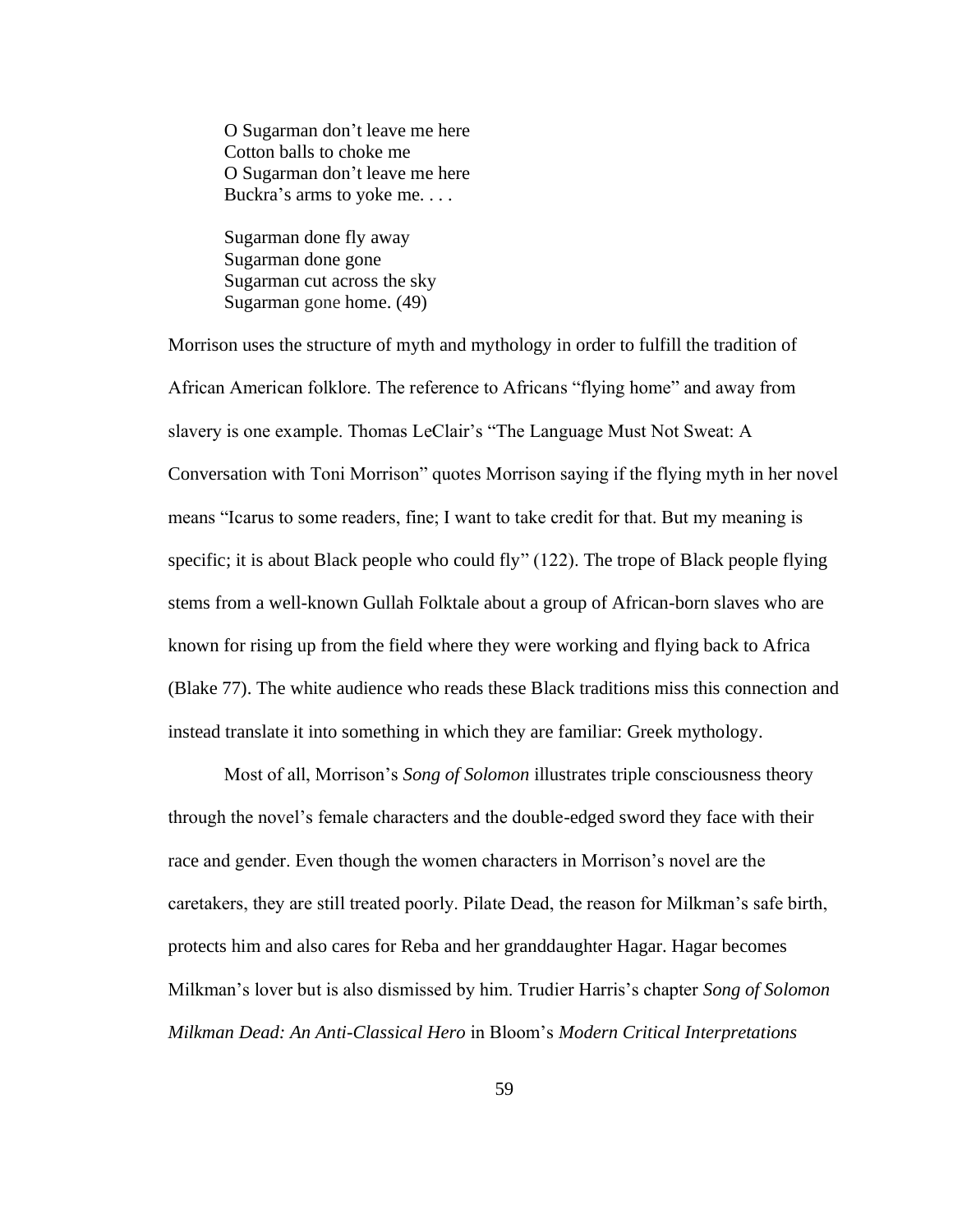speaks to Milkman's disobedience to Black women. Harris describes Milkman as someone who treats his sisters like "dead replicas of his mother" and "dismisses his mother as a mere shadow of a woman" (8). However, it is Milkman's "maleness," or what he views as his difference from the women to ultimately justify his poor treatment of the women in his life, especially Hagar. Harris states:

Milkman's underdeveloped moral sense also accounts in part for his unkind treatment of Hagar…[for she is] just another thrilling convenience, can be dismissed with impunity when Milkman tires of her. Yet it is Milkman's rather than Hagar's perspective that Morrison follows through most of the relationship. She forces us to wait and wait through it, to consider Hagar expendable even if we do not consider Milkman innocent. She urges us to accept the possibility that something great is in the making and to tolerate Milkman's destructiveness until he...discovers his mission on earth. (8)

Harris's chapter on *Song of Solomon* portrays Milkman's dismissal of Hagar as a person and a woman. It was crucial to highlight these narratives, and they could only be done from the Black female perspective like Morrison. Women carry the responsibility of caring for themselves, their family, and their community, even when they are treated unfairly. Milkman's name itself reflects the women in his life. Harris further states that his name "suggests nurturing by the women in his life, and it anticipates the time he will move beyond the need for that nurturing" (10). Milkman is first nurtured by his biological mother, Ruth. After Ruth passes away, Milkman is then nurtured by his aunt, Pilate.

Pilate's character reflects someone who is self-made and independent. She is an advocate for her daughter Reba. Through Pilate, Morrison reminds us of the narrative of the New Negress when a man beats her daughter, Reba. Pilate's character completely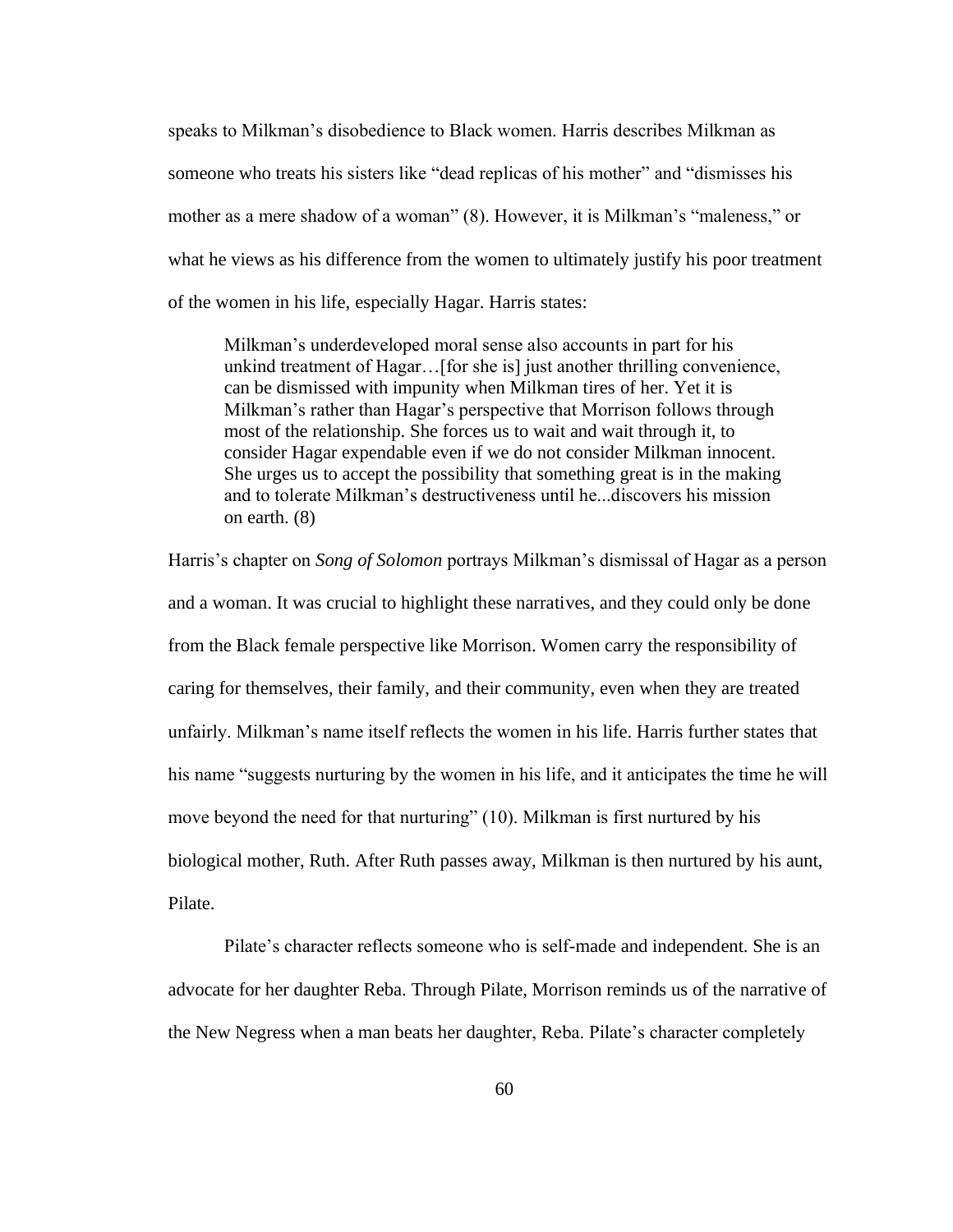steps into this role and pushes a knife within an inch of his heart. We are reminded of Knadler's New Negress, which tells the stories of domestic violence and the "women with knives" who defended themselves. Lastly, Circe is a maid and midwife who delivered Macon Jr. and Pilate and her name is based on Greek mythology*.* Circe's mythological namesake was known for her vast knowledge of herbs and potion making. She also can be seen as the first example of a witch as a female archetype in literature. This allusion to a powerful female figure in literature is intentional as she plays such an important role in Milkman's story. She is the reason that Milkman can connect with his family history—past and future.

Farrell claims that "Morrison not only criticizes racist structures that have emotionally crippled an urban Black family in the 1960s, but she also condemns Black sexism of the same era, describing the novel as her "giggle" at the "proto-myth of the journey to manhood." The journey to manhood, or rather toxic masculinity, can be best seen in Milkman's character. Farrell then uses Milkman's sister as an example of how Black women were doubly silenced in terms of race and gender.

If Milkman desires to become the black patriarch in this historicized reading of Morrison's novel, the position of Milkman's sister Magdalene (Lena) Dead, a minor character who has only marginally entered the story up until the very end of part one, parallels that of many African American women in the early seventies. She is the quintessential "other," doubly silenced, in terms of both race and gender, finally making her voice heard to her more vocal brother. (132)

Furthermore, Morrison uses the characters of Lena, Guitar, and Milkman to emphasize how gender and ethnicity are intertwined. Their voices are juxtaposed, but through this conjoining of voices, Morrison shows how a unified community is necessary for the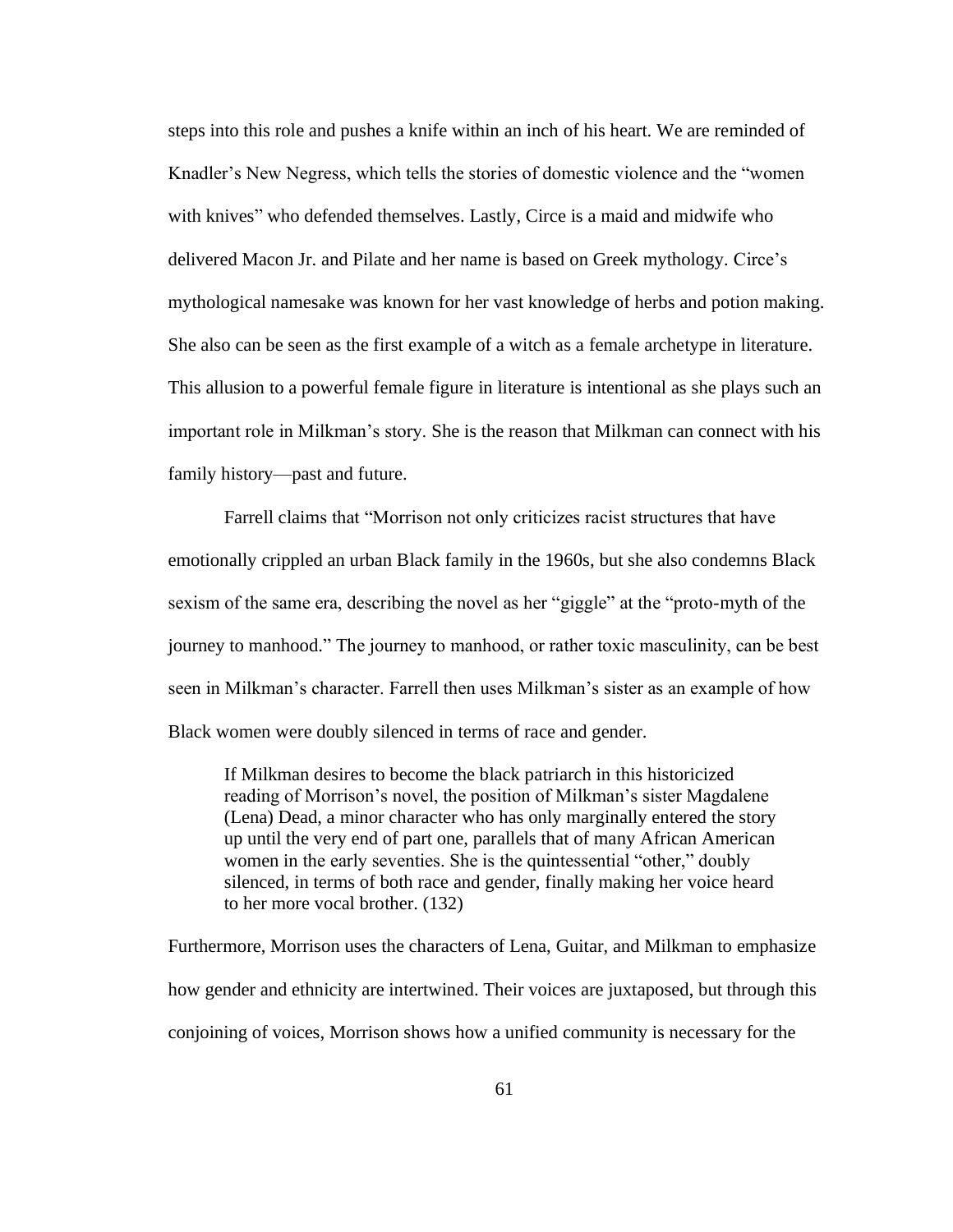advancement of Black women. "One should not be pursued to the exclusion of the other; the two must always exist in a dialectical relationship" (Farrell 144). Black women writers already knew that their gender and ethnicity (race) needed to constantly be in conversation with each other, but Morrison's ability to show it in her novel paints this image more vividly.

*Song of Solomon* is just one of many texts that speak to Black women's liberation by Morrison. She wrote many other novels that were at the intersection of gender and race, but most importantly, she made sure that the white gaze was not the dominant one in her books. Morrison has the ability to blend genres out of the modernist novel, like fiction and pulled from African American mythology.

Instead of working under a master narrative that is often told by men, the Black woman writer revises the way language has been used by the oppressive culture, both from her own race and gender. Black women illustrate the way their unique writing traditions have survived an oppressive history. Smith's "Toward a Black Feminist Criticism" states that it is no coincidence that writers like Jacobs, Hurston, and eventually Morrison:

incorporate the traditional Black female activities of rootworking, herbal medicine, conjure, and midwifery into the fabric of their stories…nor is their use of specifically Black female language to express their own and their characters' thoughts accidental. The use of Black women's language and cultural experience in books by Black women about Black women results in miraculously rich coalescing of form and content and also takes their writing far beyond the confines of white male/literary structures. (137)

Additionally, Black women writers found ways to surpass the boundaries of operating within the established literary structures, and we are reminded of this with Morrison's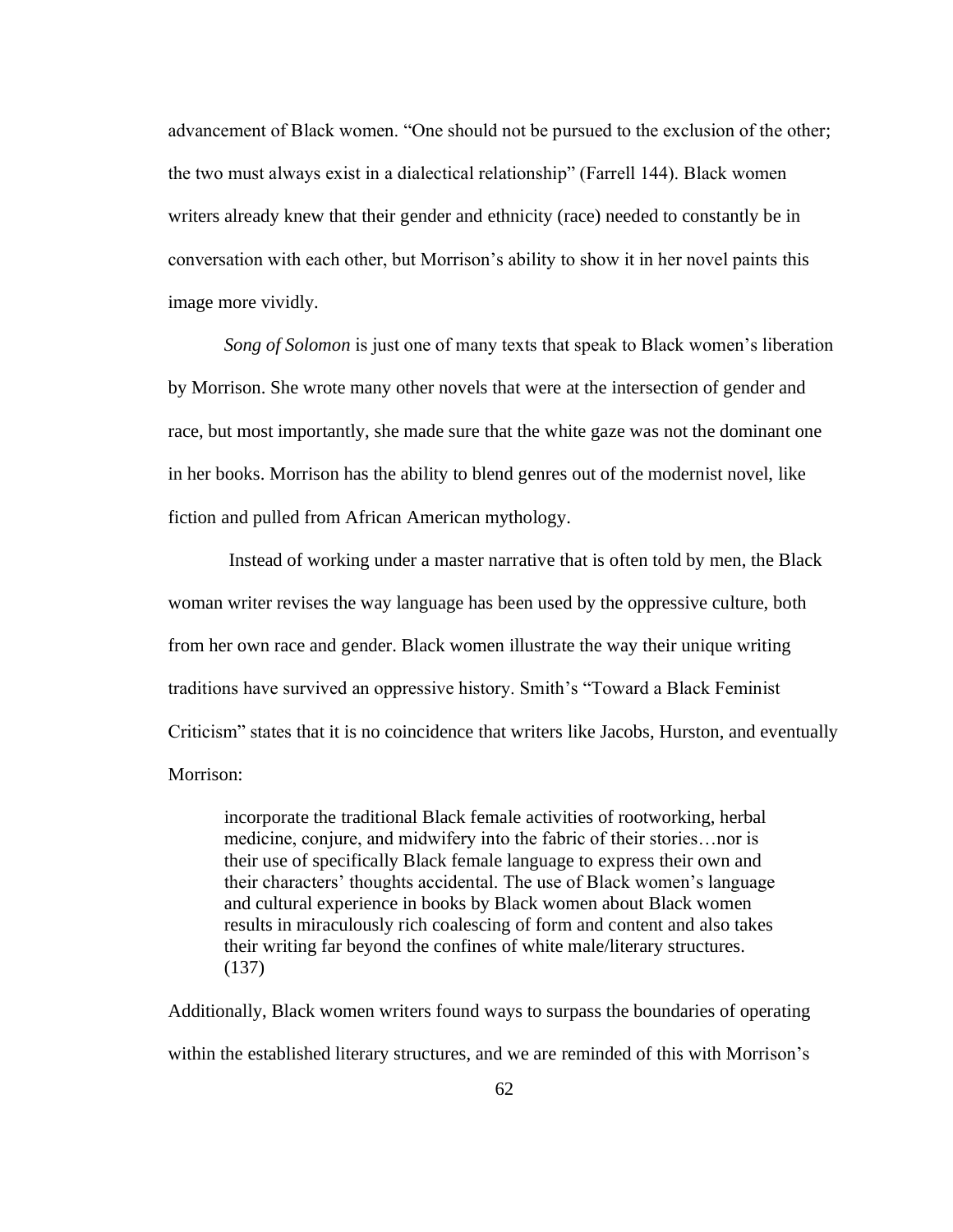Circe. Through their use of specific cultural experiences that were distinctly feminine, their content could be understood in a new framework. This gave Black women writers the space to find a more authentic voice. It is now more open to narratives which include the lens of gender.

Like Hurston and Brooks, Morrison has the ability to create new modes of writing in order to have her voice heard. She plays with genre and makes them fit the triple consciousness experience like with Circe. She takes us back in time four generations. Genevive Fabre argued that, by moving "away from sociology" into the realm of "mystery, poetry and prophecy" (Farrell 131). Morrison's voice was amplified by the work done by previous women authors. This cumulative effort was a major component of the Black women's literary renaissance as a whole.

"What the Black Woman Thinks about Women's Lib" is an essay by Morrison that further highlights how messy liberation can be at the intersections of gender and race. She makes the claim that Black women do not trust Women's Liberation because of the fact that it is white and therefore "suspect." She reminds us that the liberating movements in the Black world have been catalysts for white feminism and says that Black women are tired of helping others gain power. Then, Morrison writes that in distinctions between "White Ladies" and "Colored Women," that the difference is obvious. Morrison claims that:

White females were ladies, said the sign maker, worthy of respect. And the quality that made ladyhood worthy? Softness, helplessness, and modesty—which I interpreted as a willingness to let others do their labor and their thinking. Colored females, on the other hand, were women unworthy of respect because they were tough, capable, independent and immodest.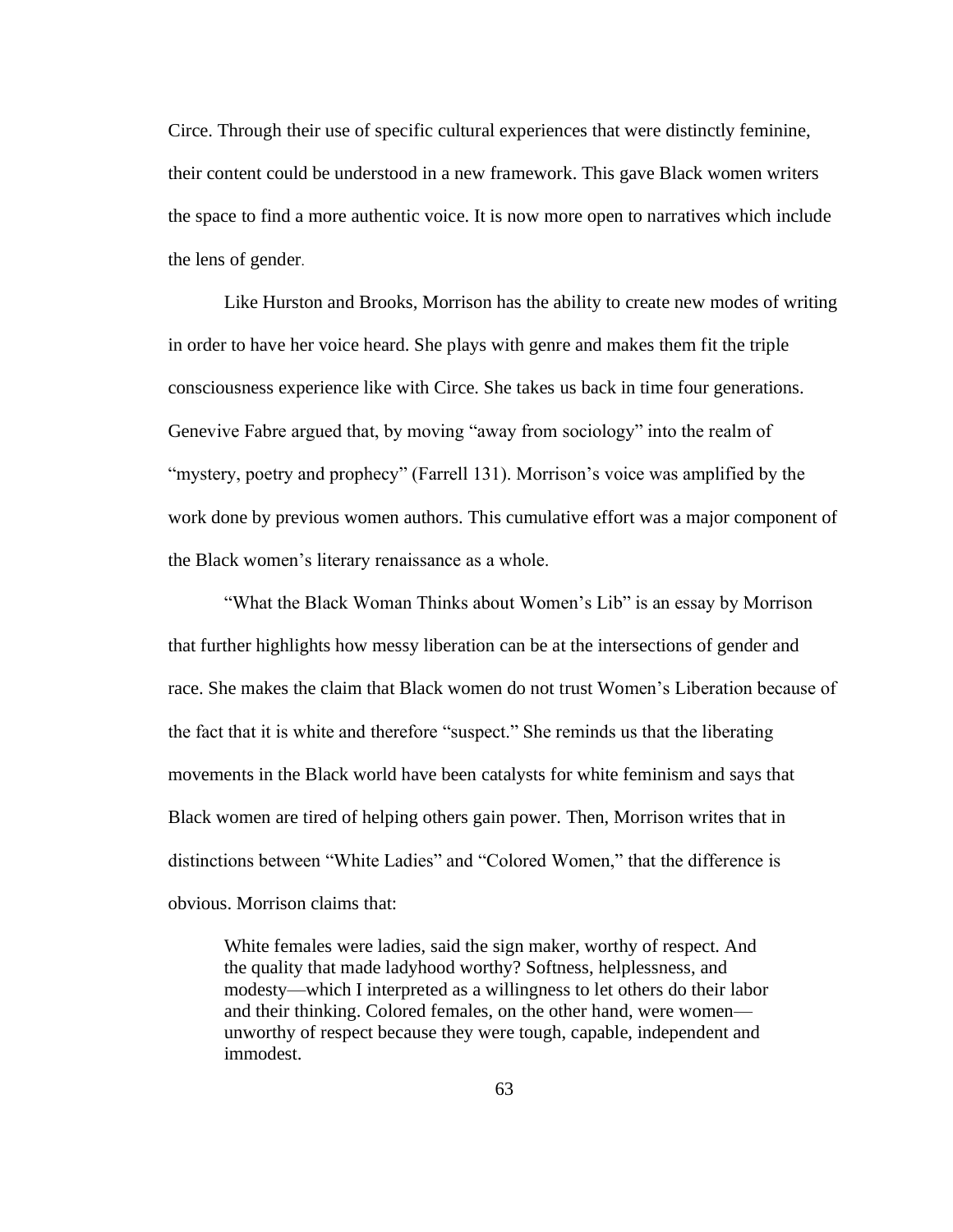These stereotypes about Black women had real ramifications on Black women's lives and we see them come to life in the novels written by Black women writers.

The Black women's literary renaissance put the variants of triple consciousness theory to work. Black women thinkers like Walker created the term 'womanism' in order to encapsulate Black women's experiences and voices. Walker's 'womanism' has a strong root in Black women's culture and differs from feminist because Blackness is implicit in the term (Walker 11). Beginning with a primary commitment to exploring how gendered and racial politics, as well as Black and female identity are inextricable elements in Black women's writing, Black women work from the assumption that writings by Black women constitute an identifiable literary tradition. Black women's familiarity with the writers that came before Walker proves that not only is their literary tradition a verifiable historical tradition that parallels in time the tradition of Black men and white women writing in this country, but that they also contribute thematically, stylistically, and aesthetically to the American literary tradition. Most of all, Black women writers manifest common approaches to the act of creating literature as a direct result of the specific political, social, and economic experience they have felt called to share.

The Black women's literary renaissance was an important movement that centered the voices of Black feminist criticism and Black women authors. Although it took Black women being ignored and silenced in movements that should have included them, like the CRM and the women's movement, they were finally given the chance to write about themselves and for themselves. As the United States moved out of the 20<sup>th</sup>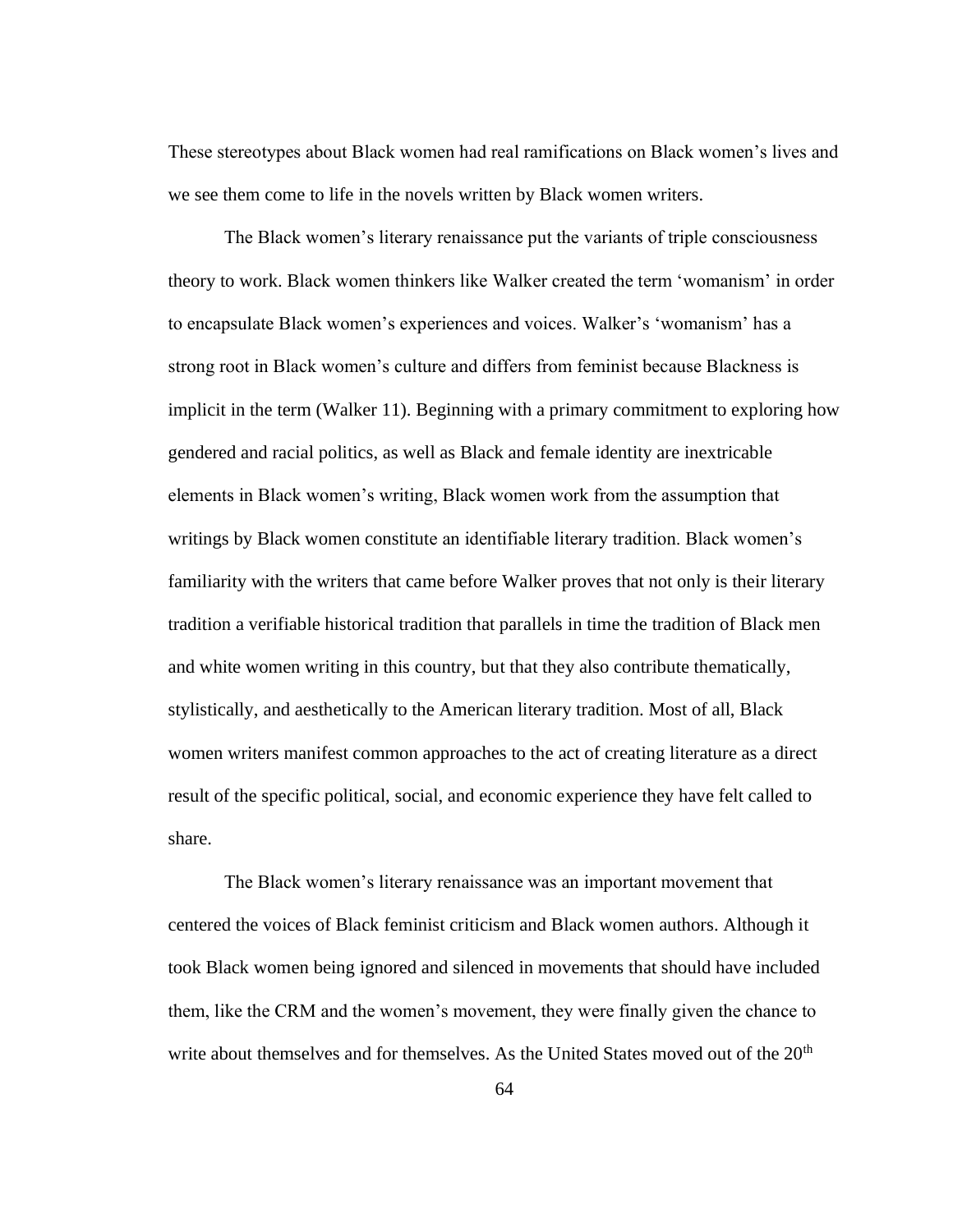century and into the 21<sup>st</sup>century, the writing of history and literature started to come directly from Black women leaders.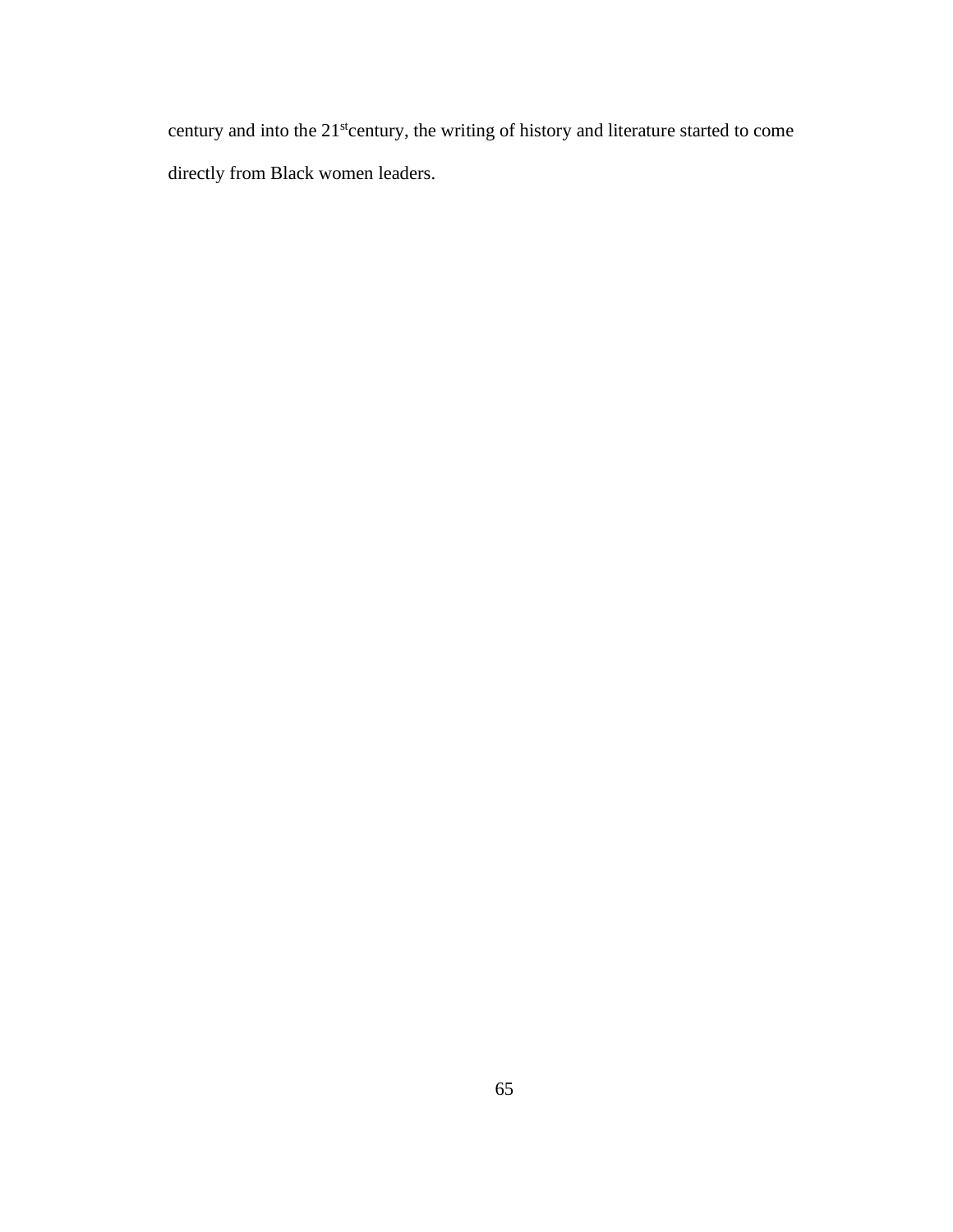## CHAPTER FIVE: CONCLUSION

Black women were restricted to DuBois's double consciousness theory even though it unwittingly excluded their gendered experiences. Throughout the periods of slavery, the Harlem Renaissance, and the Civil Rights Movement, Black women eloquently portrayed how one navigated the world not with two souls but with three. Harriet Jacobs, Sojourner Truth, Zora Neale Hurston, and Gwendolyn Brooks proved that "the uplift of [Black] women" was not just "next to the problem of the color line," but that it was a critical piece of the line. Without the uplift of Black women, the color line is fragmented and missing important voices and experiences of those who actually keep the line filled. Even though the Black women writers of the  $18<sup>th</sup>$  and  $19<sup>th</sup>$  century were up against the restrictions of language and did not have the coined terms that were brought by Black feminist critics in the  $20<sup>th</sup>$  century, they confirmed just how nuanced the African American experience can be at the intersection of race and gender.

Many Black women's voices were left out of the conversation during their particular moment in time because Black men writers received the majority of the recognition for publishing their works. While Frederick Douglass's *Narrative in the Life of Frederick Douglass, an American Slave* was published in 1845, it took until 1861 for Jacobs's slave narrative to be published, and this is one of many examples of Black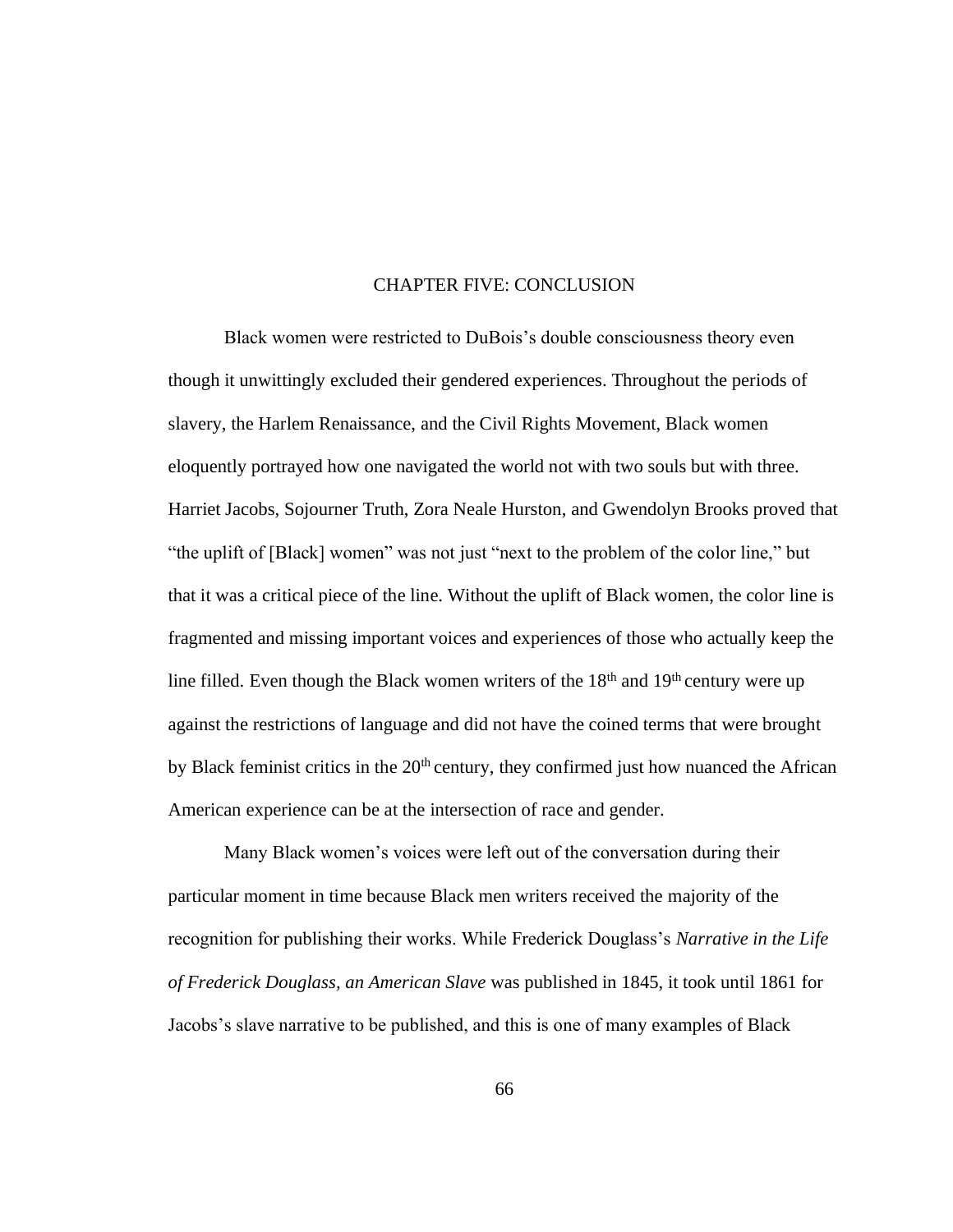women's literature not being published in their moment and time. More notably, she was writing about triple consciousness before DuBois's coining of double consciousness in 1903, but the criticism did not yet exist for an audience to understand her feminine perspective. Many Black writers, the majority of them being Black women, were silenced and ignored in the literary tradition, and because gender was further overlooked, Black women writers had to search for different ways to write themselves into being. Robert Hemenway also reminds us that Hurston remained "one of the most significant unread authors in America" in 1937 even though her book *Their Eyes* is now one of her mostknown works almost a century later. Nonetheless, Jacobs and Hurston were among many Black women writers who laid out a foundation for Black feminist critics like Walker and Crenshaw so that Black women could put language to the experiences they were expressing in their texts. These Black women writers became their own champions as they successfully captured their experiences, even without terms like womanism and intersectionality. Most of all, these early Black women writers affirmed that writing at the intersection of race and gender is nearly impossible to do in a neatly packaged and logical way. For instance, Brooks illustrates the power of poetry in her poem "The Anniad." She breaks out of narratives that are masculinist in nature and restrictive to her gender identity and elevates not only her voice at the level of form, but also every other Black woman writer that came before her.

Black women's voices were finally being prioritized, thanks to the work done in the Black women's literary renaissance of the 1970s and 1980s. Fifty years after this new renaissance, in an era where Black women writers now have some language to portray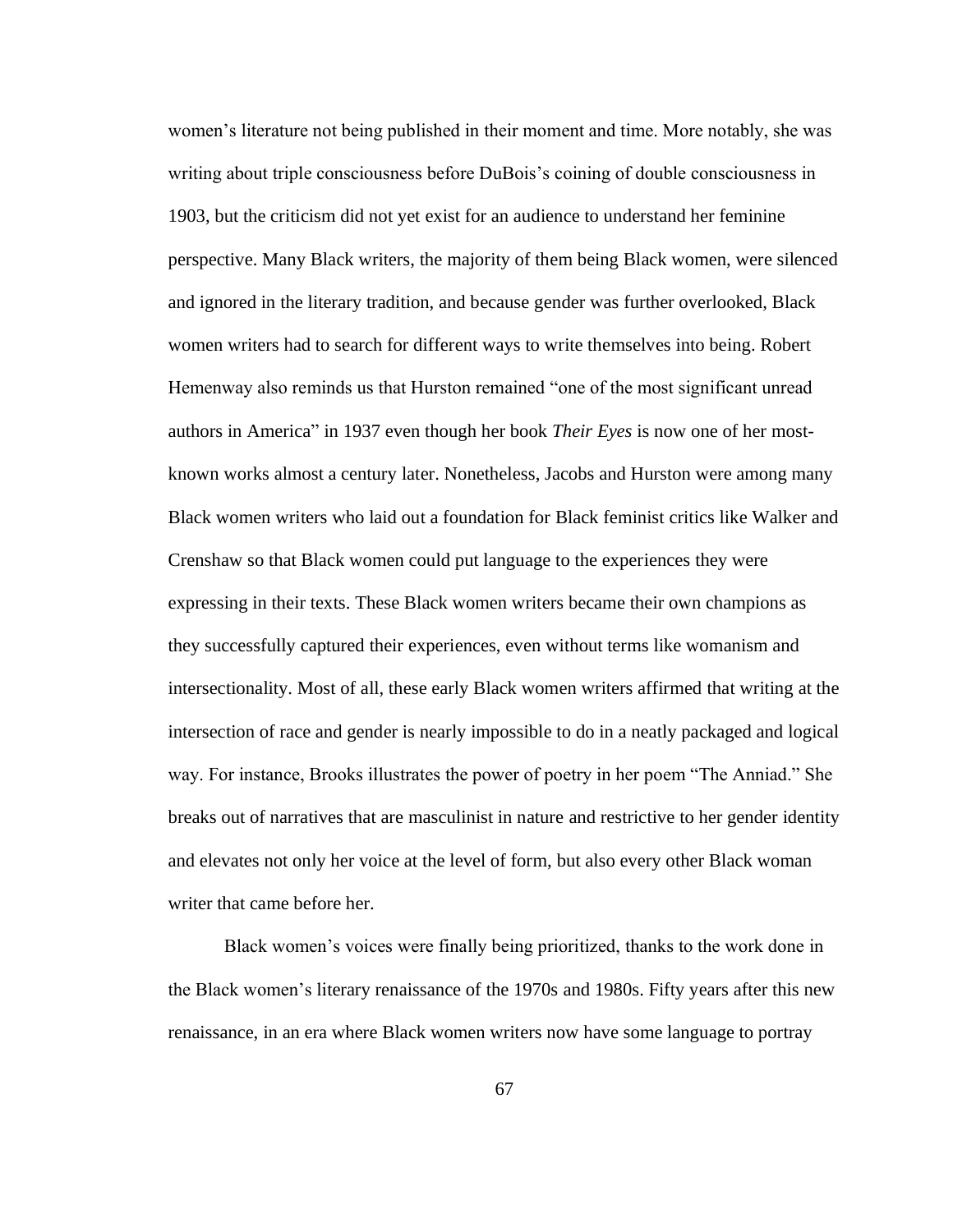their experiences more accurately, have we finally solved the problem of the color line? Just as writing at the intersection of gender cannot be neatly packaged, or really any intersection like race or citizenship, I cannot answer this rhetorical question with a simple yes or no. I can, however, anticipate questions and imagine the literature to come. How will gender continue to figure into the discourse of African American literature? How will the United States as a nation continue figuring out what is next? These questions become as relevant as ever, especially when looking at the  $21<sup>st</sup>$  century and its Black Lives Matter Movement,<sup>17</sup> (BLM) which was founded by three women: Alicia Garza, Pattrisse Cullors, and Opal Tometi.

## A LOOK AT TODAY'S BLACK LIVES MATTER MOVEMENT & BEYOND

After centuries of trying to get their voices heard, Black women can no longer be ignored, especially when their voices founded a movement. The Black Lives Matter Movement is centered on the same Negro problem that DuBois spoke of in his "The Study of the Negro Problems." The unjust police brutality against African Americans derives from the systemic violence and racism of the United States. Slavery and segregation continue to haunt African Americans, and it is showing up in police brutality across the nation. Garza, Cullors, and Tometi put the Black Lives Matter Movement into being with a simple hashtag. They used the technology of the  $21<sup>st</sup>$  century to circulate their voices and center their experiences. The Black Lives Matter Movement provided

 $17$  Black Lives Matter was co-founded in 2013 by three female African American community organizers: Alicia Garza, Pattrisse Cullors, and Opal Tometi. Garza wrote a Facebook post, "Our Lives Matter, Black Lives Matter" following the shooting of Trayvon Martin, a 17-year-old unarmed African American student. Cullors then tweeted the hashtag #BlackLivesMatter and this spread through retweets.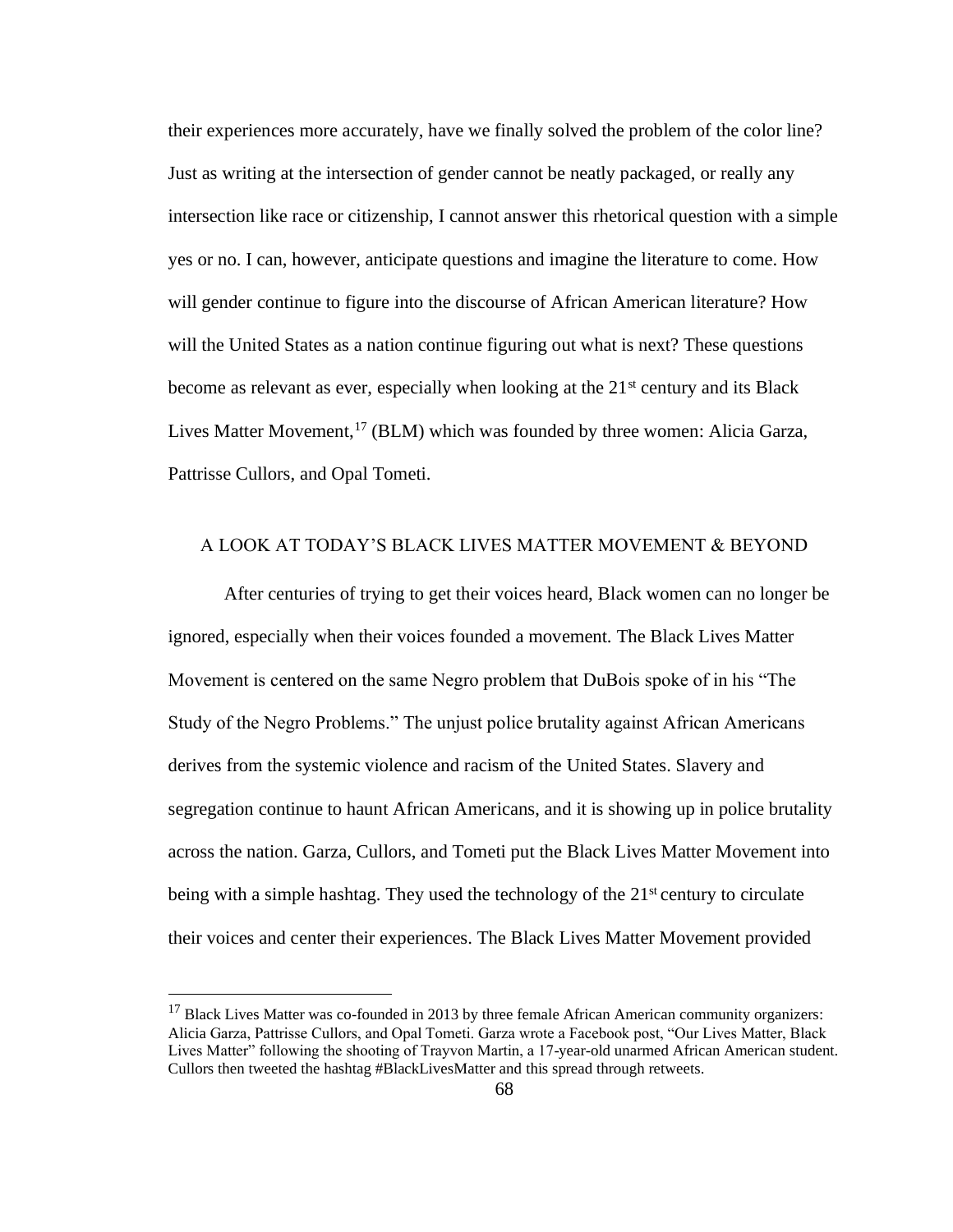Black women a space to share information more quickly than ever before. J. Brendan Shaw's "Sandy Still Speaks: The Digital Afterlives of Sandra Bland" discusses how the BLM elevates the stories of women. Shaw's essay speaks to the ways in which information is shared in the  $21<sup>st</sup>$  century: social media. The different photographs and videos that circulate through social media perform not unlike a novel. Shaw's reading strategy of analyzing cellphone videos, security footage, photographs, and even social media memes as "visual texts" helps us interpret meaning and easily connect the visual texts to broader social contexts (41). News is more readily available with the help of social media and people are now turning to platforms like Twitter and Instagram to learn about the unjust murders of African Americans (See Fig. 3). Moreover, their "viral presence refuses to be forgotten" (Shaw 44), and this is especially important for Black women.

Since the BLM was founded by three women, the universality of fighting for the rights of all Black Americans was included. The #SayHerName is another movement within BLM that raises awareness for Black female victims of police brutality and racism in the United States. Even within a movement founded by women, there is still a tendency to focus on men. Black trans and cis women do not get the same national recognition as Black cis men and boys. The documentary *Say Her Name* is one of the few BLM documentaries that concentrate on a Black woman's death. Brittney Cooper and Treva B. Lindsey say:

our conversations and national mobilizations almost exclusively focus on police violence against cisgender Black men and boys. Perhaps the most notable exception to this tendency to erase victimization was the collective rage expressed about the death of Sandra Bland in police custody. (733)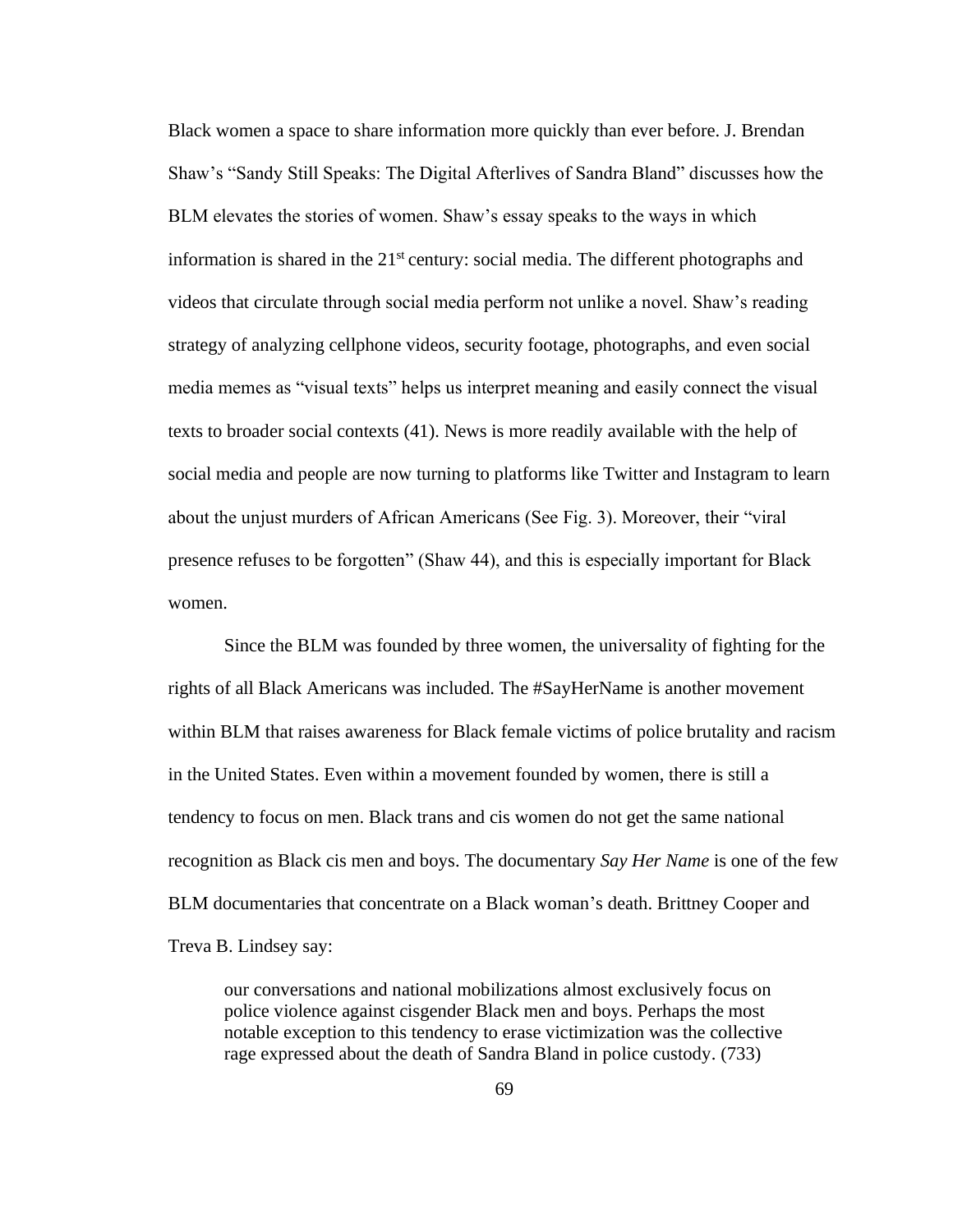Cooper and Lindsey then add that "folks can't be pro-Black and only focus on cisgender, heterosexual Black men and boys" (734).

Despite the foundations of the BLM movement being set with an innate awareness of gender, the struggle to break away from the male lens continues through contemporary events. On May 25, 2020, George Floyd became another victim of police brutality in the United States. Floyd was murdered in Minneapolis, Minnesota while being arrested on suspicion of using a counterfeit \$20 bill, but during the arrest, ex-police officer Derek Chauvin knelt on Floyd's neck for nine minutes and twenty-nine seconds and killed him. Almost one year later, on April 20, 2021, I felt a moment of relief when NPR stated that the defendant was "found guilty on all three accounts of second-degree murder, third-degree murder, and second-degree manslaughter." Accountability was finally held for Floyd, another Black man who was killed in the hands of the police in the United States. Justice has been denied to so many African Americans in these cases. The family of Emmett Till was with the family of George Floyd to offer support as the jury came to a decision on the trial of Derek Chauvin. It took over 65 years for Till's family to receive justice, but one year for George Floyd to get it. Part of this has to do with the viral videos that surfaced on social media. As a result of how quickly media is shared online, the nation pointed to irrefutable evidence of injustice. However, the #SayHerName slogan remains in the background because Black women were still not getting justice.

Progress is being made as the system holds police accountable for killing us, but what progress has been made for Black women, particularly? As is so often the case,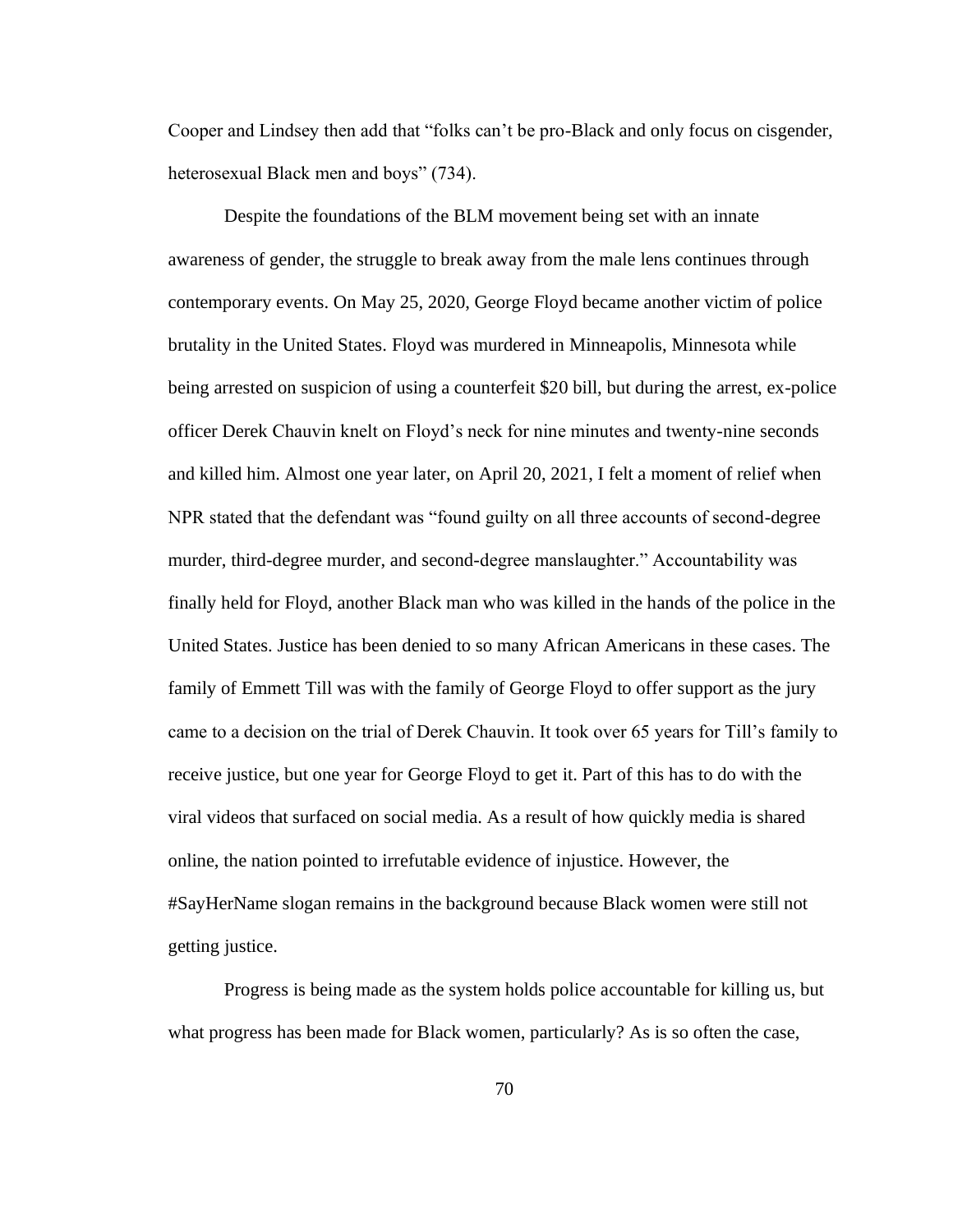women are instrumental in elevating these stories to national attention. Floyd's story went viral because of Darnella Frazier's literal lens, as she filmed the all-important nine minutes and 29 seconds. Capturing the heart-stopping and violent experiences of Black men is just as important for Black women, but at the intersection of race and gender, there is an additional barrier that stops Black women from getting justice. Will Sandra Bland or Breonna Taylor get the same references as Emmett Till and George Floyd in novels? These questions must be asked to continue the progress of including Black women's stories in narratives. We cannot wait another century or decade to uncover their stories, for I fear that there will not be time to save their lives. I am hopeful that it will not take as long because we have technology to rely on for sharing their voices, stories, and giving them a platform more quickly.

I cannot help but pause and imagine the African American literature that is to come. It was the year of a dual pandemic: COVID-19<sup>18</sup> and racism. Racism is abiding, especially at pandemic levels. Communities of colors are more at risk of not receiving medical care due to the unjust systems that are carried over from slavery. The United States, a country used to moving quickly, making money, and traveling near and far, was now forced to quarantine. And happening in tandem were protests due to the killing of Black and brown bodies, as the nation was reminded about African Americans killed decades before, including Emmett Till. Americans were now faced with the new challenge of how to deal with a world all on their screens. For many, this also provided a

<sup>&</sup>lt;sup>18</sup> Coronavirus disease 2019 (COVID-19) was caused by a new coronavirus first identified in Wuhan, China in December 2019. On March 11, 2020, COVID-19 was declared a pandemic by the World Health Organization because of the speed and scale of the transmission of the disease. The world was then forced to undergo various levels of quarantine for up to nine months of the year.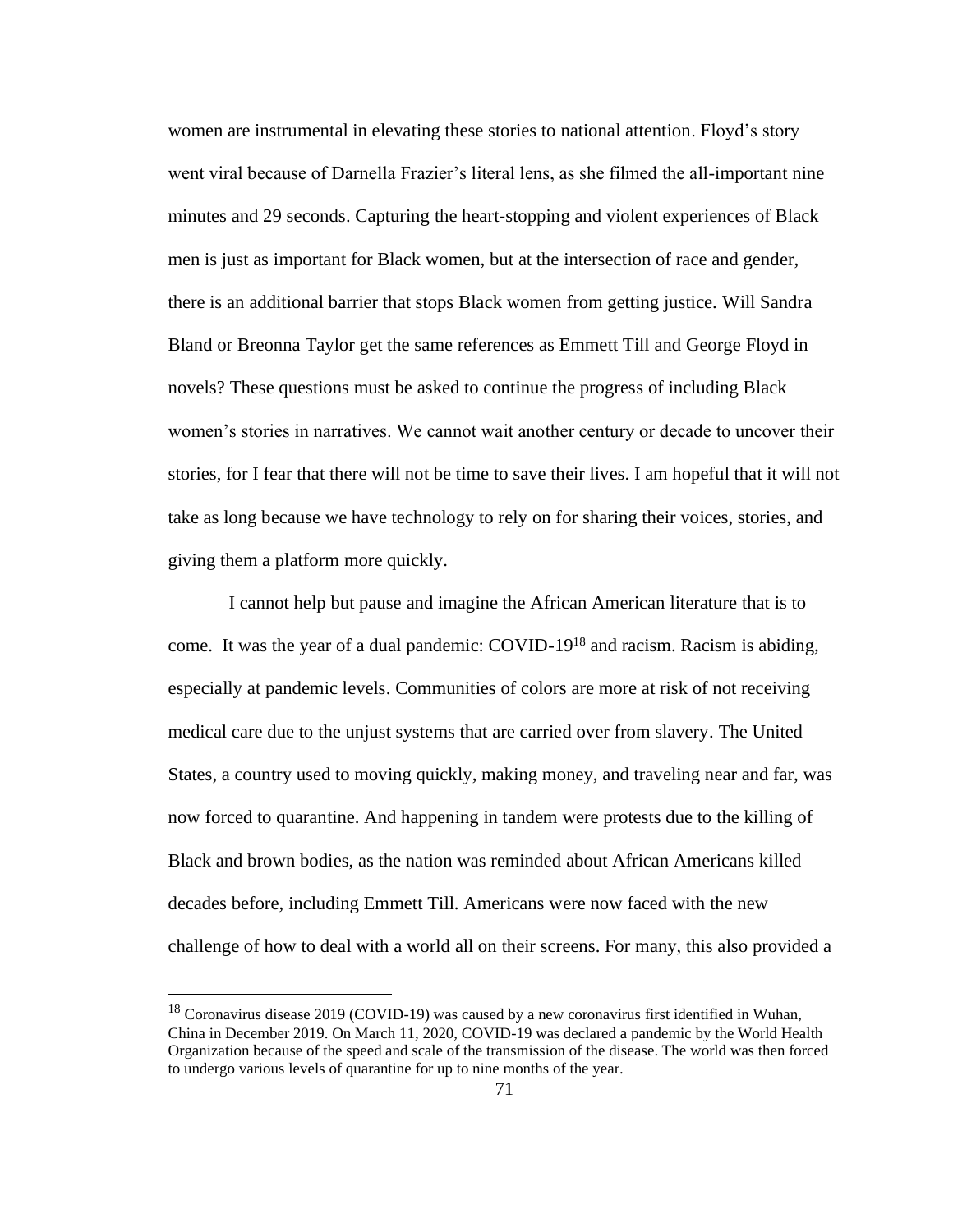time of rest, which came just in time for the fight against police brutality. It is important to ask questions about the literature that is to come out of the BLM. How are we seeing snippets of history repeat themselves today and how will history write the literature of this movement? What are the modes or ways that critics will use to read literature in order to answer these questions?

In 1903, W.E.B. DuBois published *Souls* and stated that "the problem of the Twentieth Century is the problem of the color-line" (687). One hundred and eighteen years later, in 2021, the problem of the color-line is just as relevant. African Americans still face the challenges of racial discrimination, Black voter suppression, and especially police brutality in the middle of the  $21<sup>st</sup>$  century. Now that the nation is moving towards a more just system with the convictions of police officers who participate in police brutality, I hope that the problem of the color-line gets closer to being solved, but that it includes all gendered experiences. Now that the nation is allowing space for Black women voices, I hope that Black women are centered as much as Black men. This centering is only possible by elevating the voices of the Black women who are doing the work. Harriet Jacobs, Sojourner Truth, Zora Neale Hurston, Gwendolyn Brooks, Toni Morrison, Sandra Bland, and Breonna Taylor must be prioritized in the narrative of U.S. history or else history will be forced to rescript itself again. We cannot wait for the rewriting of history at the expense of another Black woman's or man's life. We must write history as we see it.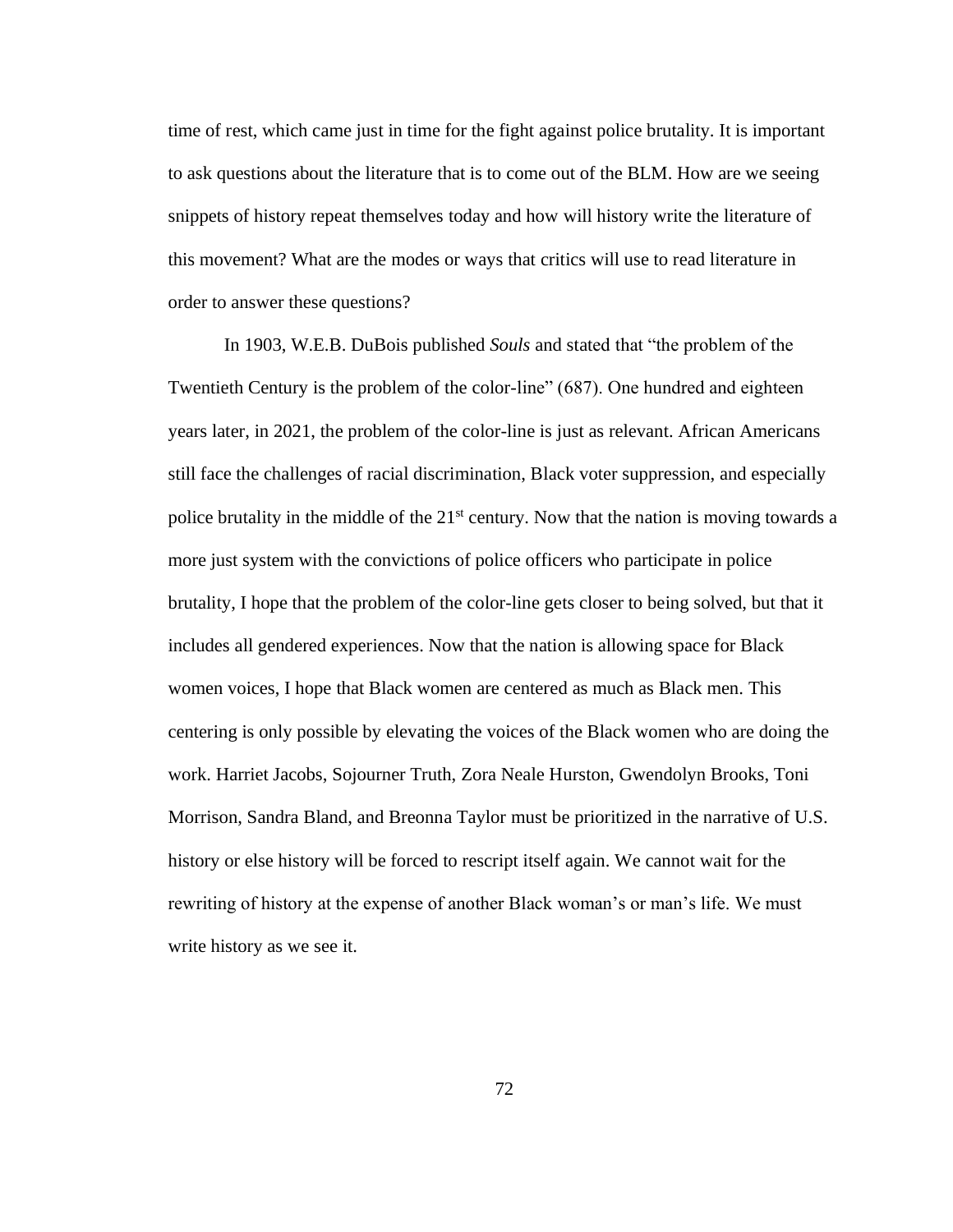#### BIBLIOGRAPHY

- Aptheker, Bettina. Woman's Legacy: Essays on Race, Sex, and Class in American History. Amherst: U of Massachusetts P, 1982.
- Awkward, Michael. "'Unruly and Let Loose': Myth, Ideology, and Gender in Song of Solomon." "An Interview with Toni Morrison, Hessian Radio Network, Frankfurt, West Germany." *Callaloo*, vol. 13, no. 3, 1990, pp. 482–498. *JSTOR*, www.jstor.org/stable/2931332.
- Baker, Houston A. "Modernism and the Harlem Renaissance." *American Quarterly*, vol. 39, no. 1, 1987, pp. 1–97. *JSTOR*, www.jstor.org/stable/2712631.
- Baldwin, James. *If Beale Street Could Talk: A Novel.* First Vintage International ed., 2006.
- Balshaw, M. Looking for Harlem: Urban Aesthetics in African American Literature. Sterling, VA: Pluto Press, 2000.
- Bell, Janet Dewart. *Lighting the Fires of Freedom: African American Women in the Civil Rights Movement.* 2018.
- "Black Lives Matter." *AllSides Red Blue Dictionary*, edited by AllSides, AllSides LLC, 1st edition, 2019. *Credo Reference.*
- Blake, Susan L. "Folklore and Community in *Song of Solomon*." *MELUS*, vol. 7, no. 3, 1980, pp. 77–82. *JSTOR*, www.jstor.org/stable/467030.
- Bloom, Harold. *Bloom's Modern Critical Interpretations: Toni Morrison's Song of Solomon New Edition.* Bloom's Literary Criticism. *Infobase Publishing.* 2009.
- Bonner, Marita*.* "On Being Young—a Woman—and Colored." *The Norton Anthology of African American Literature,* edited by Henry Louis Gates, Jr. and Valerie A. Smith, 3rd ed., vol. 1, W.W. Norton, 2014, pp. 1265-1268.
- Briganti, Chiara. "Morrison, Toni [née Chloe Anthony Wofford]." *The Cambridge Guide to Women's Writing in English*, edited by Lorna Sage, et al., Cambridge University Press, 1st edition, 1999. *Credo Reference.*

Brooks, Gwendolyn. *Annie Allen.* Harper & Brothers. 1949.

Bryant, Jerry. "Wright, Ellison, Baldwin—Exorcising the Demon." *Phylon,* vol. 37, no. 2, Clark Atlanta University, 1972, pp. 174-188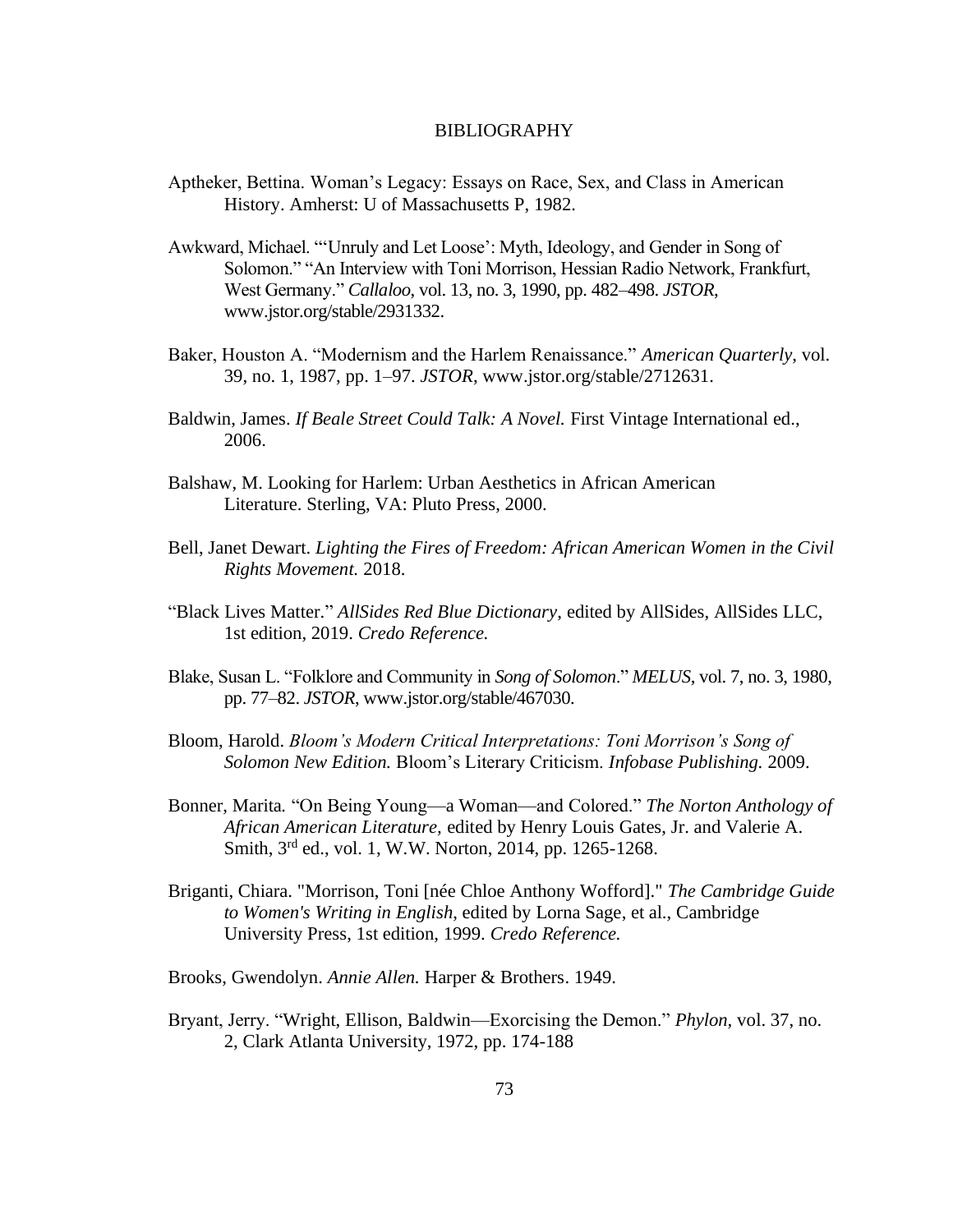- Carby, Hazel V. *Race Men*. Harvard University Press, 1998. *JSTOR*, www.jstor.org/stable/j.ctvjsf6cv.
- Carby, Hazel V. "Reconstructing Womanhood: The Emergence of the Afro-American Woman Novelist." New York: Oxford University Press. 1987. Pp. 223. *The American Historical Review*, 1989, pp. 223.
- Carby, Hazel V. "Policing the Black Woman's Body in an Urban Context." *Critical Inquiry*, vol. 18, no. 4, 1992, pp. 738–755. *JSTOR*, www.jstor.org/stable/1343828.
- Crenshaw, Kimberlé. "Mapping the Margins: Intersectionality, Identity Politics, and Violence Against Women of Color." *Stanford Law Review*, vol. 43, no. 6, 1991, pp. 1241–1299. *JSTOR*, www.jstor.org/stable/1229039.
- Dos Santos, Wagner Gouvea. "Natural History of COVID-19 and Current Knowledge on Treatment Therapeutic Options." *Biomedicine & Pharmacotherapy = Biomedicine & Pharmacotherapie,* vol. 129 (2020): 110493. doi:10.1016/j.biopha.2020.110493.
- DuBois, W.E.B. *Darkwater: Voices from Within the Veil.* 1920. New York: Washington Square P, 2004.
- DuBois, W.E.B. "The Souls of Black Folk." *The Norton Anthology of African American Literature,* edited by Henry Louis Gates, Jr. and Valerie A. Smith, 3<sup>rd</sup> ed., vol. 1, W.W. Norton, 2014, pp. 687-760.
- DuBois, W.E.B. "The Study of the Negro Problems." *The Annals of the American Academy of Political and Social Science,* vol. 11, 1898, pp. 1–23. JSTOR, www.jstor.org/stable/1009474.
- Farrell, Susan. "'Who'd He Leave Behind?': Gender and History in Toni Morrison's *Song of Solomon*." *The Bucknell Review*, vol. 39, no. 1, 1995, pp. 131*. ProQuest*.
- Foster, Frances Smith. "Wheatley, Phillis c. 1753 1784." *The Cambridge Guide to Women's Writing in English*, edited by Lorna Sage, et al., Cambridge University Press, 1st edition, 1999. *Credo Reference*.
- Harris, T. *Fiction and Folklore: The Novels of Toni Morrison*. University of Tennessee Press, 1991.
- Heur, Bas van. "Harlem Renaissance." *Encyclopedia of American Urban History*, edited by David Goldfield, Sage Publications, 1st edition, 2007. *Credo Reference.*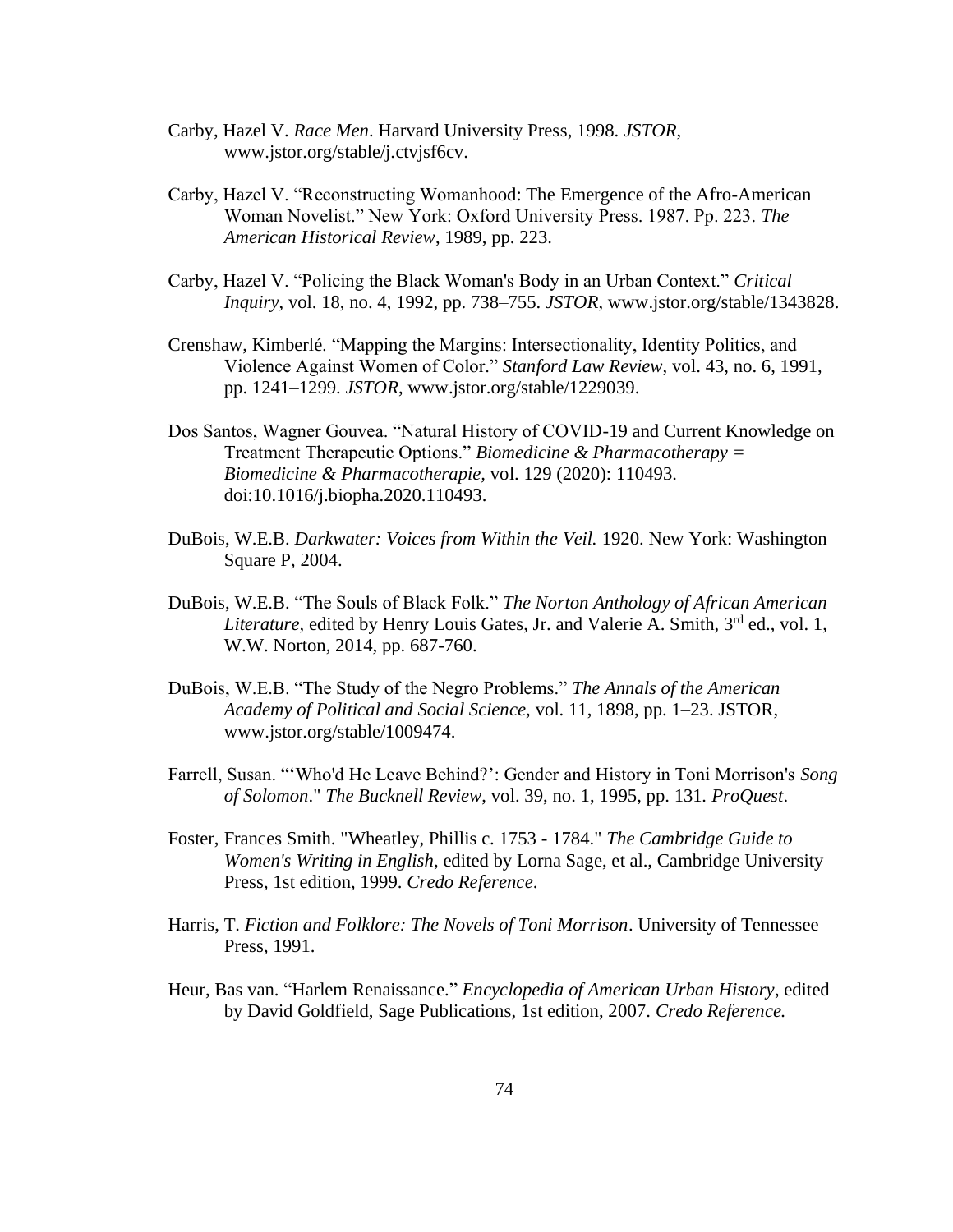- Hull, et al. *All the Women Are White, All the Blacks Are Men, but Some of Us Are Brave: Black Women's Studies.* Edited by Akasha (Gloria T.) Hull, Patricia Bell-Scott & Barbara Smith; New Afterword by Brittney Cooper. Second ed., 2015.
- Hull, Akasha Gloria. *Color, Sex & Poetry: Three Women Writers of the Harlem Renaissance*. Indiana University Press, 1987.
- Hurston, Zora Neale. "Characteristics of Negro Expression." *The Norton Anthology of African American Literature,* edited by Henry Louis Gates, Jr. and Valerie A. Smith, 3rd ed., vol. 1, W.W. Norton, 2014, pp. 1050-1062.
- Hurston, Zora Neale. *Their Eyes Were Watching God*. Amistad, 1969, *Anything Library*, anything.wise.oclc.org.
- Jacobs, Harriet. "Incidents in the Life of a Slave Girl." *The Norton Anthology of African American Literature,* edited by Henry Louis Gates, Jr. and Valerie A. Smith, 3 rd ed., vol. 1, W.W. Norton, 2014, pp. 224-261.
- James, Jessica, and James. "Till, Emmett (1941-1955)." *Encyclopedia of Race and Crime*, edited by Helen Taylor Greene, and Shaun L. Gabbidon, Sage Publications, 1st edition, 2009. *Credo Reference.*
- "jazz." *The Macmillan Encyclopedia*, Market House Books Ltd, 2nd edition, 2003. *Credo Reference*.
- Jones, Jacqueline. *Labor of Love, Labor of Sorrow*. Basic Books, 2009.
- Christian, Barbara. *New Black Feminist Criticism, 1985-2000*. Edited by Gloria Bowles et al., University of Illinois Press, 2007. *JSTOR*, www.jstor.org/stable/10.5406/j.ctt1xcfc6.
- Kemp, Melissa Prunty. "African American Women Poets, the Harlem Renaissance, and Modernism: An Apology." Callaloo., vol. 36, no. 3, 2013, pp. 789–801.
- Knadler, Stephen. "Domestic Violence in the Harlem Renaissance: Remaking the Record in Nella Larsen's 'Passing' and Toni Morrison's 'Jazz.'" *African American Review*, vol. 38, no. 1, 2004, pp. 99–118. *JSTOR*, www.jstor.org/stable/1512234.
- LeClair, Thomas. "The Language Must Not Sweat: A Conversation with Toni Morrison." Taylor-Guthrie 119-128
- Larsen, Nella. *Passing*. *The Norton Anthology of African American Literature,* edited by Henry Louis Gates, Jr. and Valerie A. Smith, 3<sup>rd</sup> ed., vol. 1, W.W. Norton, 2014, pp. 1080-1140.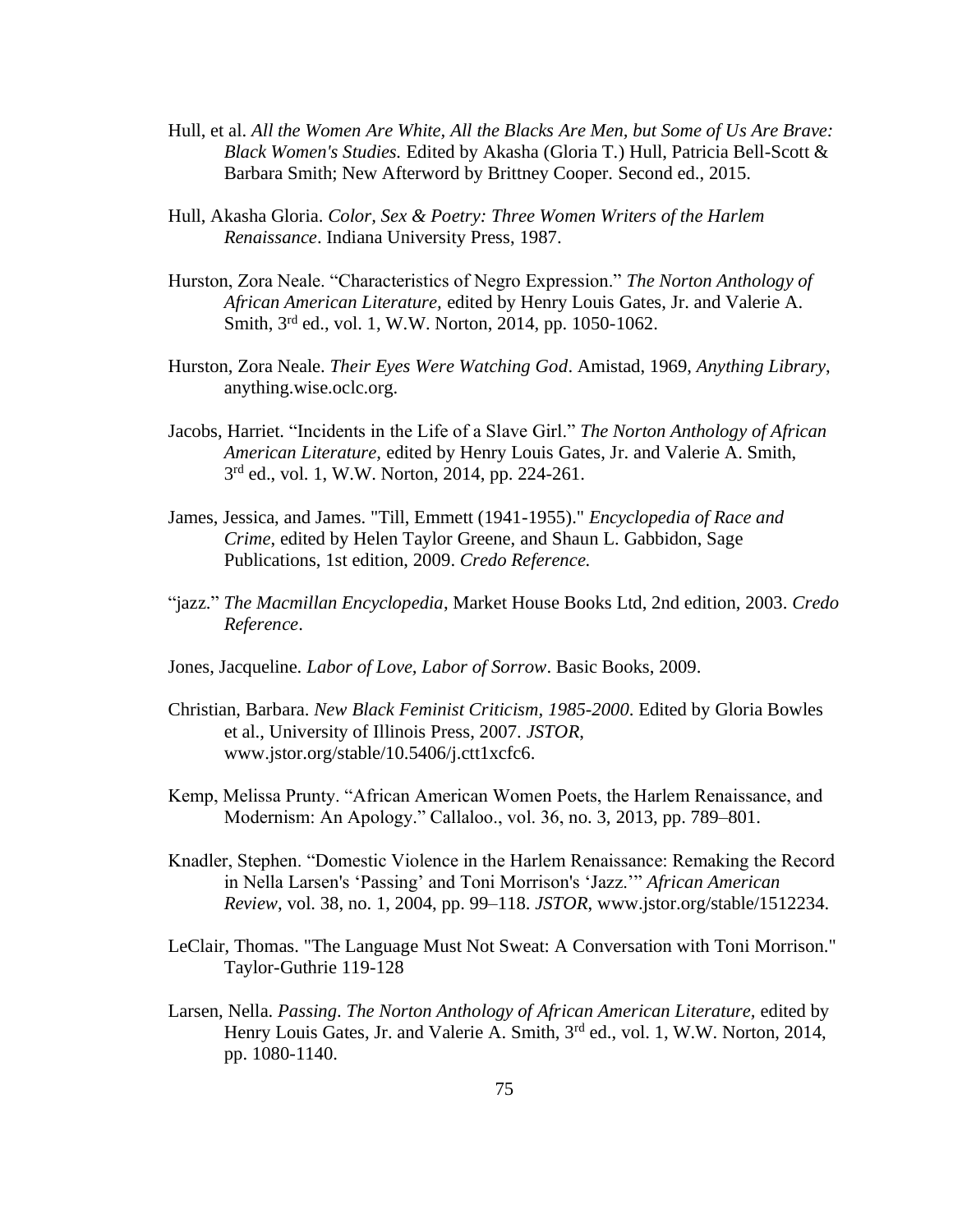- Lawrence, Jacob. One-Way Ticket: Jacob Lawrence's Migration Series. 1941. The Museum of Modern Art, New York. MoMA, www.moma.org/interactives/exhibitions/2015/onewayticket/.
- Locke, Alain. "The New Negro." *The Norton Anthology of African American Literature,* edited by Henry Louis Gates, Jr., and Valerie A. Smith. New York: W.W. 3rd ed., vol. 1, W.W. Norton, 2014, 974-980.
- Mance, Ajuan Maria. "The Same Old Danger/But a Brand New Pleasure': The Black Arts Movement in the 21st Century." *Journal of African American Studies*., vol. 8, no. 1-2, 2004, p. 90.
- Miller, Jeanne-Marie A. "Black Women Playwrights from Grimké to Shange: Selected Synopses of Their Works." 1996, pp. 124-125. *JSTOR,*  https://www.jstor.org/stable/43025507.
- Mobley, Marilyn Sanders. *Signs*, vol. 14, no. 4, 1989, pp. 934–938. *JSTOR*, www.jstor.org/stable/3174695.
- Morrison, Toni. "What the Black Woman Thinks about Women's Lib." The New York Times, Aug. 22, 1971, p. 14.
- Morrison, Toni. *Song of Solomon.* Overdrive, 1979, *University of Denver*, https://du.overdrive.com.
- Morrison, Toni. "Unspeakable Things Unspoken: The Afro-American Presence in American Literature" The Tanner Lectures on Human Values, October 7, 1998, The University of Michigan, Lecture.
- Norman, Brian. "James Baldwin's Confrontation with US Imperialism in I Beale Street Could Talk." *Melus*, vol. 32, no. 1, 2007, pp. 119-138,201*. ProQuest*.
- "Passing, Racial." Encyclopedia of African American Society, edited by Gerald D. Jaynes, Sage Publications, 1st edition, 2005. Credo Reference.
- Roşcan, Nina Maria. "The Struggle of the Black Intellectual with Race and Gender Representation. (W.E.B. DuBois, Frantz Fanon, Aimė Cėsaire, Audre Lorde and Maya Angelou)." *HyperCultura,* vol. 7, 2018, http://litere.hyperion.ro/hypercultura/wp-content/uploads/2019/04/Roscan-Nina.pdf.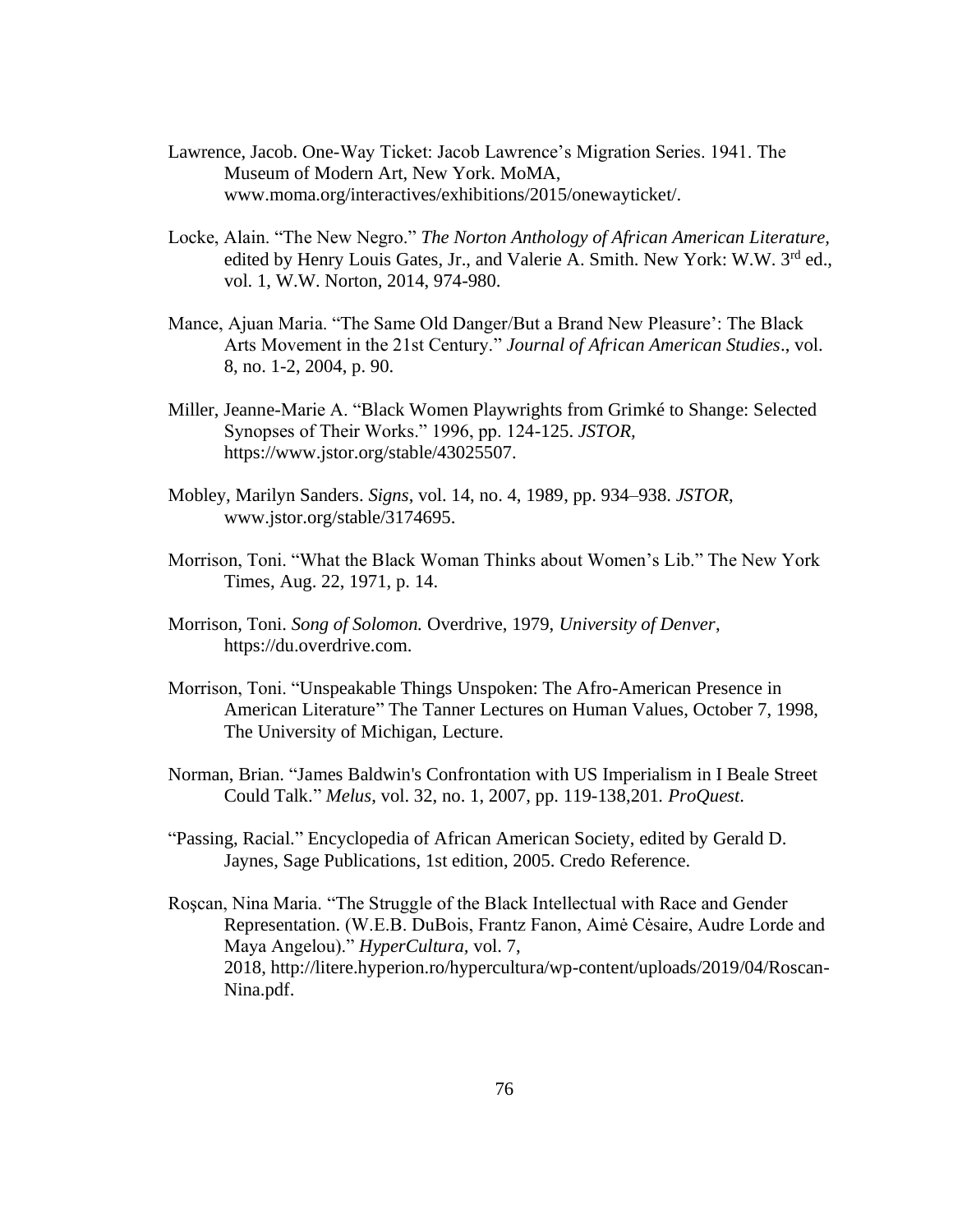- Runge, Laura L. "Gendered Strategies in the Criticism of Early Fiction." *Eighteenth-Century Studies*, vol. 28, no. 4, 1995, pp. 363–378. *JSTOR*, www.jstor.org/stable/2739464.
- Shaw Brendan J. "Sandy Still Speaks: The Digital Afterlives of Sandra Bland, Prose Studies, 40:1-2, 40-59, 2018, DOI: 10.1080/01440357.2019.1656396.
- Simien, Evelyn M., and Danielle L. McGuire. "A Tribute to the Women: Rewriting History, Retelling Herstory in Civil Rights." *Politics & Gender*, vol. 10, no. 3, 2014, pp. 413-431*. Cambridge University Press,* doi:10.1017/S1743923X14000245*.*
- Simpson, Celena. "Du Bois's Dubious Feminism: Evaluating through The Black Flame Trilogy." *The Pluralist*, vol. 10, no. 1, 2015, pp. 48–63. *JSTOR*, www.jstor.org/stable/10.5406/pluralist.10.1.0048.
- Smith, Barbara. 'Toward a Black Feminist Criticism', in Hull, Scott and Smith (1982).
- Spillers, Hortense. "Mama's Baby, Papa's Maybe: An American Grammar Book." Diacritics 17.2 (1987): 65-81. Print.
- Suk, Julie C. "Fatherhood and Crime in James Baldwin's If Beale Street Could Talk." American Guy: Masculinity in American Law and Literature: Oxford University Press, September 18, 2014. *Oxford Scholarship Online*, doi:10.1093/acprof:oso/9780199331376.001.0001.
- Truth, Sojourner. "Ain't I A Woman?" Women's Convention, 1851, Akron, Ohio, Speech.
- Wall, Cheryl A. *Women of the Harlem Renaissance.* Bloomington: Indiana University Press, 1995.
- Wall, Cheryl A. *Zora Neale Hurston's Their Eyes Were Watching God: A Casebook*. Edited by Cheryl A. Wall. Oxford University Press, 2000.
- Walker, Alice. "Looking for Zora." Ms. Magazine. p. 74-89. Photocopy, 1976, Box: 13, Folder: 12. Special and Area Studies Collections, George A. Smathers Libraries, University of Florida.
- Walker, Alice. *Collected Essays, Prose, and Stories: Living by the Word, You Can't Keep a Good Woman Down, In Love & Trouble, and In Search of Our Mothers' Gardens.* 2018.

Washington, Mary Helen. *Invented Lives: Narratives of Black Women, 1860-1960.* 1987.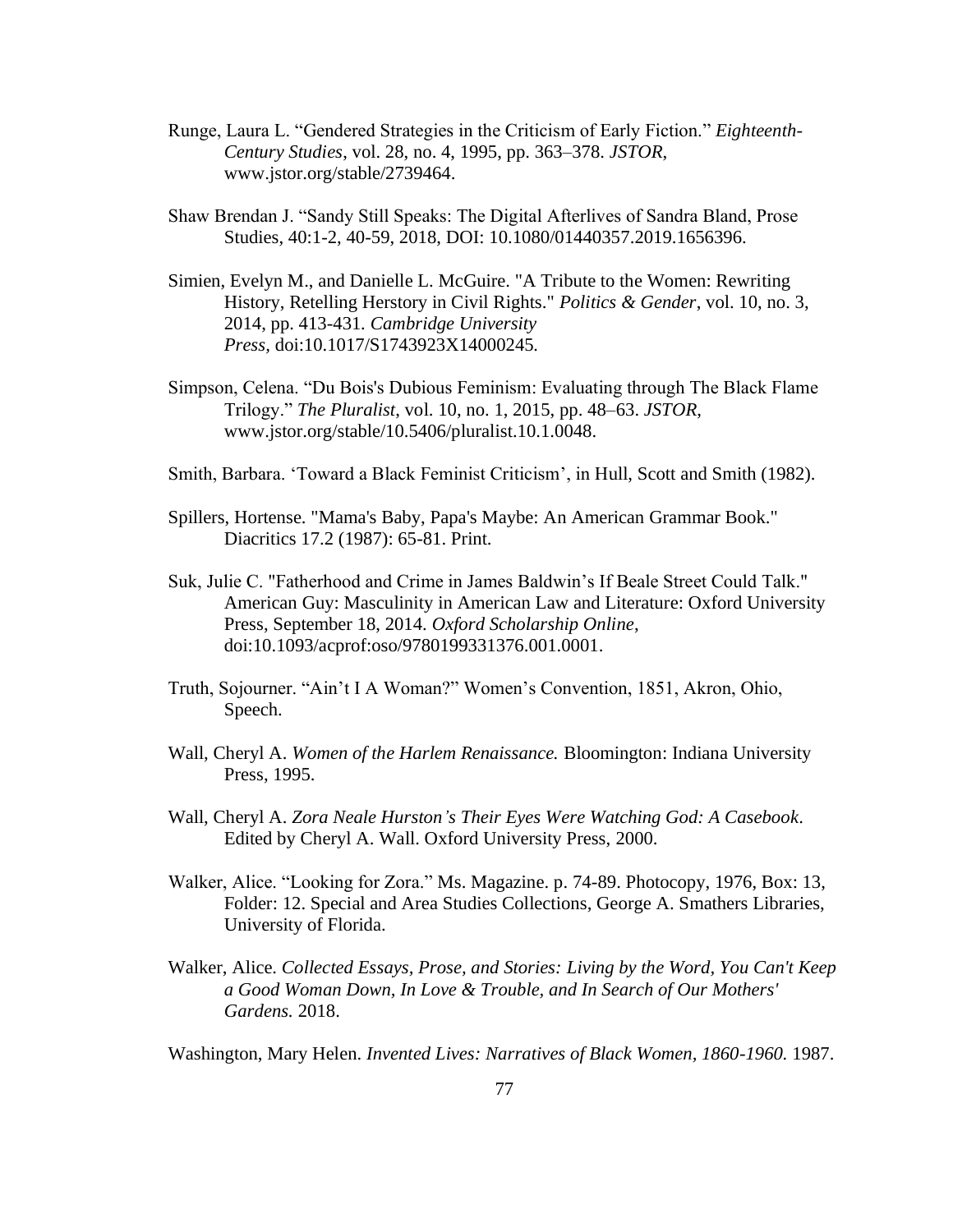- Weldon Johnson James. "The Autobiography of an Ex-Colored Man." *The Norton Anthology of African American Literature,* edited by Henry Louis Gates, Jr. and Valerie A. Smith, 3rd ed., vol. 1, W.W. Norton, 2014.
- Wright, Richard, 1908-1960. *Native Son*. New York: Harper Perennial Modern Classics, 2005.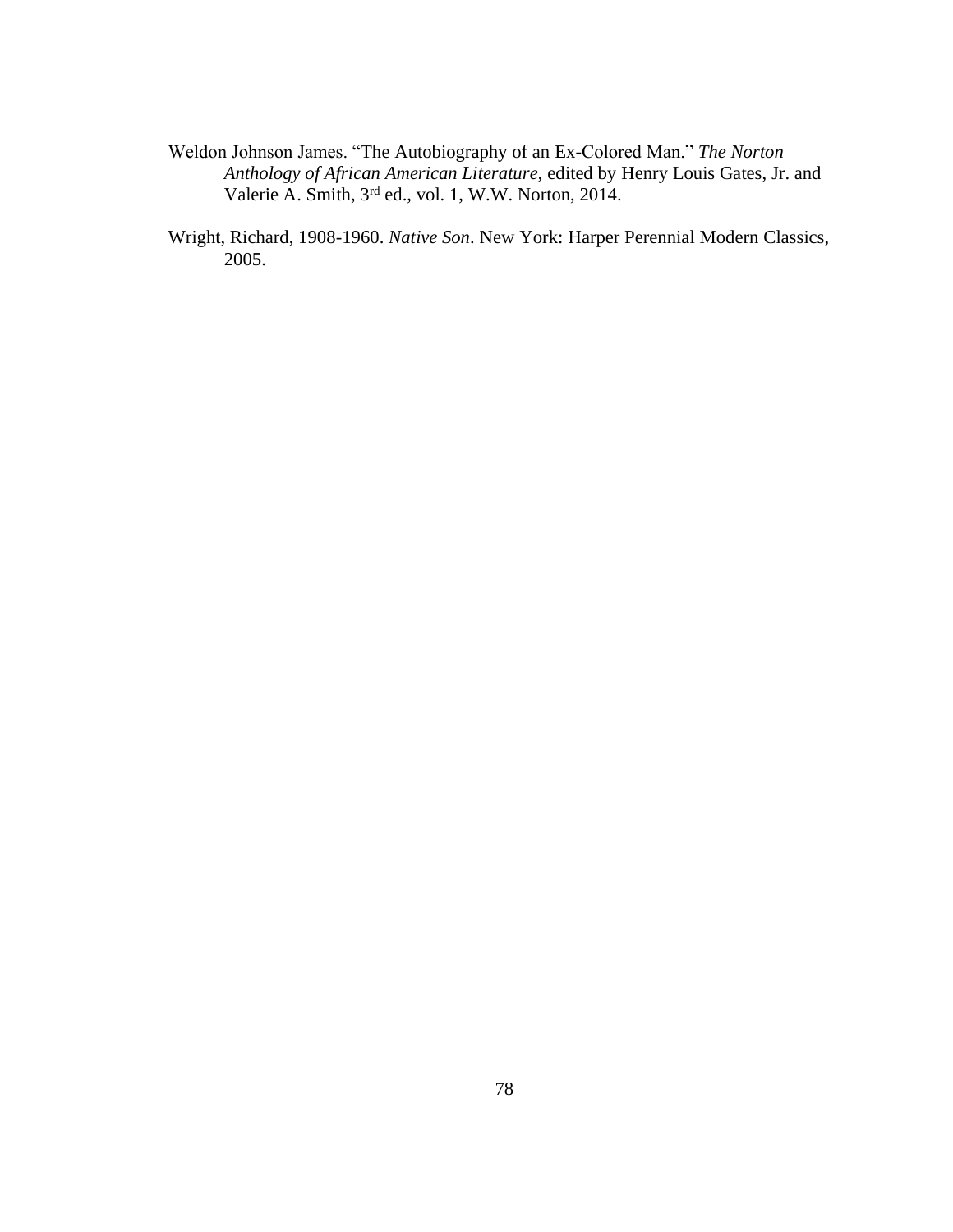# APPENDIX A



Fig. 1. "The Migration Series," by Jacob Lawrence, Panel No. 57, The Female worker was also one of the last groups to leave the South.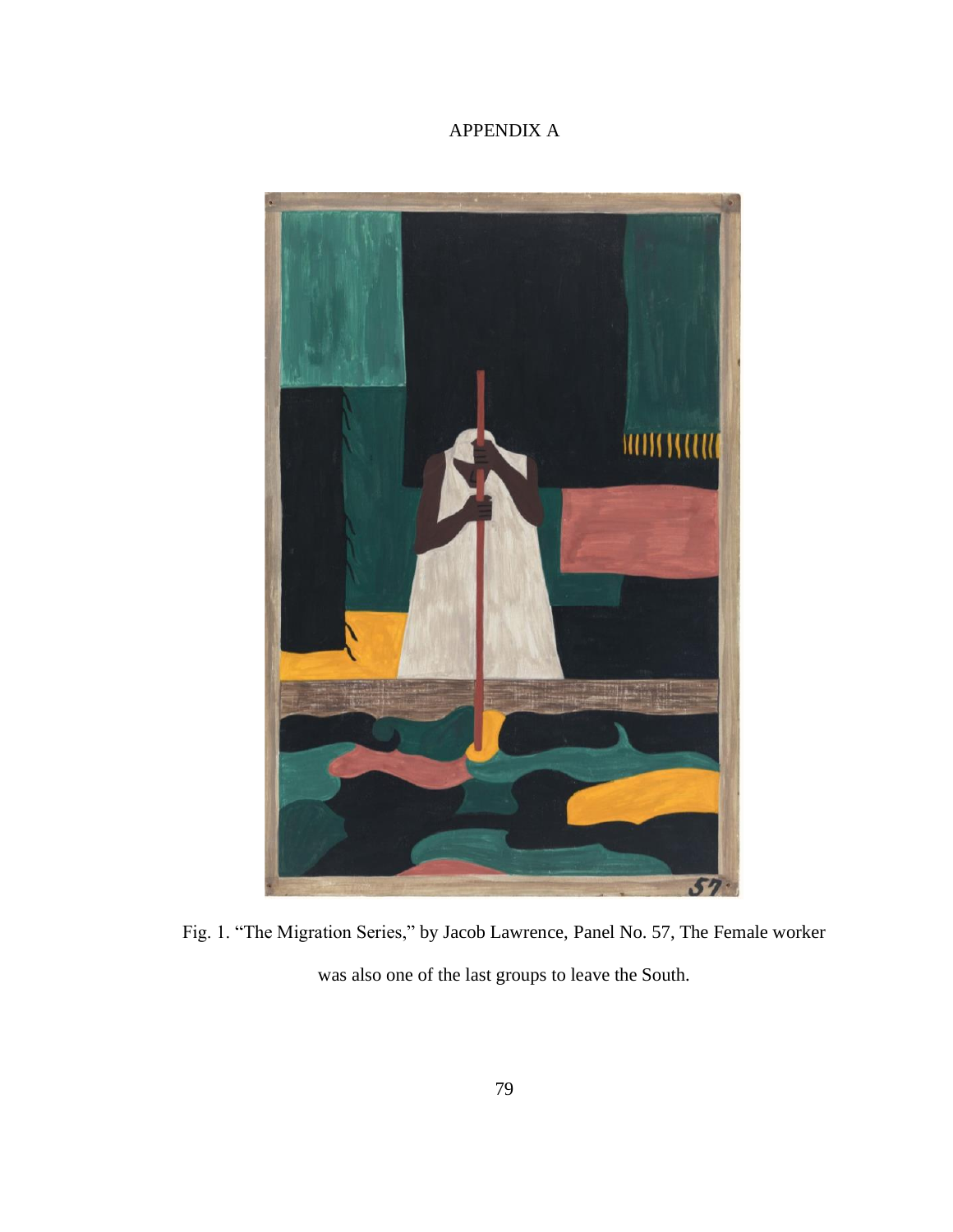# APPENDIX B



Fig. 2. "What is constantly seen exclusively in terms of a binary opposition—black versus white, man versus woman—must be redrawn at least as a tetrapolar structure"

(Wall 53).